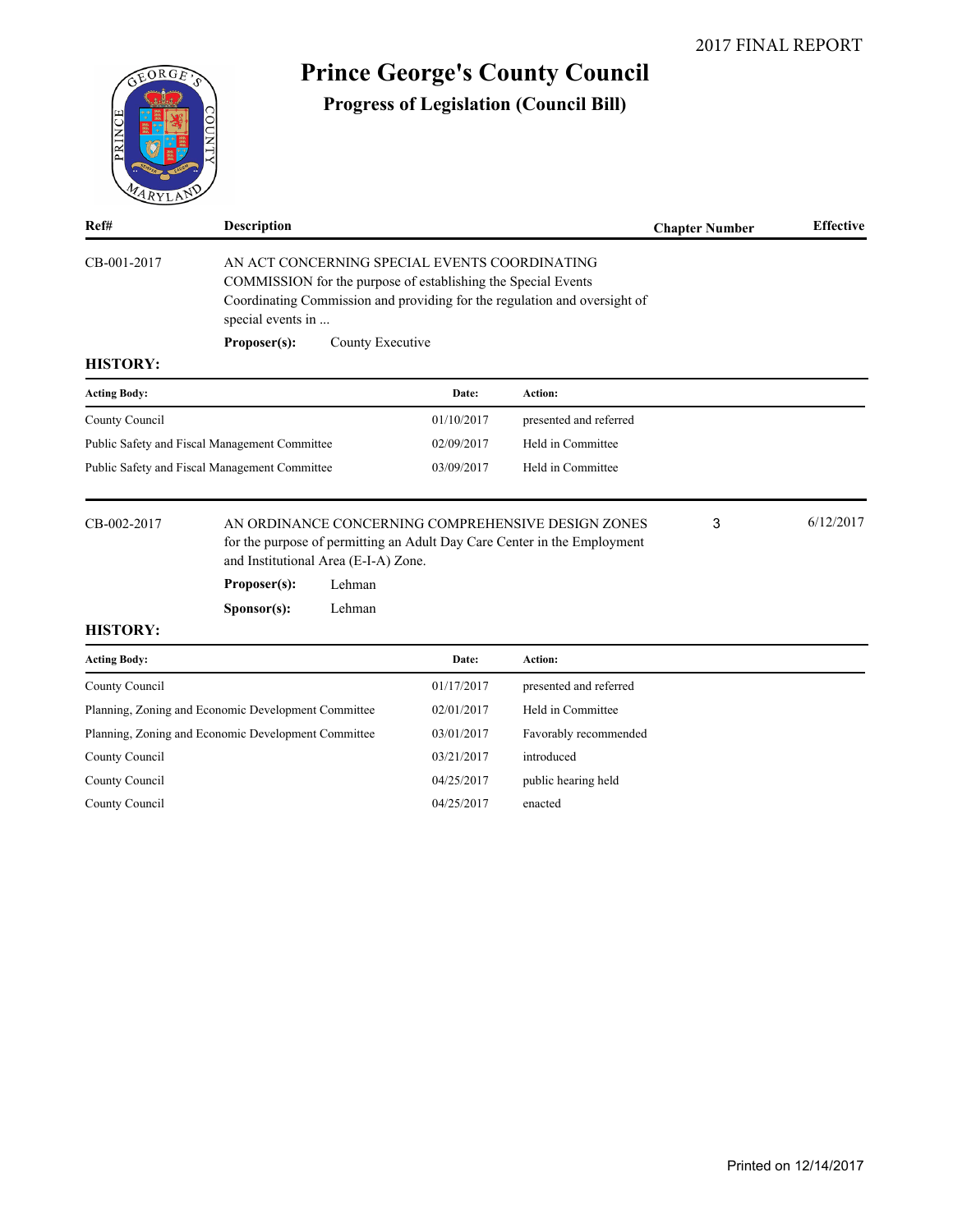|             |                                                                                                                                                                                                                |                                                                                 |                       | Page 2 of 49     |
|-------------|----------------------------------------------------------------------------------------------------------------------------------------------------------------------------------------------------------------|---------------------------------------------------------------------------------|-----------------------|------------------|
| Ref#        | <b>Description</b>                                                                                                                                                                                             |                                                                                 | <b>Chapter Number</b> | <b>Effective</b> |
| CB-003-2017 | AN ACT CONCERNING VOLUNTEER FIREFIGHTERS for the purpose of<br>amending the Code to provide for a medical presumption of occupational<br>disease for Volunteer Firefighters and a Blanket Life and Accident In |                                                                                 | 100                   | 1/29/2018        |
|             | Proposer(s):                                                                                                                                                                                                   | Lehman                                                                          |                       |                  |
|             | S <b>p</b> onsor(s):                                                                                                                                                                                           | Lehman, Toles, Harrison, Turner, Davis, Glaros, Franklin, Taveras and Patterson |                       |                  |

| <b>Acting Body:</b>                                                           | Date:      | Action:                               |
|-------------------------------------------------------------------------------|------------|---------------------------------------|
| County Council                                                                | 01/24/2017 | presented and referred                |
| Public Safety and Fiscal Management Committee                                 | 02/09/2017 | Held in Committee                     |
| Public Safety and Fiscal Management Committee                                 | 03/09/2017 | Favorably recommended with amendments |
| County Council                                                                | 03/28/2017 | recommitted                           |
| Public Safety and Fiscal Management Committee                                 | 07/13/2017 | Favorably recommended with amendments |
| County Council                                                                | 09/12/2017 | deferred                              |
| County Council                                                                | 10/17/2017 | amended $(1)$                         |
| County Council                                                                | 10/17/2017 | introduced                            |
| County Council                                                                | 11/14/2017 | public hearing held                   |
| County Council                                                                | 11/14/2017 | enacted                               |
| County Executive                                                              | 12/13/2017 | Unsigned                              |
|                                                                               |            |                                       |
| AN ORDINANCE CONCERNING C-O ZONE for the purpose of permitting<br>CB-004-2017 |            | 3/21/2017                             |

certain residential development within the C-O (Commercial - Office) Zone, under certain specified circumstances.

| Proposer(s):         | Davis              |
|----------------------|--------------------|
| S <b>p</b> onsor(s): | Davis and Harrison |

| <b>Acting Body:</b>                                 | Date:      | Action:                               |
|-----------------------------------------------------|------------|---------------------------------------|
| County Council                                      | 01/24/2017 | presented and referred                |
|                                                     | 02/01/2017 | Favorably recommended with amendments |
| Planning, Zoning and Economic Development Committee | 02/01/2017 | Favorably recommended with amendments |
| County Council                                      | 02/14/2017 | introduced                            |
| County Council                                      | 03/21/2017 | public hearing held                   |
| County Council                                      | 03/21/2017 | rules suspended                       |
| County Council                                      | 03/21/2017 | enacted                               |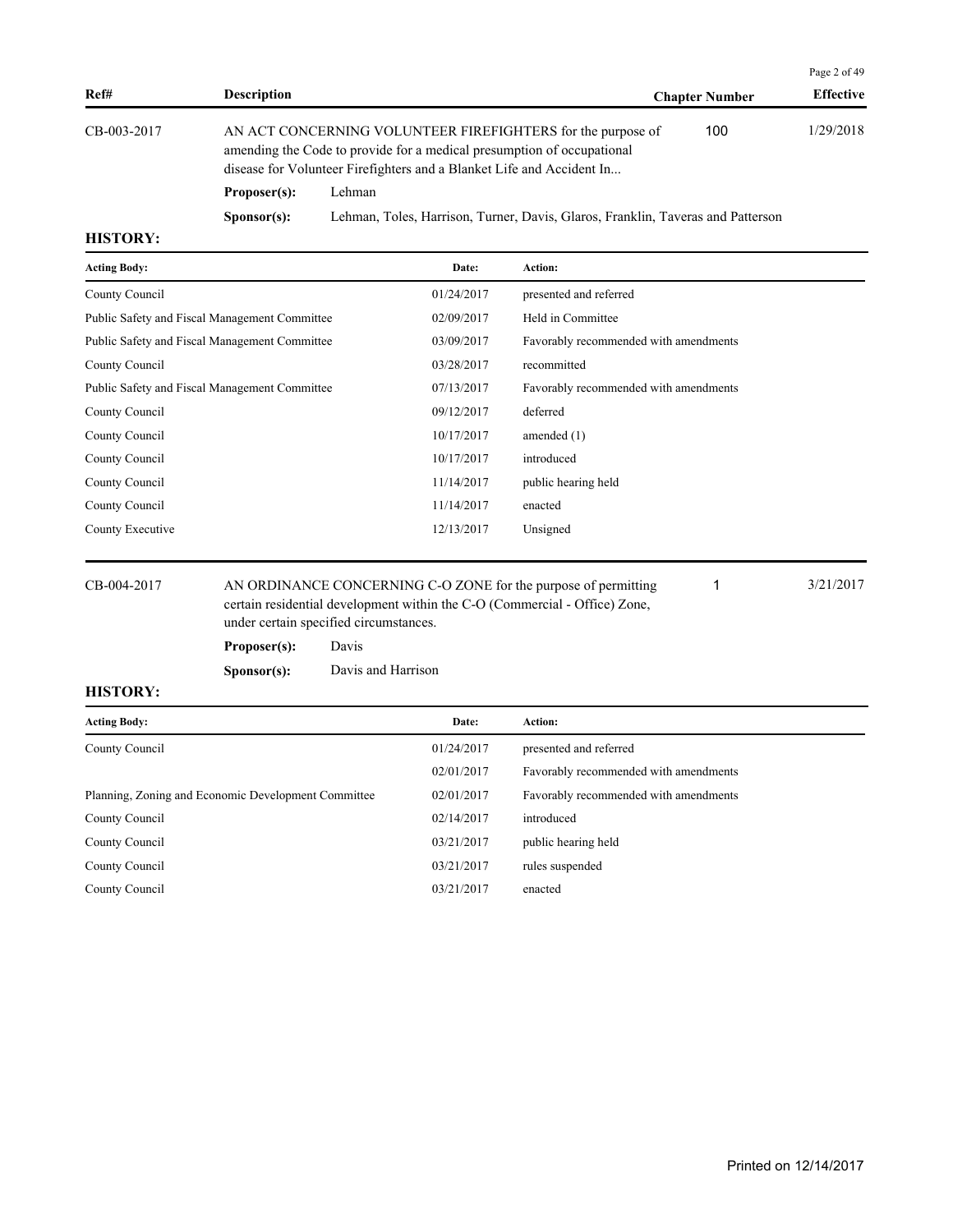|                                               |                                                     |                                                                                                                                                                                                                                        |            |                                       |                       | Page 3 of 49     |
|-----------------------------------------------|-----------------------------------------------------|----------------------------------------------------------------------------------------------------------------------------------------------------------------------------------------------------------------------------------------|------------|---------------------------------------|-----------------------|------------------|
| Ref#                                          | <b>Description</b>                                  |                                                                                                                                                                                                                                        |            |                                       | <b>Chapter Number</b> | <b>Effective</b> |
| CB-005-2017                                   | purpos                                              | AN ACT CONCERNING VIDEO LOTTERY FACILITY LOCAL IMPACT<br>GRANT SPECIAL REVENUE FUND for the purpose of establishing a Video<br>Lottery Facility Local Impact Grant Special Revenue Fund; specifying the                                |            |                                       |                       |                  |
|                                               | Proposer(s):                                        | Patterson                                                                                                                                                                                                                              |            |                                       |                       |                  |
|                                               | Sponsor(s):                                         | Patterson                                                                                                                                                                                                                              |            |                                       |                       |                  |
| <b>HISTORY:</b>                               |                                                     |                                                                                                                                                                                                                                        |            |                                       |                       |                  |
| <b>Acting Body:</b>                           |                                                     | Date:                                                                                                                                                                                                                                  | Action:    |                                       |                       |                  |
| County Council                                |                                                     | 01/31/2017                                                                                                                                                                                                                             |            | presented and referred                |                       |                  |
|                                               | Public Safety and Fiscal Management Committee       | 02/23/2017                                                                                                                                                                                                                             |            | Held in Committee                     |                       |                  |
|                                               | Public Safety and Fiscal Management Committee       | 03/09/2017                                                                                                                                                                                                                             |            | Held in Committee                     |                       |                  |
| CB-006-2017<br><b>HISTORY:</b>                | Proposer(s):<br>Sponsor(s):                         | AN ACT CONCERNING ELECTRONIC PUBLIC NOTICE for the purpose<br>of improving access to public information by requiring all public bodies to<br>provide electronic notice of public meetings on a central website<br>Franklin<br>Franklin |            |                                       | 10                    | 10/1/2017        |
| <b>Acting Body:</b>                           |                                                     | Date:                                                                                                                                                                                                                                  | Action:    |                                       |                       |                  |
| County Council                                |                                                     | 01/31/2017                                                                                                                                                                                                                             |            | presented and referred                |                       |                  |
| Public Safety and Fiscal Management Committee |                                                     | 02/23/2017                                                                                                                                                                                                                             |            | Held in Committee                     |                       |                  |
|                                               | Public Safety and Fiscal Management Committee       | 03/09/2017                                                                                                                                                                                                                             |            | Favorably recommended with amendments |                       |                  |
| County Council                                |                                                     | 03/21/2017                                                                                                                                                                                                                             | introduced |                                       |                       |                  |
| County Council                                |                                                     | 04/18/2017                                                                                                                                                                                                                             |            | public hearing held                   |                       |                  |
| County Council                                |                                                     | 04/18/2017                                                                                                                                                                                                                             | enacted    |                                       |                       |                  |
| County Executive                              |                                                     | 05/10/2017                                                                                                                                                                                                                             | signed     |                                       |                       |                  |
| CB-007-2017<br><b>HISTORY:</b>                | and loading requir<br>Proposer(s):<br>Sponsor(s):   | AN ORDINANCE CONCERNING OFF-STREET PARKING AND<br>LOADING - PARKING FACILITIES - MINIMUM REQUIREMENTS - I-1<br>ZONE for the purpose of providing for alternative minimum off-street parking<br>Glaros<br>Glaros                        |            |                                       |                       |                  |
| <b>Acting Body:</b>                           |                                                     | Date:                                                                                                                                                                                                                                  | Action:    |                                       |                       |                  |
| County Council                                |                                                     | 01/31/2017                                                                                                                                                                                                                             |            | presented and referred                |                       |                  |
|                                               | Planning, Zoning and Economic Development Committee | 03/01/2017                                                                                                                                                                                                                             |            | Held in Committee                     |                       |                  |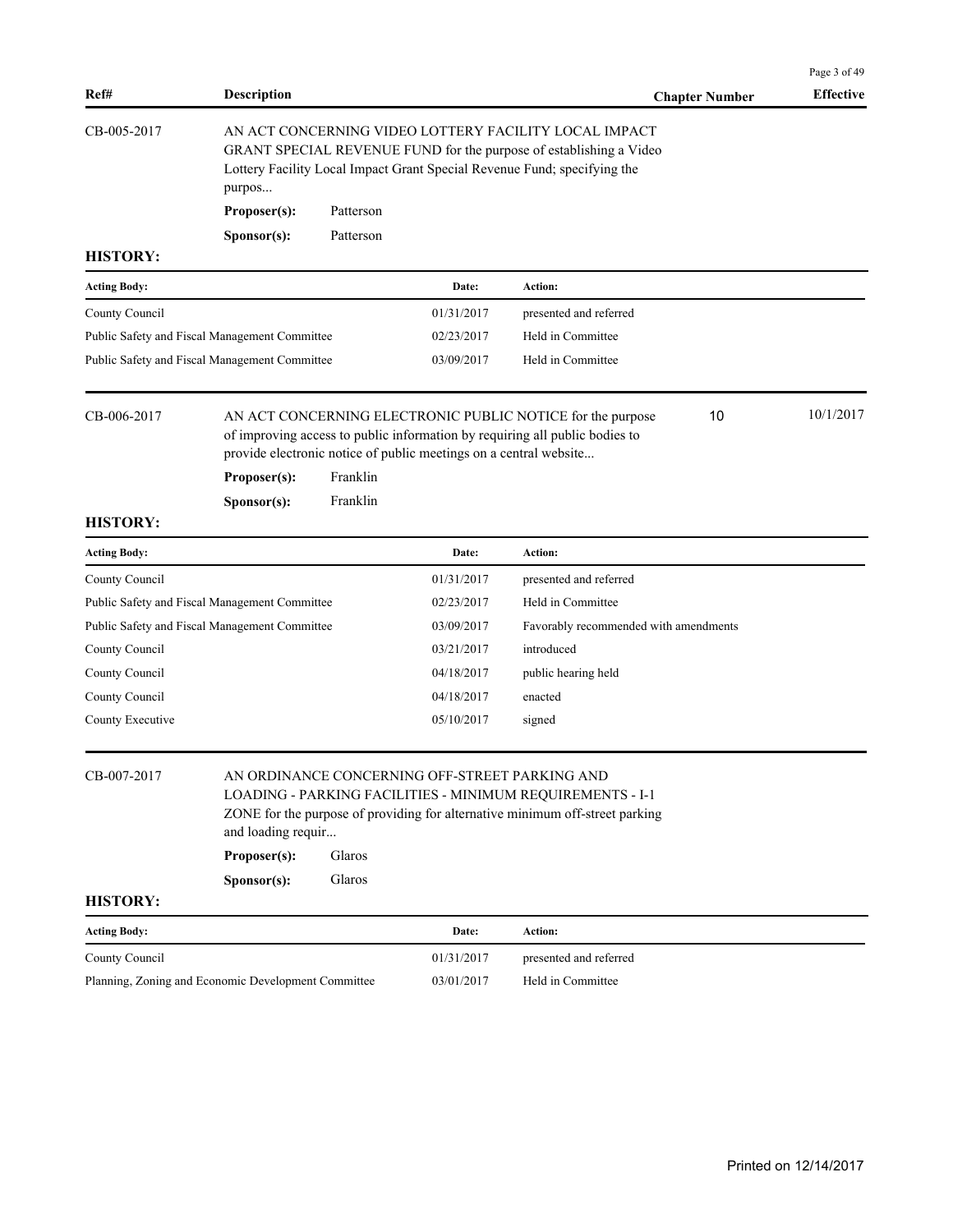|                 |                      |                                                                                                                                                                                                                |                       | Page 4 of 49     |
|-----------------|----------------------|----------------------------------------------------------------------------------------------------------------------------------------------------------------------------------------------------------------|-----------------------|------------------|
| Ref#            | <b>Description</b>   |                                                                                                                                                                                                                | <b>Chapter Number</b> | <b>Effective</b> |
| CB-008-2017     |                      | AN ACT CONCERNING RECYCLING - SPECIAL EVENTS for the purpose<br>of providing for recycling at certain special events; providing for more stringent<br>recycling requirements and civil penalties; providing fo | 4                     | 7/1/2017         |
|                 | Proposer(s):         | Lehman and Glaros                                                                                                                                                                                              |                       |                  |
|                 | S <b>p</b> onsor(s): | Lehman, Glaros, Turner, Davis, Franklin and Taveras                                                                                                                                                            |                       |                  |
| <b>HISTORY:</b> |                      |                                                                                                                                                                                                                |                       |                  |

| <b>Acting Body:</b>                                   | Date:      | <b>Action:</b>                        |
|-------------------------------------------------------|------------|---------------------------------------|
| County Council                                        | 02/07/2017 | presented and referred                |
| Transportation, Housing and the Environment Committee | 03/01/2017 | Favorably recommended with amendments |
| County Council                                        | 03/21/2017 | introduced                            |
| County Council                                        | 04/18/2017 | public hearing held                   |
| County Council                                        | 04/18/2017 | enacted                               |
| County Executive                                      | 05/05/2017 | signed                                |
|                                                       |            |                                       |

| CB-009-2017 |  |
|-------------|--|
|-------------|--|

## AN ACT CONCERNING PRINCE GEORGE'S COUNTY COMMISSION 6/20/2017 ON FATHERS, MEN, AND BOYS for the purpose of establishing a Commission on Fathers, Men, and Boys in Prince George's County. **Proposer(s):** Franklin

**Sponsor(s):** Franklin, Toles, Lehman, Harrison, Turner, Davis, Glaros and Taveras

## **HISTORY:**

| <b>Acting Body:</b>                            | Date:      | <b>Action:</b>         |
|------------------------------------------------|------------|------------------------|
| County Council                                 | 02/14/2017 | presented and referred |
| Health, Education and Human Services Committee | 03/09/2017 | Favorably recommended  |
| County Council                                 | 03/21/2017 | amended $(1)$          |
| County Council                                 | 03/21/2017 | introduced             |
| County Council                                 | 04/18/2017 | public hearing held    |
| County Council                                 | 04/18/2017 | enacted                |
| County Executive                               | 05/05/2017 | signed                 |
|                                                |            |                        |

| CB-010-2017 | Agritourism signs.   | AN ORDINANCE CONCERNING AGRITOURISM SIGNS for the purpose<br>of permitting the use of signs promoting Agritourism and generally relating to |  | 6/19/2017 |
|-------------|----------------------|---------------------------------------------------------------------------------------------------------------------------------------------|--|-----------|
|             | Proposer(s):         | Franklin                                                                                                                                    |  |           |
|             | S <b>p</b> onsor(s): | Franklin, Lehman, Harrison, Turner, Davis, Glaros, Taveras and Patterson                                                                    |  |           |

## **HISTORY:**

| <b>Acting Body:</b>                                 | Date:      | Action:                               |
|-----------------------------------------------------|------------|---------------------------------------|
| County Council                                      | 02/14/2017 | presented and referred                |
| Planning, Zoning and Economic Development Committee | 03/01/2017 | Held in Committee                     |
| Planning, Zoning and Economic Development Committee | 03/15/2017 | Favorably recommended with amendments |
| County Council                                      | 03/28/2017 | introduced                            |
| County Council                                      | 05/02/2017 | public hearing held                   |
| County Council                                      | 05/02/2017 | enacted                               |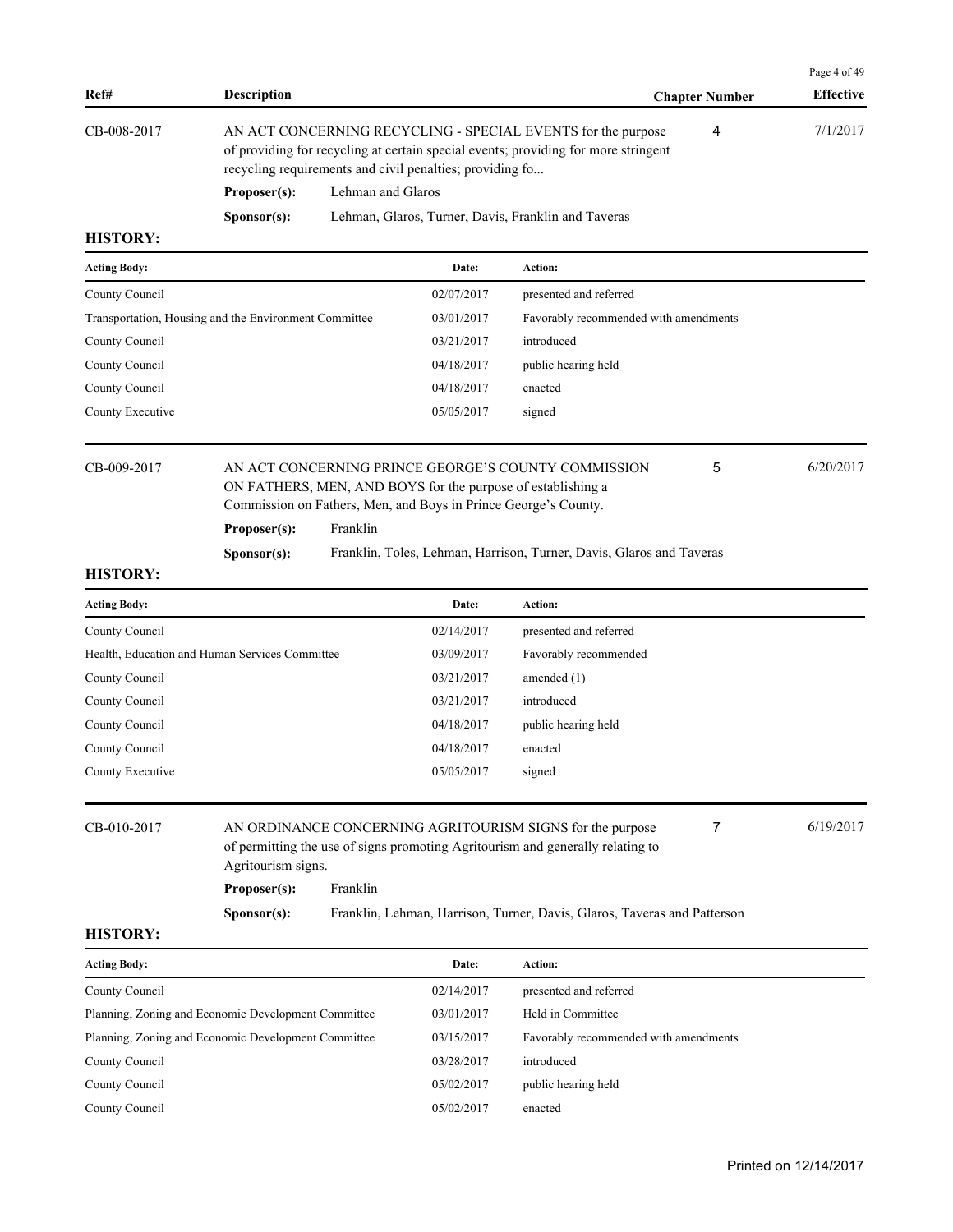| Ref#                                                  | <b>Description</b> |          |                                                               |                                                                                                                                                                                                                | <b>Chapter Number</b> | Page 5 of 49<br><b>Effective</b> |
|-------------------------------------------------------|--------------------|----------|---------------------------------------------------------------|----------------------------------------------------------------------------------------------------------------------------------------------------------------------------------------------------------------|-----------------------|----------------------------------|
| CB-011-2017                                           |                    |          |                                                               | AN ACT CONCERNING TRANSFER AND RECORDATION TAXES FOR<br>FORECLOSED PROPERTIES for the purpose of requiring prompt payment<br>of transfer and recordation taxes for residential properties sold in foreclosure. |                       |                                  |
|                                                       | Proposer(s):       | Franklin |                                                               |                                                                                                                                                                                                                |                       |                                  |
|                                                       | Sponsor(s):        | Franklin |                                                               |                                                                                                                                                                                                                |                       |                                  |
| <b>HISTORY:</b>                                       |                    |          |                                                               |                                                                                                                                                                                                                |                       |                                  |
| <b>Acting Body:</b>                                   |                    |          | Date:                                                         | Action:                                                                                                                                                                                                        |                       |                                  |
| County Council                                        |                    |          | 02/21/2017                                                    | presented and referred                                                                                                                                                                                         |                       |                                  |
| Public Safety and Fiscal Management Committee         |                    |          | 06/08/2017                                                    | Held in Committee                                                                                                                                                                                              |                       |                                  |
| CB-012-2017                                           | Proposer(s):       | Franklin |                                                               | AN ACT CONCERNING FORECLOSED PROPERTY REGISTRY<br>ENFORCEMENT for the purpose of establishing civil penalties for the failure<br>to register foreclosed properties; enforcing compliance by existing foreclosu | 30                    | 9/11/2017                        |
|                                                       |                    |          |                                                               |                                                                                                                                                                                                                |                       |                                  |
| <b>HISTORY:</b>                                       | Sponsor(s):        |          |                                                               | Franklin, Toles, Lehman, Harrison, Turner, Davis, Glaros, Taveras and Patterson                                                                                                                                |                       |                                  |
| <b>Acting Body:</b>                                   |                    |          | Date:                                                         | Action:                                                                                                                                                                                                        |                       |                                  |
| County Council                                        |                    |          | 02/21/2017                                                    | presented and referred                                                                                                                                                                                         |                       |                                  |
| Transportation, Housing and the Environment Committee |                    |          | 06/07/2017                                                    | Favorably recommended with amendments                                                                                                                                                                          |                       |                                  |
| County Council                                        |                    |          | 06/13/2017                                                    | introduced                                                                                                                                                                                                     |                       |                                  |
| County Council                                        |                    |          | 07/11/2017                                                    | public hearing held                                                                                                                                                                                            |                       |                                  |
| County Council                                        |                    |          | 07/11/2017                                                    | enacted                                                                                                                                                                                                        |                       |                                  |
| County Executive                                      |                    |          | 07/25/2017                                                    | signed                                                                                                                                                                                                         |                       |                                  |
| CB-013-2017                                           | Proposer(s):       | Franklin | sitting as the Board of Health, and generally relating to the | AN ACT CONCERNING THE BOARD OF HEALTH for the purpose of<br>clarifying and augmenting the duties and responsibilities of the County Council,                                                                   | 2                     | 5/30/2017                        |
| <b>HISTORY:</b>                                       | Sponsor(s):        |          | Franklin, Turner, Davis, Glaros and Taveras                   |                                                                                                                                                                                                                |                       |                                  |
| <b>Acting Body:</b>                                   |                    |          | Date:                                                         | Action:                                                                                                                                                                                                        |                       |                                  |
| Sitting as the Board of Health                        |                    |          | 02/21/2017                                                    | Discussion held                                                                                                                                                                                                |                       |                                  |
| County Council                                        |                    |          | 02/21/2017                                                    | presented and referred                                                                                                                                                                                         |                       |                                  |
| Sitting as the Committee of the Whole                 |                    |          | 02/28/2017                                                    | Held in Committee                                                                                                                                                                                              |                       |                                  |
| County Council                                        |                    |          | 02/28/2017                                                    | deferred                                                                                                                                                                                                       |                       |                                  |
| Sitting as the Committee of the Whole                 |                    |          | 03/07/2017                                                    | Favorably recommended with amendments                                                                                                                                                                          |                       |                                  |
| County Council                                        |                    |          | 03/07/2017                                                    | introduced                                                                                                                                                                                                     |                       |                                  |
| County Council                                        |                    |          | 03/28/2017                                                    | public hearing held                                                                                                                                                                                            |                       |                                  |
| County Council                                        |                    |          | 03/28/2017                                                    | enacted                                                                                                                                                                                                        |                       |                                  |
| County Executive                                      |                    |          | 04/12/2017                                                    | signed                                                                                                                                                                                                         |                       |                                  |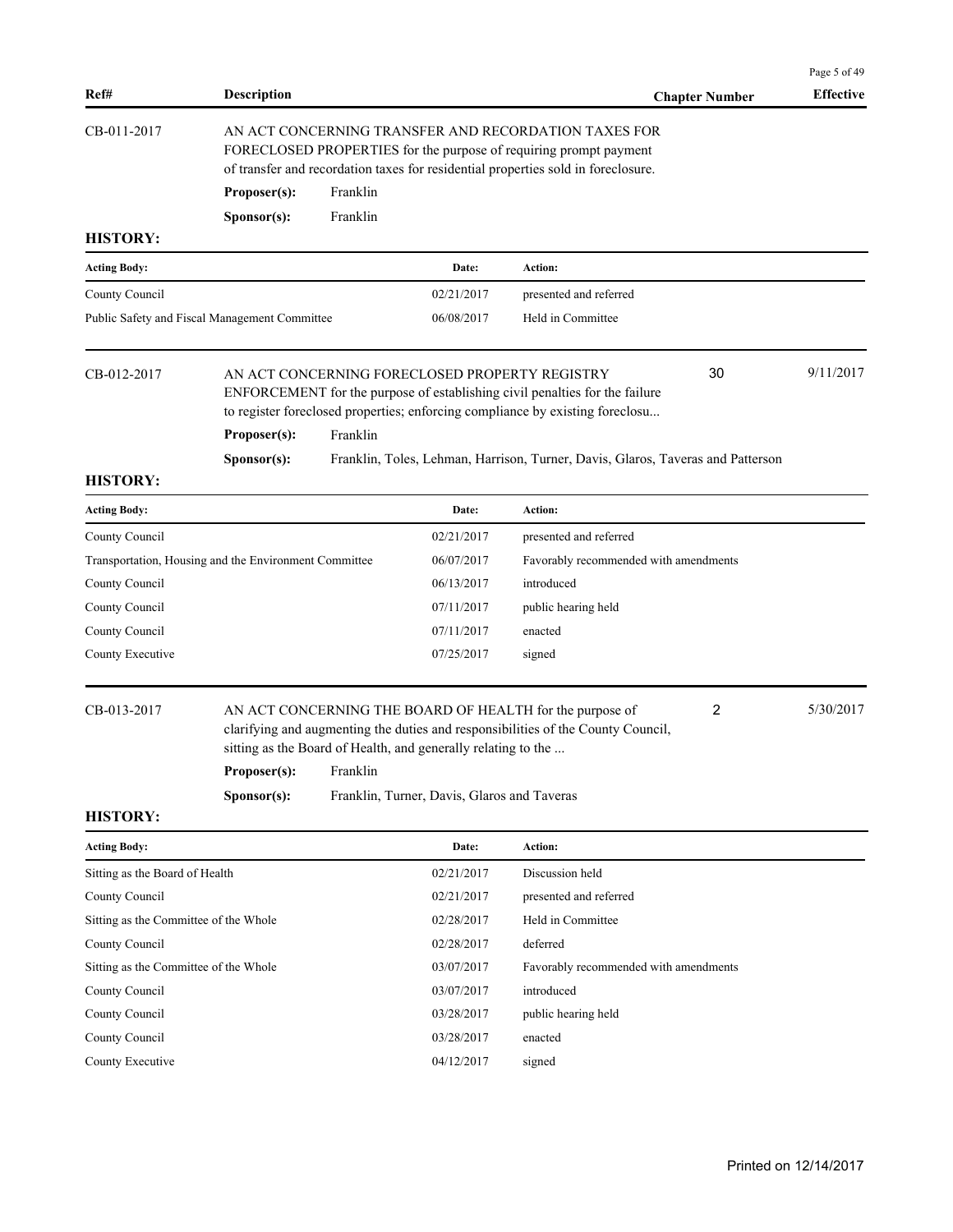|                 |                      |                                                                                                                                                                                                                 |                       | Page 6 of 49     |
|-----------------|----------------------|-----------------------------------------------------------------------------------------------------------------------------------------------------------------------------------------------------------------|-----------------------|------------------|
| Ref#            | <b>Description</b>   |                                                                                                                                                                                                                 | <b>Chapter Number</b> | <b>Effective</b> |
| CB-014-2017     |                      | AN ACT CONCERNING SECONDHAND AND PAWN DEALERS for the<br>purpose of repealing the requirement that a pawn dealer or second hand precious<br>metal objects dealer pay a transaction fee and requiring that secon | 77                    | 1/1/2019         |
|                 | <b>Proposer(s):</b>  | Patterson and Toles                                                                                                                                                                                             |                       |                  |
|                 | S <b>p</b> onsor(s): | Patterson, Toles, Lehman, Harrison and Davis                                                                                                                                                                    |                       |                  |
| <b>TITODODI</b> |                      |                                                                                                                                                                                                                 |                       |                  |

| <b>Acting Body:</b>                                   | Date:      | Action:                               |
|-------------------------------------------------------|------------|---------------------------------------|
| County Council                                        | 02/21/2017 | presented and referred                |
| Transportation, Housing and the Environment Committee | 06/07/2017 | Held in Committee                     |
| Transportation, Housing and the Environment Committee | 10/11/2017 | Favorably recommended with amendments |
| County Council                                        | 10/17/2017 | introduced                            |
| County Council                                        | 11/14/2017 | public hearing held                   |
| County Council                                        | 11/14/2017 | amended                               |
| County Council                                        | 11/14/2017 | enacted                               |
| County Executive                                      | 12/07/2017 | signed                                |
|                                                       |            |                                       |

CB-015-2017 AN ORDINANCE CONCERNING SPECIAL EXCEPTIONS FOR A 20 7/31/2017 RETAIL TOBACCO BUSINESS for the purpose of providing a definition for retail tobacco business uses in the Zoning Ordinance; amending the Commercial Zon...

20

| Zon                  |                                      |
|----------------------|--------------------------------------|
| Proposer(s):         | Harrison and Turner                  |
| S <b>p</b> onsor(s): | Harrison, Turner, Davis and Franklin |

| <b>Acting Body:</b>                                 | Date:      | Action:                               |
|-----------------------------------------------------|------------|---------------------------------------|
| County Council                                      | 03/07/2017 | removed from Consent Agenda           |
| County Council                                      | 03/21/2017 | presented and referred                |
| Planning, Zoning and Economic Development Committee | 04/19/2017 | Favorably recommended with amendments |
| County Council                                      | 05/02/2017 | amended $(1)$                         |
| County Council                                      | 05/02/2017 | introduced                            |
| County Council                                      | 06/13/2017 | public hearing held                   |
| County Council                                      | 06/13/2017 | enacted                               |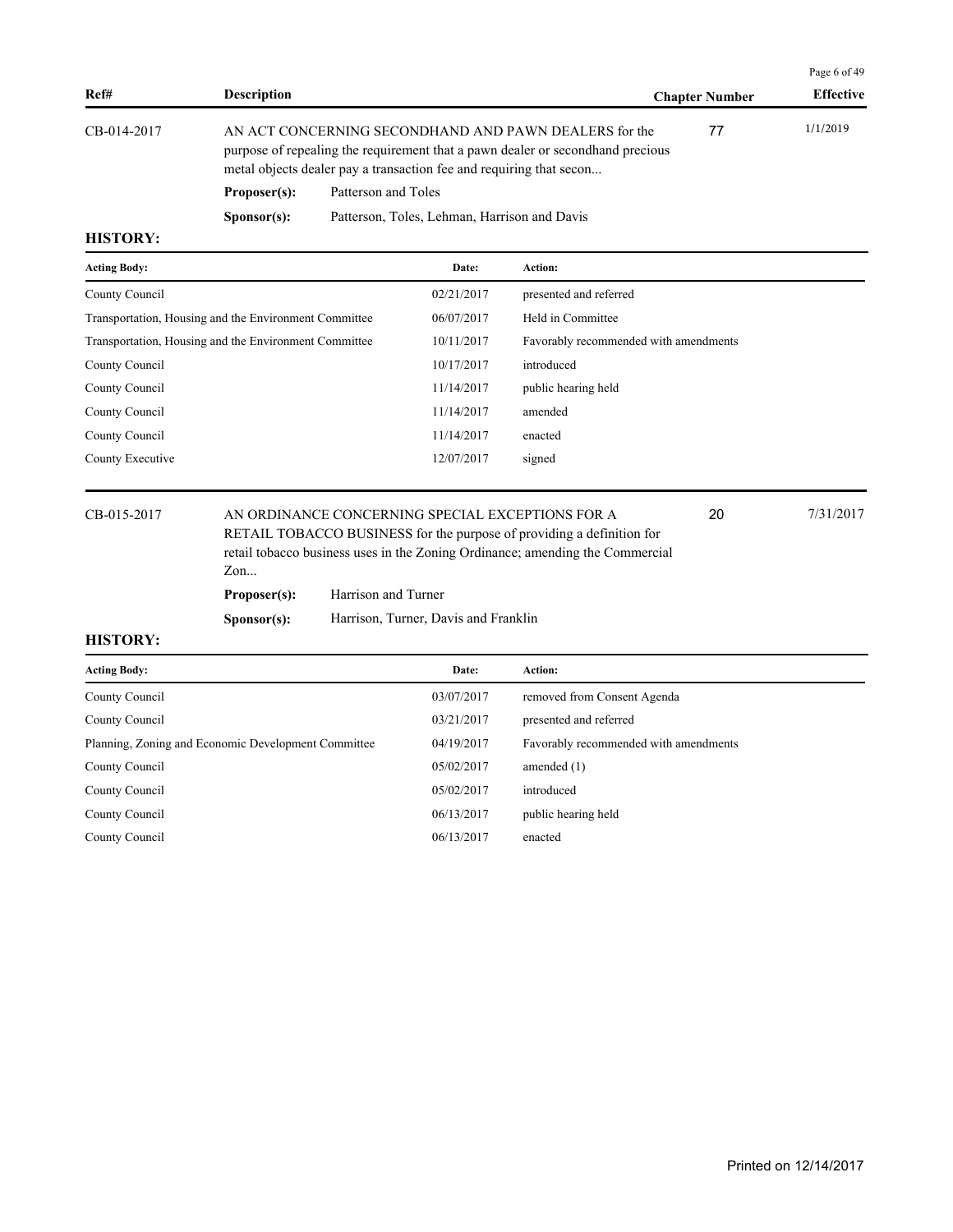| Ref#                | <b>Description</b>                                      |          |                                                                                                                       |                                                                                                                                                                       | <b>Chapter Number</b> | Page 7 of 49<br><b>Effective</b> |
|---------------------|---------------------------------------------------------|----------|-----------------------------------------------------------------------------------------------------------------------|-----------------------------------------------------------------------------------------------------------------------------------------------------------------------|-----------------------|----------------------------------|
| CB-016-2017         |                                                         |          | AN ORDINANCE CONCERNING ZONING -- DEFINITIONS --<br>forth in the Zoning Ordinance to include the production of mulch. | AGRICULTURE for the purpose of amending the definition of Agriculture set                                                                                             | 8                     | 6/19/2017                        |
|                     | Proposer(s):                                            | Franklin |                                                                                                                       |                                                                                                                                                                       |                       |                                  |
|                     | Sponsor(s):                                             |          |                                                                                                                       | Franklin, Lehman, Harrison, Turner, Davis, Taveras and Patterson                                                                                                      |                       |                                  |
| <b>HISTORY:</b>     |                                                         |          |                                                                                                                       |                                                                                                                                                                       |                       |                                  |
| <b>Acting Body:</b> |                                                         |          | Date:                                                                                                                 | Action:                                                                                                                                                               |                       |                                  |
| County Council      |                                                         |          | 03/07/2017                                                                                                            | presented and referred                                                                                                                                                |                       |                                  |
|                     | Planning, Zoning and Economic Development Committee     |          | 03/15/2017                                                                                                            | Favorably recommended                                                                                                                                                 |                       |                                  |
| County Council      |                                                         |          | 03/28/2017                                                                                                            | introduced                                                                                                                                                            |                       |                                  |
| County Council      |                                                         |          | 05/02/2017                                                                                                            | public hearing held                                                                                                                                                   |                       |                                  |
| County Council      |                                                         |          | 05/02/2017                                                                                                            | enacted                                                                                                                                                               |                       |                                  |
| CB-017-2017         | Zoning Ordinance provision limiting the<br>Proposer(s): | Glaros   |                                                                                                                       | AN ORDINANCE CONCERNING ZONES AND ZONING MAPS -<br>CONVEYANCES OF PROPERTY BY THE STATE OF MARYLAND FOR<br>THE UNIVERSITY OF MARYLAND for the purpose of amending the | 9                     | 6/19/2017                        |
|                     | Sponsor(s):                                             |          | Glaros, Turner and Davis                                                                                              |                                                                                                                                                                       |                       |                                  |
| <b>HISTORY:</b>     |                                                         |          |                                                                                                                       |                                                                                                                                                                       |                       |                                  |
| <b>Acting Body:</b> |                                                         |          | Date:                                                                                                                 | Action:                                                                                                                                                               |                       |                                  |
| County Council      |                                                         |          | 03/07/2017                                                                                                            | presented and referred                                                                                                                                                |                       |                                  |
|                     | Planning, Zoning and Economic Development Committee     |          | 03/15/2017                                                                                                            | Favorably recommended                                                                                                                                                 |                       |                                  |
| County Council      |                                                         |          | 03/28/2017                                                                                                            | introduced                                                                                                                                                            |                       |                                  |
| County Council      |                                                         |          | 05/02/2017                                                                                                            | public hearing held                                                                                                                                                   |                       |                                  |
| County Council      |                                                         |          | 05/02/2017                                                                                                            | enacted                                                                                                                                                               |                       |                                  |
| CB-018-2017         |                                                         |          |                                                                                                                       | AN ACT CONCERNING TELECOMMUNICATIONS TRANSMISSION<br>FACILITIES for the purpose of clarifying the advisory approval process for                                       |                       |                                  |

| the siting of telecommunications transmission facilities in the County. |  |
|-------------------------------------------------------------------------|--|
|-------------------------------------------------------------------------|--|

| Proposer(s):         | Franklin |
|----------------------|----------|
| S <b>p</b> onsor(s): | Franklin |

| <b>Acting Body:</b>                           | Date:      | Action:                |
|-----------------------------------------------|------------|------------------------|
| County Council                                | 03/07/2017 | presented and referred |
| Public Safety and Fiscal Management Committee | 06/08/2017 | Held in Committee      |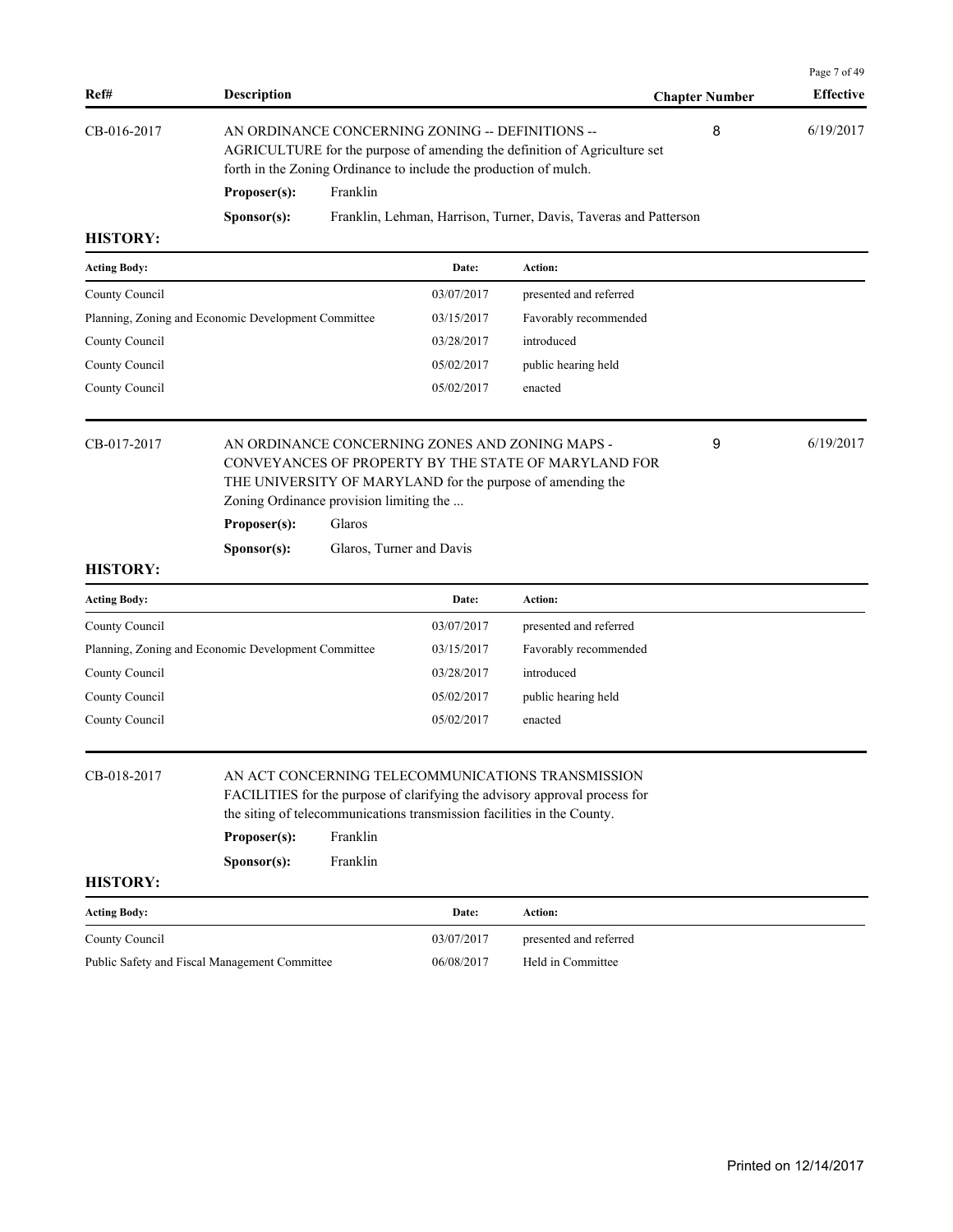|             |                                                                                                                                                                                                                   |                                                                                 |                       | Page 8 of 49     |  |
|-------------|-------------------------------------------------------------------------------------------------------------------------------------------------------------------------------------------------------------------|---------------------------------------------------------------------------------|-----------------------|------------------|--|
| Ref#        | <b>Description</b>                                                                                                                                                                                                |                                                                                 | <b>Chapter Number</b> | <b>Effective</b> |  |
| CB-019-2017 | AN ACT CONCERNING COLLECTIVE BARGAINING AGREEMENT -<br>FRATERNAL ORDER OF POLICE PRINCE GEORGE'S COUNTY<br>LODGE 89, INC. for the purpose of amending the labor agreement by and<br>between Prince George's Count |                                                                                 | 6                     | 6/20/2017        |  |
|             | Proposer(s):                                                                                                                                                                                                      | County Executive                                                                |                       |                  |  |
|             | S <b>p</b> onsor(s):                                                                                                                                                                                              | Toles, Lehman, Harrison, Turner, Davis, Glaros, Franklin, Taveras and Patterson |                       |                  |  |
|             |                                                                                                                                                                                                                   |                                                                                 |                       |                  |  |

| <b>Acting Body:</b>                   | Date:      | <b>Action:</b>            |
|---------------------------------------|------------|---------------------------|
| County Council                        | 03/21/2017 | presented and referred    |
| County Council                        | 04/11/2017 | introduced                |
| Sitting as the Committee of the Whole | 04/11/2017 | Favorably recommended     |
| County Council                        | 04/11/2017 | discharged from Committee |
| County Council                        | 04/25/2017 | public hearing held       |
| County Council                        | 04/25/2017 | amended $(1)$             |
| County Council                        | 04/25/2017 | enacted                   |
| County Executive                      | 05/05/2017 | signed                    |
|                                       |            |                           |

## CB-020-2017 AN ACT CONCERNING EXCEPTIONS TO SMOKING BAN IN EATING 26 8/8/2017 AND DRINKING ESTABLISHMENTS for the purpose of creating

exceptions to the smoking ban in eating and drinking establishments.

| Proposer(s):         | Harrison and Turner |
|----------------------|---------------------|
| S <b>p</b> onsor(s): | Harrison and Turner |

### **HISTORY:**

| <b>Acting Body:</b>                            | Date:      | Action:                               |
|------------------------------------------------|------------|---------------------------------------|
| County Council                                 | 03/21/2017 | presented and referred                |
| Health, Education and Human Services Committee | 04/18/2017 | Favorably recommended with amendments |
| County Council                                 | 05/02/2017 | introduced                            |
| County Council                                 | 06/13/2017 | public hearing held                   |
| County Council                                 | 06/20/2017 | enacted                               |
| County Executive                               | 06/23/2017 | signed                                |
|                                                |            |                                       |

## CB-021-2017 AN ACT CONCERNING IMMOBILIZED VEHICLES AND

IMPOUNDMENT for the purpose of providing legislative intent for this legislation; providing for immobilizing vehicles; providing for the impoundment of an im...

| Toles<br>Proposer(s): |
|-----------------------|
|                       |

**Sponsor(s):** Toles

### **HISTORY:**

| <b>Acting Body:</b>                                   | Date:      | Action:                |
|-------------------------------------------------------|------------|------------------------|
| County Council                                        | 03/21/2017 | presented and referred |
| Transportation, Housing and the Environment Committee | 06/14/2017 | Held in Committee      |
| Transportation, Housing and the Environment Committee | 10/11/2017 | Held in Committee      |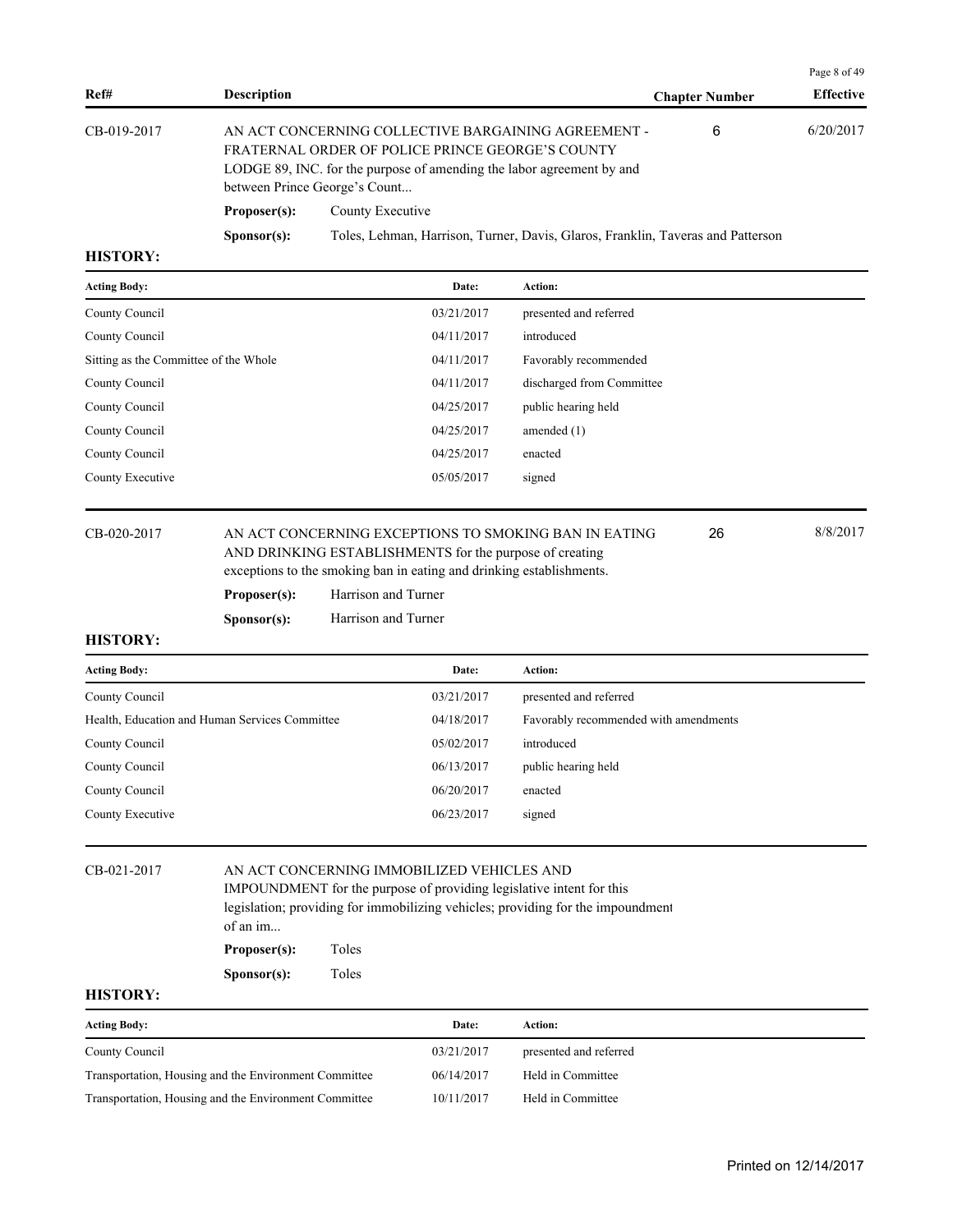| Ref#            | <b>Description</b>       |                                                                                                                                                                                                               | <b>Chapter Number</b> | <b>Effective</b> |
|-----------------|--------------------------|---------------------------------------------------------------------------------------------------------------------------------------------------------------------------------------------------------------|-----------------------|------------------|
| CB-022-2017     |                          | AN ACT CONCERNING LOCAL IMPACT GRANT FUNDING FOR<br>CROSSLAND HIGH SCHOOL for the purpose of requiring annual allocation<br>of certain funds to support vocational, technical, and skilled trades programs at | 21                    | 8/7/2017         |
|                 | $\cdots$<br>Proposer(s): | Patterson and Franklin                                                                                                                                                                                        |                       |                  |
|                 | S <b>p</b> onsor(s):     | Patterson, Franklin, Glaros and Toles                                                                                                                                                                         |                       |                  |
| <b>HISTORY:</b> |                          |                                                                                                                                                                                                               |                       |                  |

| <b>Acting Body:</b>                           | Date:      | Action:                               |
|-----------------------------------------------|------------|---------------------------------------|
| County Council                                | 03/21/2017 | presented and referred                |
| Public Safety and Fiscal Management Committee | 04/13/2017 | Favorably recommended with amendments |
| County Council                                | 05/02/2017 | introduced                            |
| County Council                                | 06/06/2017 | public hearing held                   |
| County Council                                | 06/06/2017 | amended $(1)$                         |
| County Council                                | 06/06/2017 | enacted                               |
| County Executive                              | 06/21/2017 | signed                                |
|                                               |            |                                       |

CB-023-2017 AN ACT CONCERNING HOTEL AND MOTEL TAX for the purpose of 39 9/18/2017 revising the County Code to clarify hotel and motel tax exemption and tax refunds for long term renters. 39 Proposer(s): Glaros, Lehman, Turner, Harrison and Taveras **Sponsor(s):** Glaros, Lehman, Turner, Harrison, Taveras, Davis and Patterson

### **HISTORY:**

| Date:      | Action:                               |
|------------|---------------------------------------|
| 03/21/2017 | presented and referred                |
| 06/08/2017 | Favorably recommended with amendments |
| 06/20/2017 | introduced                            |
| 07/18/2017 | public hearing held                   |
| 07/18/2017 | enacted                               |
| 08/02/2017 | signed                                |
|            |                                       |

Page 9 of 49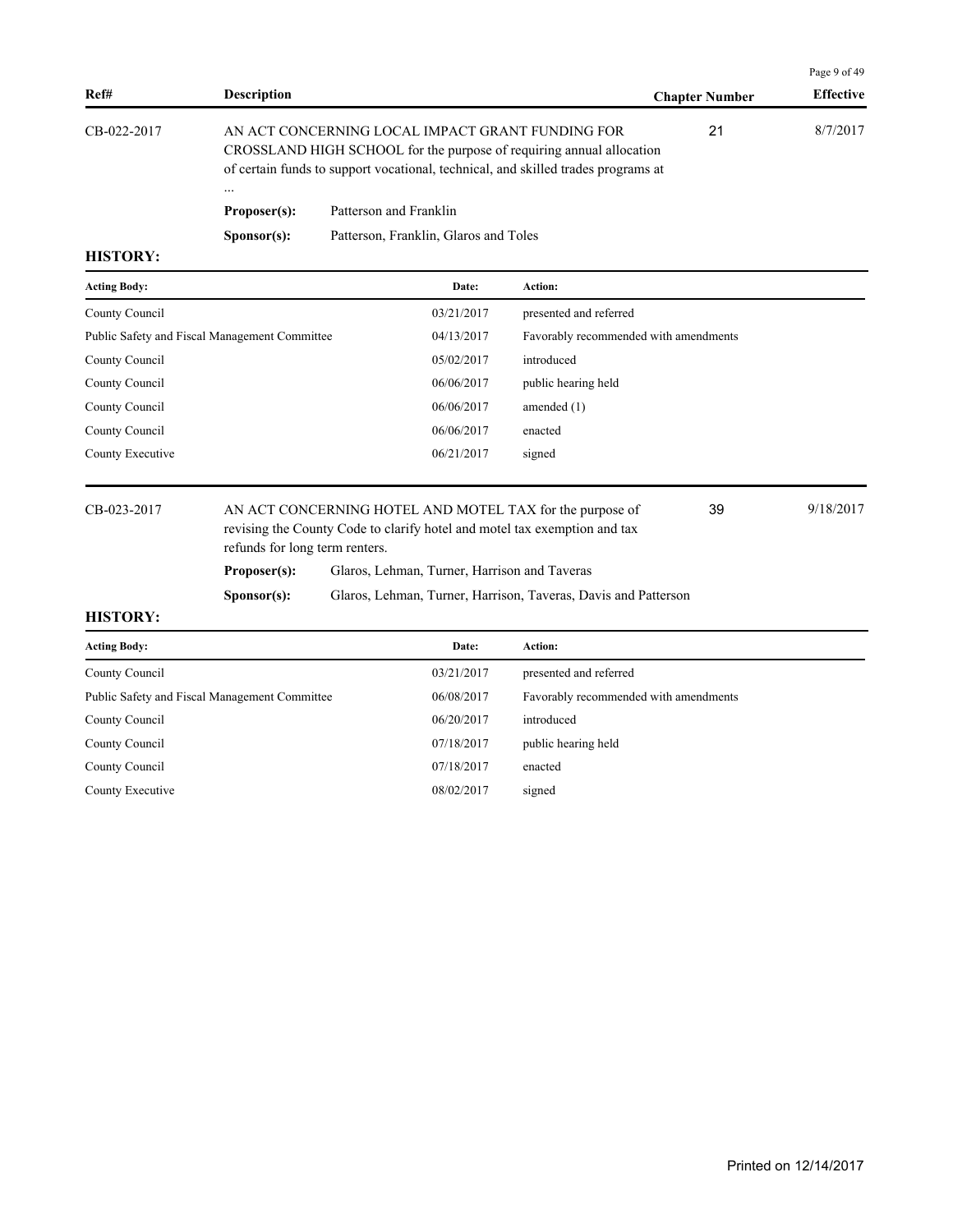|                 |                      |                                                                                                                                                                                 |                       | Page 10 of 49    |
|-----------------|----------------------|---------------------------------------------------------------------------------------------------------------------------------------------------------------------------------|-----------------------|------------------|
| Ref#            | <b>Description</b>   |                                                                                                                                                                                 | <b>Chapter Number</b> | <b>Effective</b> |
| CB-024-2017     |                      | AN ACT CONCERNING THE CLASSIFICATION PLAN FOR PRINCE<br>GEORGE'S COUNTY for the purpose of adding grades for certain classes of<br>work and upgrading existing classes of work. | 31                    | 9/11/2017        |
|                 | Proposer(s):         | County Executive                                                                                                                                                                |                       |                  |
|                 | S <b>p</b> onsor(s): | Davis, Lehman, Toles, Harrison, Turner, Glaros, Franklin and Taveras                                                                                                            |                       |                  |
| <b>HISTORY:</b> |                      |                                                                                                                                                                                 |                       |                  |
| Acting Rody.    |                      | Action:<br>Date:                                                                                                                                                                |                       |                  |

| <b>Acting Body:</b> |                                               | Date:                                                                                                                          | Action:                |    |           |
|---------------------|-----------------------------------------------|--------------------------------------------------------------------------------------------------------------------------------|------------------------|----|-----------|
| County Council      |                                               | 03/28/2017                                                                                                                     | presented and referred |    |           |
|                     | Public Safety and Fiscal Management Committee | 06/01/2017                                                                                                                     | Favorably recommended  |    |           |
| County Council      |                                               | 06/13/2017                                                                                                                     | introduced             |    |           |
| County Council      |                                               | 07/11/2017                                                                                                                     | public hearing held    |    |           |
| County Council      |                                               | 07/11/2017                                                                                                                     | enacted                |    |           |
| County Executive    |                                               | 07/25/2017                                                                                                                     | signed                 |    |           |
| CB-025-2017         | an existing class.                            | AN ACT CONCERNING THE CLASSIFICATION PLAN FOR PRINCE<br>GEORGE'S COUNTY for the purpose of adding a class of work and amending |                        | 32 | 9/11/2017 |
|                     | Proposer(s):                                  | County Executive                                                                                                               |                        |    |           |

**Sponsor(s):** Davis, Toles, Lehman, Harrison, Turner, Glaros, Franklin, Taveras and Patterson

## **HISTORY:**

CB-026-2017 AN ACT CONCERNING HEALTHY VENDING REQUIREMENTS for the 40 9/18/2017 purpose of regulating food and beverage vending machines located in Prince George's County. 40 **Proposer(s):** Glaros, Toles, Lehman and Taveras

**Sponsor(s):** Glaros, Toles, Lehman and Taveras

| <b>Acting Body:</b>                            | Date:      | Action:                               |
|------------------------------------------------|------------|---------------------------------------|
| County Council                                 | 03/28/2017 | presented and referred                |
| Health, Education and Human Services Committee | 06/08/2017 | Favorably recommended with amendments |
| County Council                                 | 06/20/2017 | introduced                            |
| County Council                                 | 07/18/2017 | public hearing held                   |
| County Council                                 | 07/18/2017 | enacted                               |
| County Executive                               | 08/02/2017 | signed                                |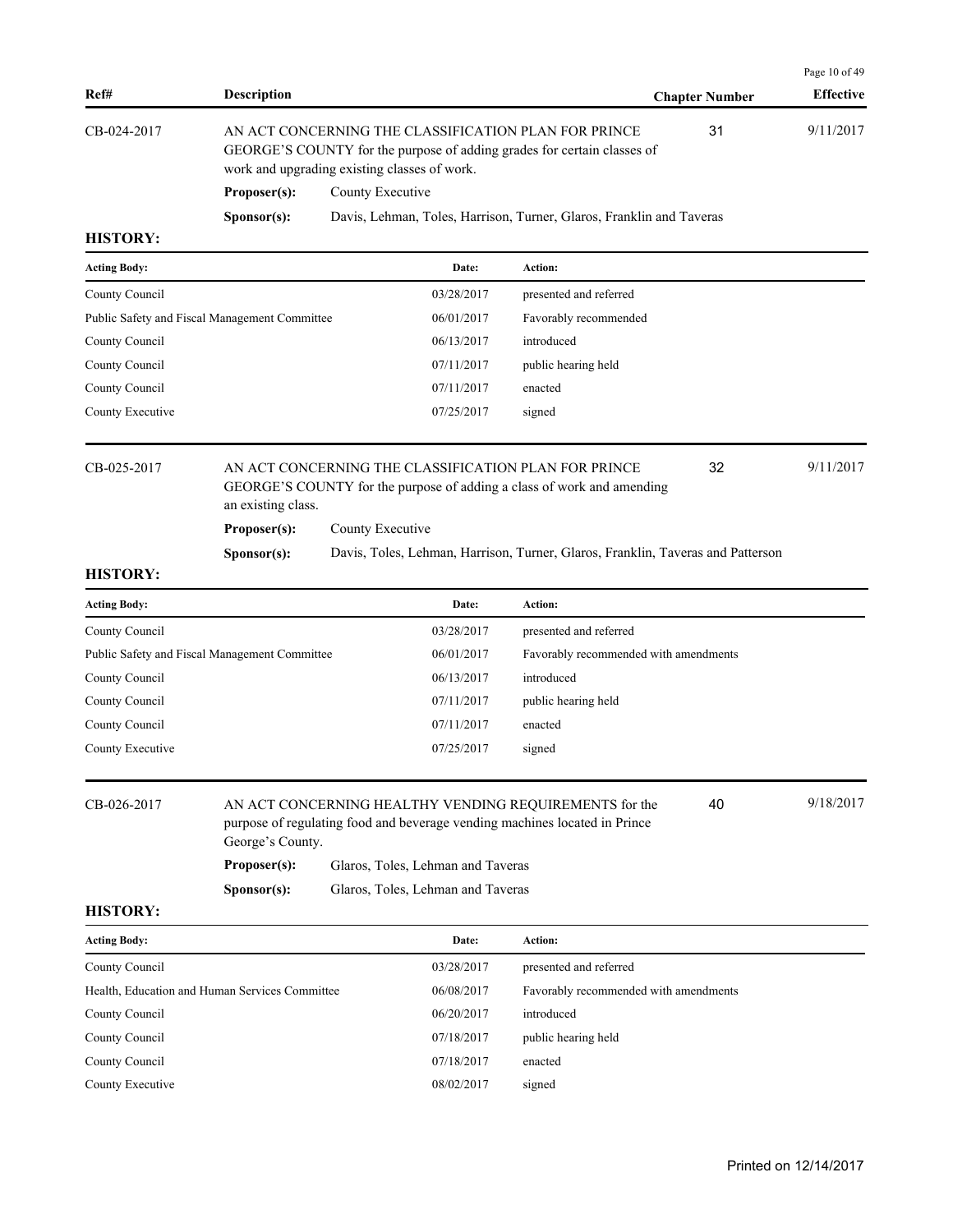| Ref#            | <b>Description</b>   |                                                                                                                                                                                                     | <b>Chapter Number</b> | <b>Effective</b> |
|-----------------|----------------------|-----------------------------------------------------------------------------------------------------------------------------------------------------------------------------------------------------|-----------------------|------------------|
| CB-027-2017     | Resource P           | AN ACT CONCERNING HISTORIC AGRICULTURAL RESOURCE<br>PRESERVATION PROGRAM - APPLICABILITY - ELIGIBILITY for the<br>purpose of revising certain eligibility requirements of the Historic Agricultural | 22                    | 8/7/2017         |
|                 | Proposer(s):         | Franklin                                                                                                                                                                                            |                       |                  |
|                 | S <b>p</b> onsor(s): | Franklin, Lehman and Glaros                                                                                                                                                                         |                       |                  |
| <b>HISTORY:</b> |                      |                                                                                                                                                                                                     |                       |                  |

| <b>Acting Body:</b>                                 | Date:      | Action:                |
|-----------------------------------------------------|------------|------------------------|
| County Council                                      | 03/28/2017 | presented and referred |
| Planning, Zoning and Economic Development Committee | 04/19/2017 | Favorably recommended  |
| County Council                                      | 05/02/2017 | introduced             |
| County Council                                      | 06/06/2017 | public hearing held    |
| County Council                                      | 06/06/2017 | enacted                |
| County Executive                                    | 06/21/2017 | signed                 |
|                                                     |            |                        |

## CB-028-2017 AN ORDINANCE CONCERNING HOTEL OR MOTEL USES IN 27 7/11/2017 COMMERCIAL ZONES for the purpose of amending the commercial table of uses in the Zoning Ordinance to prohibit Hotel or Motel uses on commercial property ...

**Proposer(s):** Toles

**Sponsor(s):** Toles, Harrison and Patterson

#### **HISTORY:**

| Date:      | Action:                               |
|------------|---------------------------------------|
| 03/28/2017 | presented and referred                |
| 03/29/2017 | Favorably recommended with amendments |
| 04/04/2017 | introduced                            |
| 05/09/2017 | public hearing held                   |
| 07/11/2017 | amended $(1)$                         |
| 07/11/2017 | rules suspended                       |
| 07/11/2017 | enacted                               |
|            |                                       |

Page 11 of 49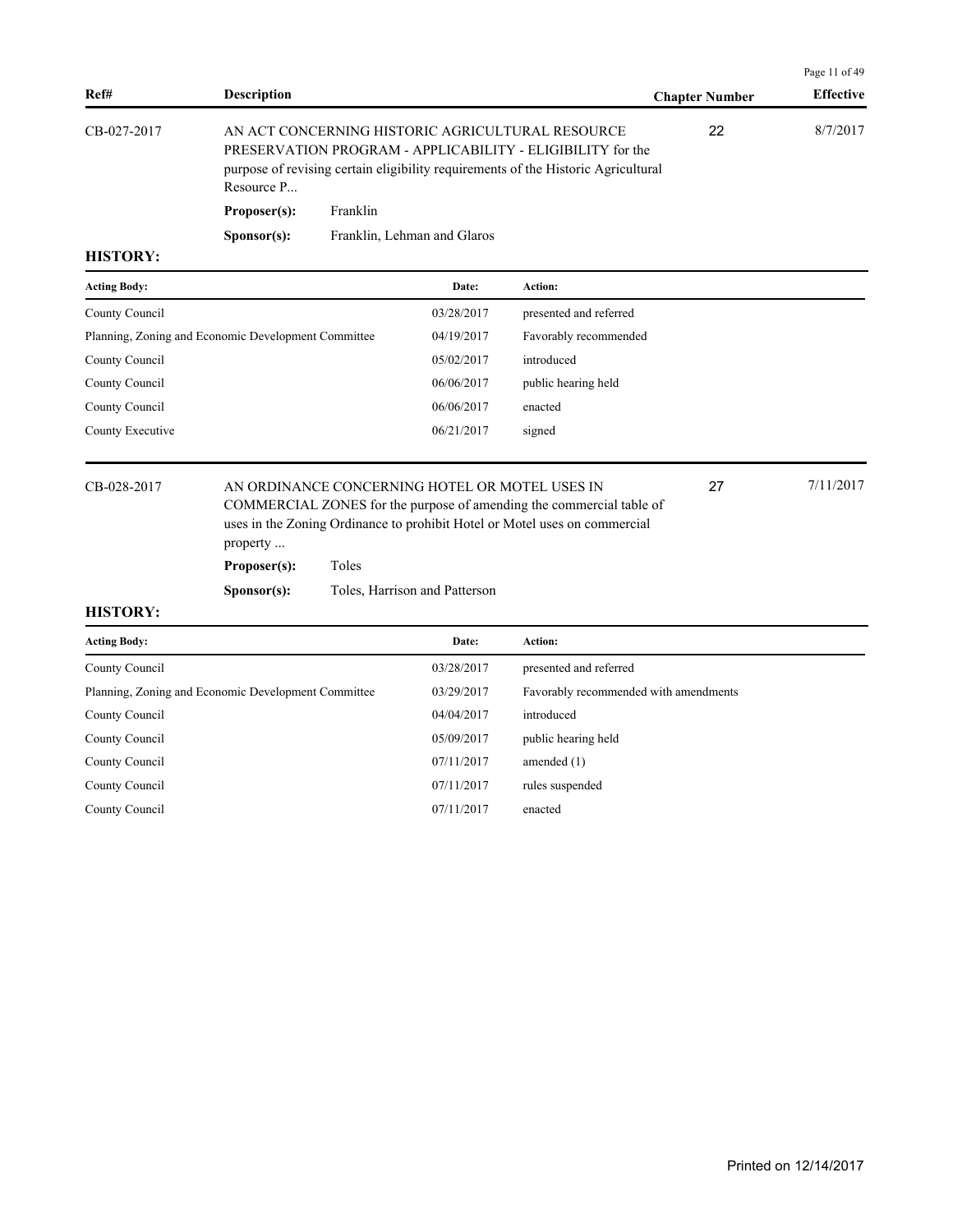|             |                      |                                                                                                                                                                                                                |                       | Page 12 of 49    |
|-------------|----------------------|----------------------------------------------------------------------------------------------------------------------------------------------------------------------------------------------------------------|-----------------------|------------------|
| Ref#        | <b>Description</b>   |                                                                                                                                                                                                                | <b>Chapter Number</b> | <b>Effective</b> |
| CB-029-2017 |                      | AN ORDINANCE CONCERNING R-R ZONE AND R-18C ZONE for the<br>purpose of permitting apartment housing for elderly or handicapped families in<br>the R-R and R-18C Zones without a special exception under certain | 18                    | 6/13/2017        |
|             | Proposer(s):         | Turner                                                                                                                                                                                                         |                       |                  |
|             | S <b>p</b> onsor(s): | Turner and Davis                                                                                                                                                                                               |                       |                  |

| <b>Acting Body:</b>                                 | Date:      | <b>Action:</b>                        |
|-----------------------------------------------------|------------|---------------------------------------|
| County Council                                      | 03/28/2017 | presented and referred                |
| Planning, Zoning and Economic Development Committee | 04/19/2017 | Favorably recommended with amendments |
| County Council                                      | 05/02/2017 | introduced                            |
| County Council                                      | 06/13/2017 | public hearing held                   |
| County Council                                      | 06/13/2017 | rules suspended                       |
| County Council                                      | 06/13/2017 | enacted                               |
|                                                     |            |                                       |

CB-030-2017 AN ORDINANCE CONCERNING PROHIBITED COMMERCIAL USE OF 6/6/2017 RESIDENTIAL PROPERTY for the purpose of restricting certain commercial uses in Residential Zone property not otherwise expressly provided for in Se...

**Proposer(s):** Glaros and Harrison

Sponsor(s): Glaros, Harrison, Toles, Lehman, Turner and Davis

## **HISTORY:**

| <b>Acting Body:</b>                                 | Date:      | <b>Action:</b>                        |
|-----------------------------------------------------|------------|---------------------------------------|
| County Council                                      | 03/28/2017 | presented and referred                |
| Planning, Zoning and Economic Development Committee | 04/19/2017 | Favorably recommended with amendments |
| County Council                                      | 04/25/2017 | amended $(1)$                         |
| County Council                                      | 04/25/2017 | introduced                            |
| County Council                                      | 06/06/2017 | public hearing held                   |
| County Council                                      | 06/06/2017 | rules suspended                       |
| County Council                                      | 06/06/2017 | enacted                               |
|                                                     |            |                                       |

| CB-031-2017         | AN ACT CONCERNING PARKING ENFORCEMENT for the purpose of<br>providing for the transfer of the authority, responsibilities, personnel, and<br>budget and any additional matters regarding parking regulations f |                                                             |  |  |  |
|---------------------|----------------------------------------------------------------------------------------------------------------------------------------------------------------------------------------------------------------|-------------------------------------------------------------|--|--|--|
|                     | Proposer(s):                                                                                                                                                                                                   | Glaros, Turner, Davis, Toles, Lehman, Harrison and Franklin |  |  |  |
|                     | S <b>p</b> onsor(s):                                                                                                                                                                                           | Glaros, Turner, Davis, Toles, Lehman, Harrison and Franklin |  |  |  |
| <b>HISTORY:</b>     |                                                                                                                                                                                                                |                                                             |  |  |  |
| <b>Acting Body:</b> |                                                                                                                                                                                                                | Date:<br>Action:                                            |  |  |  |

| County Council                                        | 03/28/2017 | presented and referred |
|-------------------------------------------------------|------------|------------------------|
| Transportation, Housing and the Environment Committee | 04/05/2017 | Discussion held        |
| Transportation, Housing and the Environment Committee | 06/14/2017 | removed from agenda    |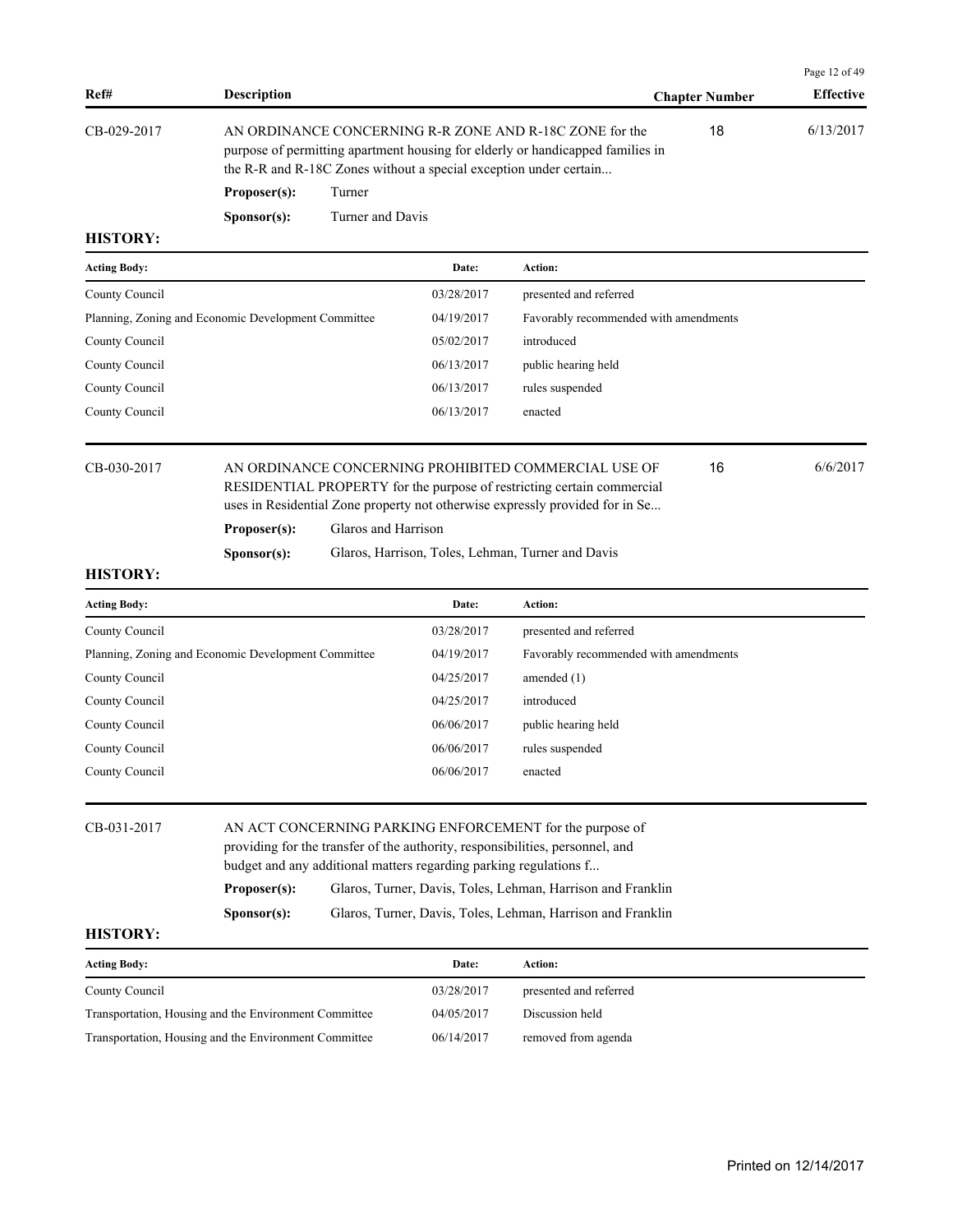|             |                      |                                                                                                                                                                                                |                       | Page 13 of 49    |
|-------------|----------------------|------------------------------------------------------------------------------------------------------------------------------------------------------------------------------------------------|-----------------------|------------------|
| Ref#        | <b>Description</b>   |                                                                                                                                                                                                | <b>Chapter Number</b> | <b>Effective</b> |
| CB-032-2017 | by and between       | AN ACT CONCERNING COLLECTIVE BARGAINING AGREEMENT -<br>COUNCIL 67, (AFSCME), AFL-CIO, AND ITS AFFILIATED LOCALS<br>2462, 2735, 3389, AND 1170 for the purpose of approving the labor agreement | 13                    | 7/3/2017         |
|             | Proposer(s):         | County Executive                                                                                                                                                                               |                       |                  |
|             | S <b>p</b> onsor(s): | Davis, Toles, Lehman, Harrison, Turner, Glaros, Franklin, Taveras and Patterson                                                                                                                |                       |                  |
| итетору.    |                      |                                                                                                                                                                                                |                       |                  |

| <b>Acting Body:</b>                           | Date:      | <b>Action:</b>                        |
|-----------------------------------------------|------------|---------------------------------------|
| County Council                                | 04/04/2017 | presented and referred                |
| Public Safety and Fiscal Management Committee | 04/13/2017 | Favorably recommended with amendments |
| County Council                                | 04/18/2017 | introduced                            |
| County Council                                | 05/09/2017 | public hearing held                   |
| County Council                                | 05/09/2017 | enacted                               |
| County Executive                              | 05/18/2017 | signed                                |
|                                               |            |                                       |

CB-033-2017 AN ORDINANCE CONCERNING RESIDENTIAL ZONES - ACCESSORY 6/6/2017 USES - HOME OCCUPATION for the purpose of amending the definition of Home Occupation within the Zoning Ordinance and permitting the use in the res...

**Proposer(s):** Glaros

**Sponsor(s):** Glaros, Lehman, Turner, Davis and Patterson

#### **HISTORY:**

| Date:      | <b>Action:</b>                        |
|------------|---------------------------------------|
| 04/05/2017 | presented and referred                |
| 04/19/2017 | Favorably recommended with amendments |
| 04/25/2017 | introduced                            |
| 06/06/2017 | public hearing held                   |
| 06/06/2017 | rules suspended                       |
| 06/06/2017 | enacted                               |
|            |                                       |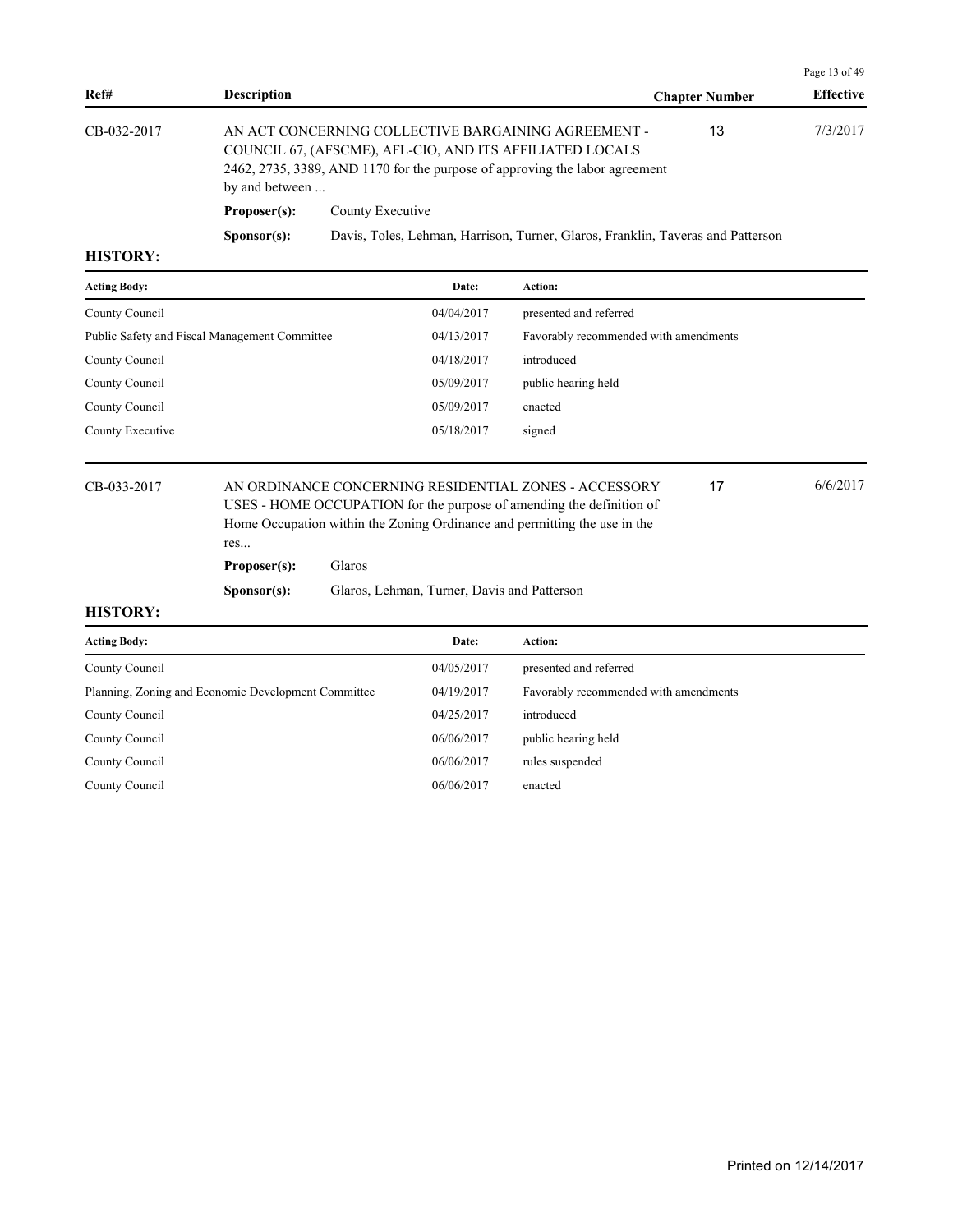|             |                      |                                                                                                                                                                                                     |                       | Page 14 of 49    |
|-------------|----------------------|-----------------------------------------------------------------------------------------------------------------------------------------------------------------------------------------------------|-----------------------|------------------|
| Ref#        | <b>Description</b>   |                                                                                                                                                                                                     | <b>Chapter Number</b> | <b>Effective</b> |
| CB-034-2017 | Service Di           | AN ORDINANCE CONCERNING PRIVATE LIMOUSINE SERVICE<br>DISPATCHING STATIONS IN THE I-3 ZONE for the purpose of clarifying<br>the requirements set forth in the Zoning Ordinance for Private Limousine | 12                    | 5/16/2017        |
|             | Proposer(s):         | Patterson                                                                                                                                                                                           |                       |                  |
|             | S <b>p</b> onsor(s): | Patterson, Harrison, Davis and Franklin                                                                                                                                                             |                       |                  |
| TITCTANDV.  |                      |                                                                                                                                                                                                     |                       |                  |

| <b>Acting Body:</b>                                 | Date:      | Action:                                            |
|-----------------------------------------------------|------------|----------------------------------------------------|
| County Council                                      | 04/11/2017 | introduced and referred                            |
| Planning, Zoning and Economic Development Committee | 05/03/2017 | Favorably reported out with recommended amendments |
| County Council                                      | 05/16/2017 | public hearing held                                |
| County Council                                      | 05/16/2017 | amended $(1)$                                      |
| County Council                                      | 05/16/2017 | rules suspended                                    |
| County Council                                      | 05/16/2017 | enacted                                            |
|                                                     |            |                                                    |

## CB-035-2017 AN ACT CONCERNING COLLECTIVE BARGAINING AGREEMENT - 7/31/2017 PRINCE GEORGE'S CORRECTIONAL OFFICERS' ASSOCIATION, INC. (PGCOA) (CIVILIAN UNIT) for the purpose of approving the labor agreement by and between Pri...

**Proposer(s):** County Executive

**Sponsor(s):** Davis, Toles, Lehman, Harrison, Turner, Glaros, Franklin, Taveras and Patterson

#### **HISTORY:**

| Date:      | <b>Action:</b>         |
|------------|------------------------|
| 04/18/2017 | presented and referred |
| 04/25/2017 | Favorably recommended  |
| 05/02/2017 | introduced             |
| 06/06/2017 | public hearing held    |
| 06/06/2017 | enacted                |
| 06/15/2017 | signed                 |
|            |                        |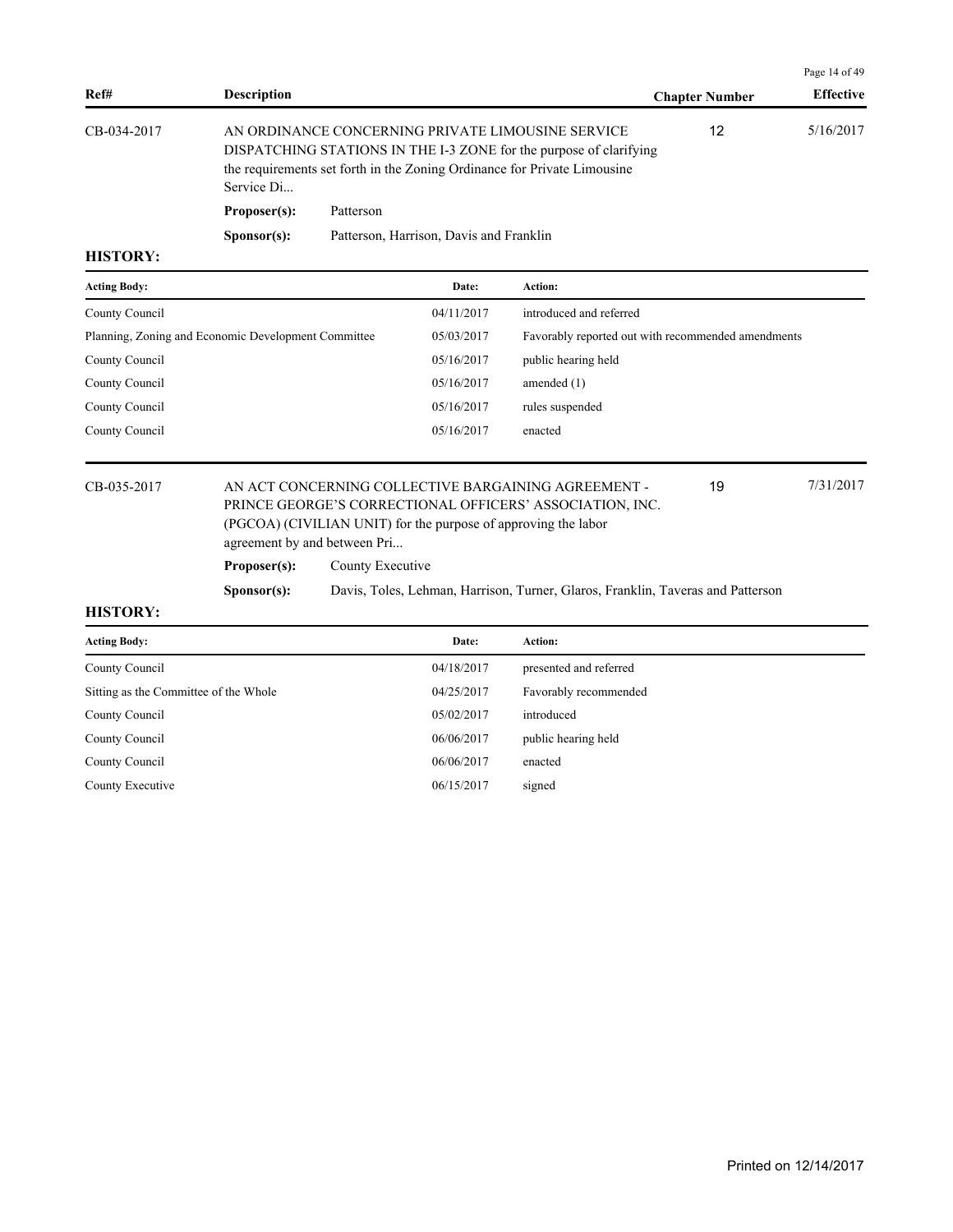|                 |                                                                                                                                                                                                                |                            |                  | Page 15 of 49 |
|-----------------|----------------------------------------------------------------------------------------------------------------------------------------------------------------------------------------------------------------|----------------------------|------------------|---------------|
| Ref#            | <b>Description</b>                                                                                                                                                                                             | <b>Chapter Number</b>      | <b>Effective</b> |               |
| CB-036-2017     | AN ORDINANCE CONCERNING R-S ZONE for the purpose of amending<br>the R-S (Residential Suburban Development) Zone development regulations in<br>the Zoning Ordinance for development of attached residential uni |                            | 24               | 8/7/2017      |
|                 | Proposer(s):                                                                                                                                                                                                   | Turner and Davis           |                  |               |
|                 | S <b>p</b> onsor(s):                                                                                                                                                                                           | Turner, Davis and Harrison |                  |               |
| <b>HISTORY:</b> |                                                                                                                                                                                                                |                            |                  |               |

| <b>Acting Body:</b> |                                                            | Date:      | <b>Action:</b>         |            |  |
|---------------------|------------------------------------------------------------|------------|------------------------|------------|--|
| County Council      |                                                            | 04/18/2017 | presented and referred |            |  |
|                     | Planning, Zoning and Economic Development Committee        | 05/03/2017 | Favorably recommended  |            |  |
| County Council      |                                                            | 05/16/2017 | introduced             |            |  |
| County Council      |                                                            | 06/20/2017 | public hearing held    |            |  |
| County Council      |                                                            | 06/20/2017 | rules suspended        |            |  |
| County Council      |                                                            | 06/20/2017 | enacted                |            |  |
|                     |                                                            |            |                        |            |  |
| CB-037-2017         | 55<br>AN ACT CONCERNING HOUSING AND PROPERTY STANDARDS for |            |                        | 12/29/2017 |  |

the purpose of amending the Prince George's County Housing and Property Standards ordinance and generally relating to housing and property standard...

**Proposer(s):** Taveras and Glaros

**Sponsor(s):** Taveras, Glaros, Lehman, Turner, Davis and Franklin

## **HISTORY:**

| <b>Acting Body:</b>                                   | Date:      | <b>Action:</b>                        |
|-------------------------------------------------------|------------|---------------------------------------|
| County Council                                        | 04/18/2017 | presented and referred                |
| Transportation, Housing and the Environment Committee | 06/14/2017 | Held in Committee                     |
| Transportation, Housing and the Environment Committee | 07/12/2017 | Held in Committee                     |
| Transportation, Housing and the Environment Committee | 09/20/2017 | Favorably recommended with amendments |
| County Council                                        | 10/03/2017 | introduced                            |
| County Council                                        | 10/31/2017 | public hearing held                   |
| County Council                                        | 10/31/2017 | enacted                               |
| County Executive                                      | 11/13/2017 | signed                                |

CB-038-2017 AN ACT CONCERNING BENEFIT PRIZES for the purpose of increasing the value of bingo prizes that volunteer fire corporations can offer; prescribing certain limitations on benefit prizes; and generally re...

| Proposer(s): | Franklin |
|--------------|----------|
|              |          |

**Sponsor(s):** Franklin

| <b>Acting Body:</b>                   | Date:      | Action:                |
|---------------------------------------|------------|------------------------|
| County Council                        | 04/18/2017 | presented and referred |
| Sitting as the Committee of the Whole | 04/25/2017 | Held in Committee      |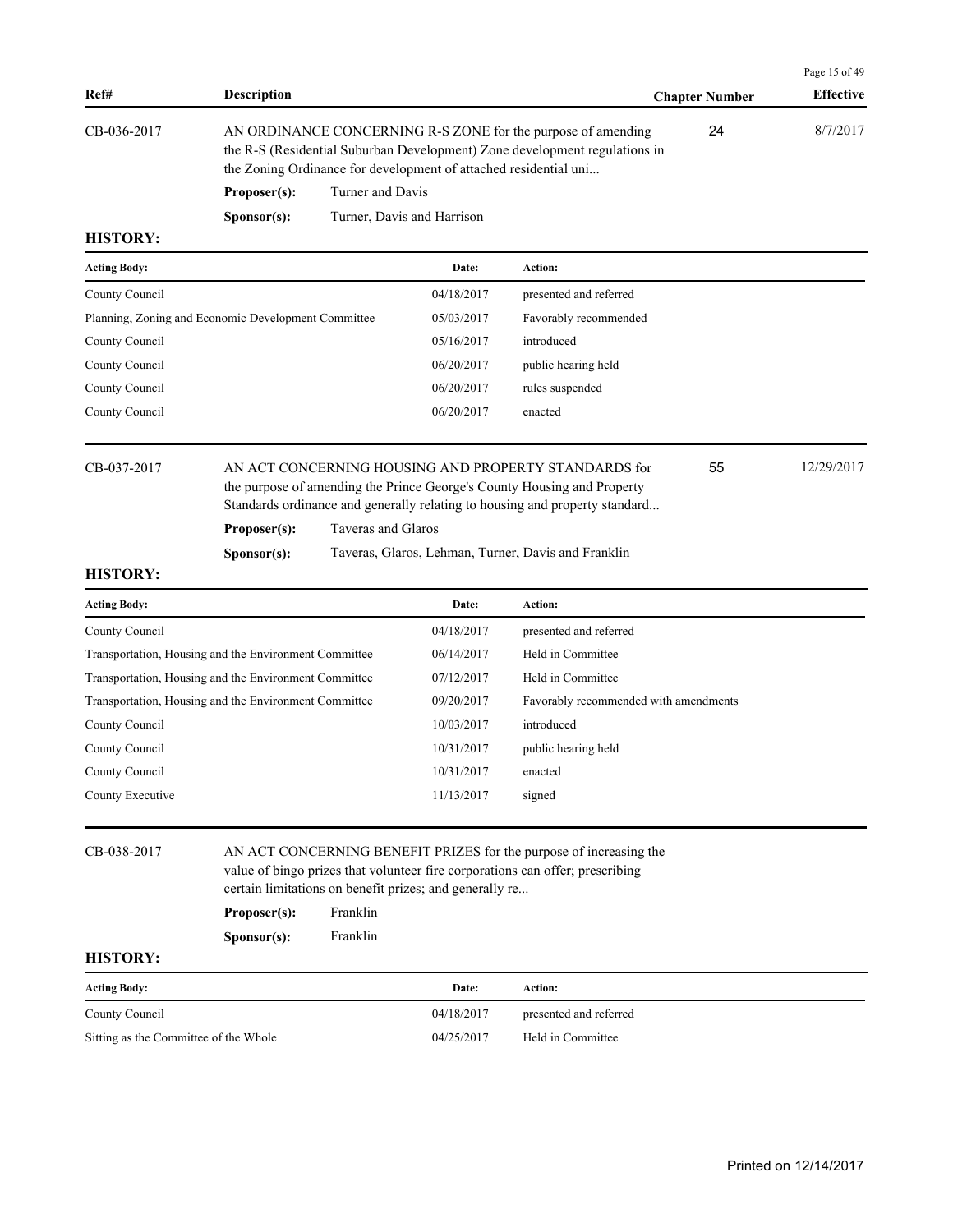|                                                       |                    |                  |                                                                       |                                                                                                                                                                                                            |                       | Page 16 of 49    |
|-------------------------------------------------------|--------------------|------------------|-----------------------------------------------------------------------|------------------------------------------------------------------------------------------------------------------------------------------------------------------------------------------------------------|-----------------------|------------------|
| Ref#                                                  | <b>Description</b> |                  |                                                                       |                                                                                                                                                                                                            | <b>Chapter Number</b> | <b>Effective</b> |
| CB-039-2017                                           | for                |                  |                                                                       | AN ACT CONCERNING VACANT AND ABANDONED RESIDENTIAL<br>PROPERTY PROGRAM for the purpose of authorizing the Director of the<br>Department of Permitting, Inspections, and Enforcement to establish a program |                       |                  |
|                                                       | Proposer(s):       | Franklin         |                                                                       |                                                                                                                                                                                                            |                       |                  |
|                                                       | Sponsor(s):        | Franklin         |                                                                       |                                                                                                                                                                                                            |                       |                  |
| <b>HISTORY:</b>                                       |                    |                  |                                                                       |                                                                                                                                                                                                            |                       |                  |
| <b>Acting Body:</b>                                   |                    |                  | Date:                                                                 | Action:                                                                                                                                                                                                    |                       |                  |
| County Council                                        |                    |                  | 04/18/2017                                                            | presented and referred                                                                                                                                                                                     |                       |                  |
| Transportation, Housing and the Environment Committee |                    |                  | 06/14/2017                                                            | Favorably recommended with amendments                                                                                                                                                                      |                       |                  |
| County Council                                        |                    |                  | 06/20/2017                                                            | deferred                                                                                                                                                                                                   |                       |                  |
| CB-040-2017                                           | Proposer(s):       | Lehman           | purpose of restricting access to indoor tanning facilities to minors. | AN ACT CONCERNING TANNING FACILITIES REGULATION for the                                                                                                                                                    | 41                    | 9/18/2017        |
| <b>HISTORY:</b>                                       | Sponsor(s):        |                  | Lehman, Davis, Glaros, Taveras and Patterson                          |                                                                                                                                                                                                            |                       |                  |
|                                                       |                    |                  |                                                                       |                                                                                                                                                                                                            |                       |                  |
| <b>Acting Body:</b>                                   |                    |                  | Date:                                                                 | Action:                                                                                                                                                                                                    |                       |                  |
| County Council                                        |                    |                  | 04/25/2017                                                            | presented and referred                                                                                                                                                                                     |                       |                  |
| Health, Education and Human Services Committee        |                    |                  | 06/08/2017                                                            | Favorably recommended<br>introduced                                                                                                                                                                        |                       |                  |
| County Council                                        |                    |                  | 06/20/2017<br>07/18/2017                                              |                                                                                                                                                                                                            |                       |                  |
| County Council<br>County Council                      |                    |                  | 07/18/2017                                                            | public hearing held<br>enacted                                                                                                                                                                             |                       |                  |
| County Executive                                      |                    |                  | 08/02/2017                                                            | signed                                                                                                                                                                                                     |                       |                  |
|                                                       |                    |                  |                                                                       |                                                                                                                                                                                                            |                       |                  |
| CB-041-2017                                           |                    |                  | LOCAL 241 (SCHOOL CROSSING GUARDS) fo                                 | AN ACT CONCERNING COLLECTIVE BARGAINING AGREEMENT -<br>COUNCIL 67, AMERICAN FEDERATION OF STATE, COUNTY AND<br>MUNICIPAL EMPLOYEES (AFSCME), AFL-CIO, AND ITS AFFILIATED                                   | 23                    | 8/7/2017         |
|                                                       | Proposer(s):       | County Executive |                                                                       |                                                                                                                                                                                                            |                       |                  |
|                                                       | Sponsor(s):        |                  |                                                                       | Davis, Franklin, Glaros, Harrison, Lehman, Patterson, Taveras, Toles and Turner                                                                                                                            |                       |                  |
| <b>HISTORY:</b>                                       |                    |                  |                                                                       |                                                                                                                                                                                                            |                       |                  |
| <b>Acting Body:</b>                                   |                    |                  | Date:                                                                 | <b>Action:</b>                                                                                                                                                                                             |                       |                  |
| County Council                                        |                    |                  | 05/02/2017                                                            | presented and referred                                                                                                                                                                                     |                       |                  |
| Sitting as the Committee of the Whole                 |                    |                  | 05/09/2017                                                            | Favorably recommended                                                                                                                                                                                      |                       |                  |
| County Council                                        |                    |                  | 05/25/2017                                                            | introduced                                                                                                                                                                                                 |                       |                  |
| County Council                                        |                    |                  | 06/13/2017                                                            | public hearing held                                                                                                                                                                                        |                       |                  |

County Council 06/13/2017 enacted County Executive 06/21/2017 signed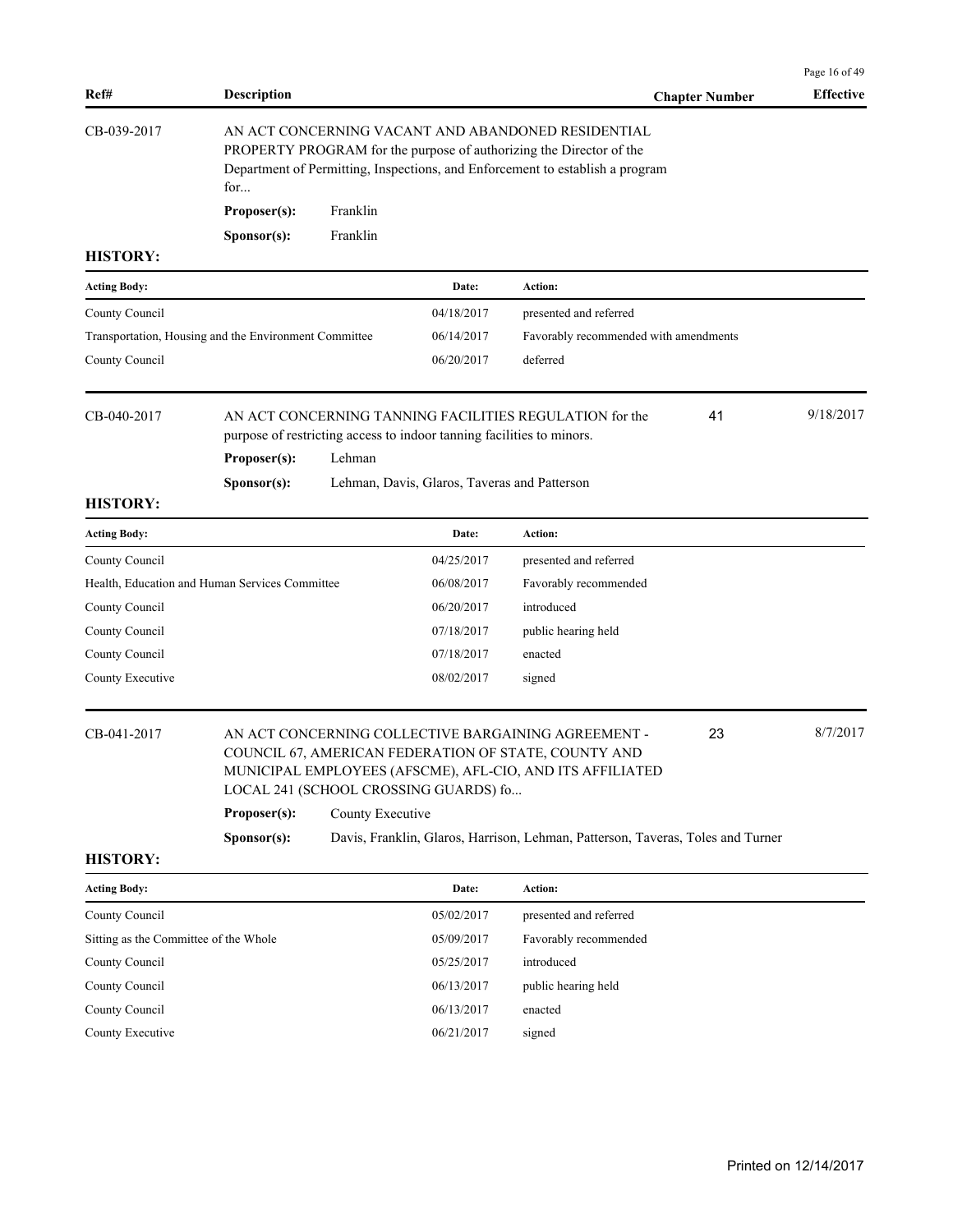|                                                                                                                                                                                                                               |                                                       |                                                                                                                                                                                                                |                                               |                                                                                                                                                         | Page 17 of 49    |  |  |  |
|-------------------------------------------------------------------------------------------------------------------------------------------------------------------------------------------------------------------------------|-------------------------------------------------------|----------------------------------------------------------------------------------------------------------------------------------------------------------------------------------------------------------------|-----------------------------------------------|---------------------------------------------------------------------------------------------------------------------------------------------------------|------------------|--|--|--|
| Ref#                                                                                                                                                                                                                          | <b>Description</b>                                    |                                                                                                                                                                                                                |                                               | <b>Chapter Number</b>                                                                                                                                   | <b>Effective</b> |  |  |  |
| CB-042-2017                                                                                                                                                                                                                   |                                                       | AN ACT CONCERNING COUNTY EMPLOYEE HEALTH INSURANCE<br>for the purpose of requiring that any health insurer contracted to offer health<br>insurance plans to County employees includes at least one health insu |                                               |                                                                                                                                                         |                  |  |  |  |
|                                                                                                                                                                                                                               | Proposer(s):                                          | Franklin                                                                                                                                                                                                       |                                               |                                                                                                                                                         |                  |  |  |  |
|                                                                                                                                                                                                                               | S <b>p</b> onsor(s):                                  | Franklin                                                                                                                                                                                                       |                                               |                                                                                                                                                         |                  |  |  |  |
| <b>HISTORY:</b>                                                                                                                                                                                                               |                                                       |                                                                                                                                                                                                                |                                               |                                                                                                                                                         |                  |  |  |  |
| <b>Acting Body:</b>                                                                                                                                                                                                           |                                                       |                                                                                                                                                                                                                | Date:                                         | Action:                                                                                                                                                 |                  |  |  |  |
| County Council                                                                                                                                                                                                                |                                                       |                                                                                                                                                                                                                | 05/02/2017                                    | presented and referred                                                                                                                                  |                  |  |  |  |
|                                                                                                                                                                                                                               | Public Safety and Fiscal Management Committee         |                                                                                                                                                                                                                | 06/08/2017                                    | Held in Committee                                                                                                                                       |                  |  |  |  |
| CB-043-2017                                                                                                                                                                                                                   | from<br>Proposer(s):<br>Sponsor(s):                   | Franklin<br>Franklin                                                                                                                                                                                           | AN ACT CONCERNING LONG TERM PARKING ON PUBLIC | HIGHWAYS, ROADS, AND STREETS for the purpose of reducing the time<br>that a motor vehicle or trailer can be parked on a public highway, road, or street |                  |  |  |  |
| <b>HISTORY:</b>                                                                                                                                                                                                               |                                                       |                                                                                                                                                                                                                |                                               |                                                                                                                                                         |                  |  |  |  |
| <b>Acting Body:</b>                                                                                                                                                                                                           |                                                       |                                                                                                                                                                                                                | Date:                                         | Action:                                                                                                                                                 |                  |  |  |  |
| County Council                                                                                                                                                                                                                |                                                       |                                                                                                                                                                                                                | 05/02/2017                                    | presented and referred                                                                                                                                  |                  |  |  |  |
|                                                                                                                                                                                                                               | Public Safety and Fiscal Management Committee         |                                                                                                                                                                                                                | 06/08/2017                                    | Held in Committee                                                                                                                                       |                  |  |  |  |
|                                                                                                                                                                                                                               | Public Safety and Fiscal Management Committee         |                                                                                                                                                                                                                | 09/14/2017                                    | Held in Committee                                                                                                                                       |                  |  |  |  |
|                                                                                                                                                                                                                               | Public Safety and Fiscal Management Committee         |                                                                                                                                                                                                                | 10/12/2017                                    | Held in Committee                                                                                                                                       |                  |  |  |  |
| CB-044-2017<br>AN ACT CONCERNING NOISE IN COMMERCIAL ZONES for the<br>purpose of providing for a certain prohibition regarding noise in a commercial<br>zone; providing for a certain exception; and generally relating to no |                                                       |                                                                                                                                                                                                                |                                               |                                                                                                                                                         |                  |  |  |  |
|                                                                                                                                                                                                                               | Proposer(s):                                          | Glaros                                                                                                                                                                                                         |                                               |                                                                                                                                                         |                  |  |  |  |
|                                                                                                                                                                                                                               | Sponsor(s):                                           | Glaros                                                                                                                                                                                                         |                                               |                                                                                                                                                         |                  |  |  |  |
| <b>HISTORY:</b>                                                                                                                                                                                                               |                                                       |                                                                                                                                                                                                                |                                               |                                                                                                                                                         |                  |  |  |  |
| <b>Acting Body:</b>                                                                                                                                                                                                           |                                                       |                                                                                                                                                                                                                | Date:                                         | Action:                                                                                                                                                 |                  |  |  |  |
| County Council                                                                                                                                                                                                                |                                                       |                                                                                                                                                                                                                | 05/09/2017                                    | presented and referred                                                                                                                                  |                  |  |  |  |
|                                                                                                                                                                                                                               | Transportation, Housing and the Environment Committee |                                                                                                                                                                                                                | 06/14/2017                                    | Held in Committee                                                                                                                                       |                  |  |  |  |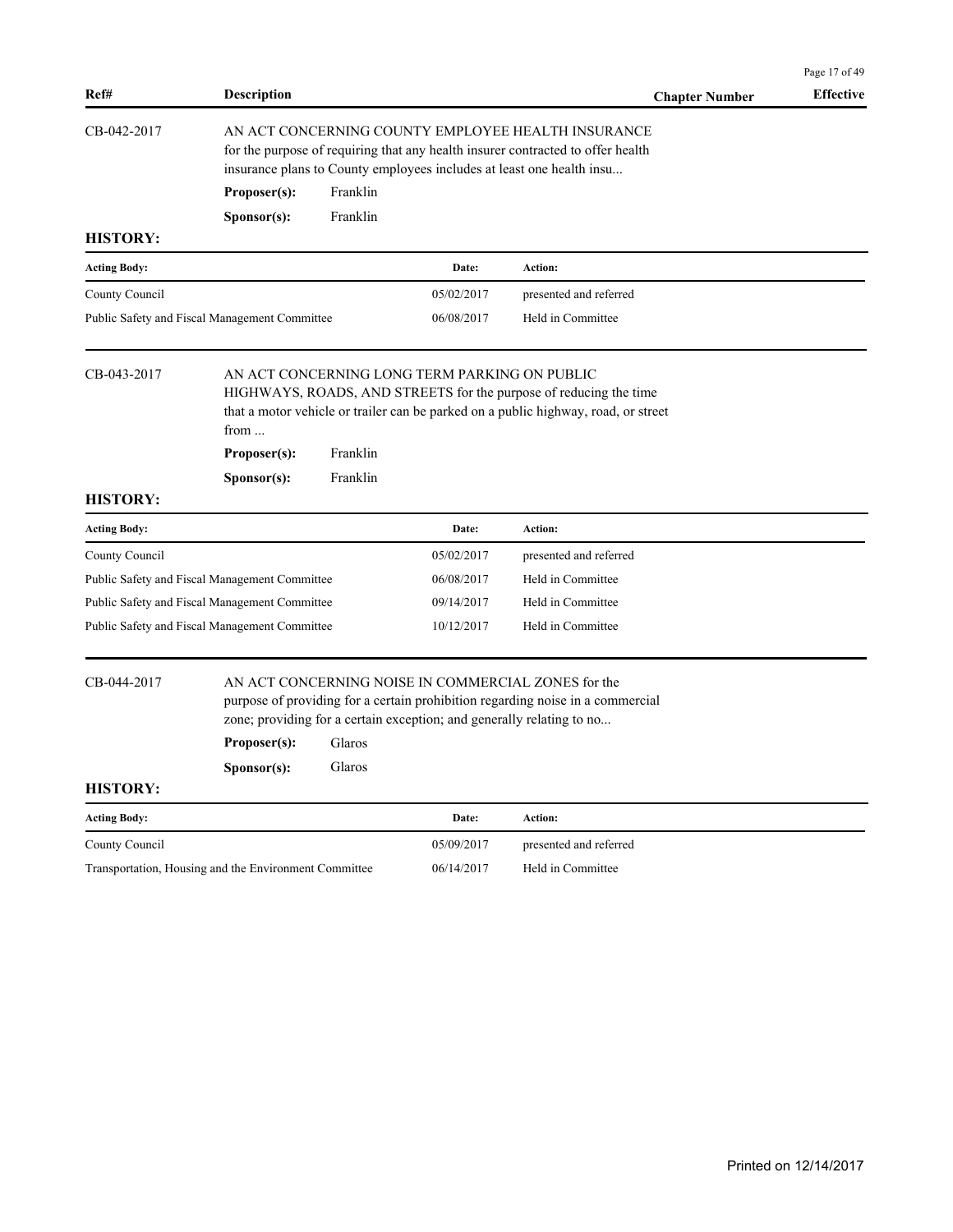|                 |                      |                                                                                                                                                                                                                   |                       | Page 18 of 49    |
|-----------------|----------------------|-------------------------------------------------------------------------------------------------------------------------------------------------------------------------------------------------------------------|-----------------------|------------------|
| Ref#            | <b>Description</b>   |                                                                                                                                                                                                                   | <b>Chapter Number</b> | <b>Effective</b> |
| CB-045-2017     |                      | AN ACT CONCERNING COLLECTIVE BARGAINING AGREEMENT -<br>INTERNATIONAL ASSOCIATION OF FIRE FIGHTERS, AFL-CIO<br>LOCAL 1619 (FIRE FIGHTERS, PARAMEDICS AND FIRE<br>FIGHTER/MEDICS) for the purpose of amending the l | 33                    | 9/11/2017        |
|                 | Proposer(s):         | County Executive                                                                                                                                                                                                  |                       |                  |
|                 | S <b>p</b> onsor(s): | Davis, Toles, Lehman, Harrison, Turner, Glaros, Franklin, Taveras and Patterson                                                                                                                                   |                       |                  |
| <b>HISTORY:</b> |                      |                                                                                                                                                                                                                   |                       |                  |

| <b>Acting Body:</b>                           | Date:      | Action:                |
|-----------------------------------------------|------------|------------------------|
| County Council                                | 05/16/2017 | presented and referred |
| Public Safety and Fiscal Management Committee | 06/01/2017 | Favorably recommended  |
| County Council                                | 06/13/2017 | introduced             |
| County Council                                | 07/11/2017 | public hearing held    |
| County Council                                | 07/11/2017 | enacted                |
| County Executive                              | 07/25/2017 | signed                 |
|                                               |            |                        |

## CB-046-2017 AN ACT CONCERNING TAX SALES OF PROPERTIES OWNED BY 34 9/11/2017 COMMON OWNERSHIP COMMUNITIES for the purpose of making properties owned by common ownership communities ineligible for tax sale.

Proposer(s): Franklin

**Sponsor(s):** Franklin, Lehman, Harrison, Turner, Davis, Glaros, Taveras and Patterson

### **HISTORY:**

| <b>Acting Body:</b>                                   | Date:      | Action:                               |
|-------------------------------------------------------|------------|---------------------------------------|
| County Council                                        | 05/16/2017 | presented and referred                |
| Transportation, Housing and the Environment Committee | 06/07/2017 | Favorably recommended with amendments |
| County Council                                        | 06/13/2017 | introduced                            |
| County Council                                        | 07/11/2017 | public hearing held                   |
| County Council                                        | 07/11/2017 | enacted                               |
| County Executive                                      | 07/25/2017 | signed                                |
|                                                       |            |                                       |

| CB-047-2017 | AN ORDINANCE CONCERNING MEDICAL CANNABIS DISPENSARY                         | 36 | 9/5/2017 |  |  |  |
|-------------|-----------------------------------------------------------------------------|----|----------|--|--|--|
|             | for the purpose of permitting Medical Cannabis Dispensary uses in the Major |    |          |  |  |  |
|             | Activity Center (M-A-C) Zone, subject to certain requirements.              |    |          |  |  |  |
|             | Turner<br>Proposer(s):                                                      |    |          |  |  |  |

**Sponsor(s):** Turner, Davis, Taveras and Harrison

## **HISTORY:**

| <b>Acting Body:</b>                                 | Date:      | <b>Action:</b>                                          |
|-----------------------------------------------------|------------|---------------------------------------------------------|
| County Council                                      | 05/16/2017 | presented and referred                                  |
| Planning, Zoning and Economic Development Committee | 06/07/2017 | Favorably recommended with amendments                   |
| County Council                                      | 06/20/2017 | introduced                                              |
| County Council                                      | 06/20/2017 | Clerk directed to expedite scheduling of public hearing |
| County Council                                      | 07/18/2017 | public hearing held                                     |
| County Council                                      | 07/18/2017 | enacted                                                 |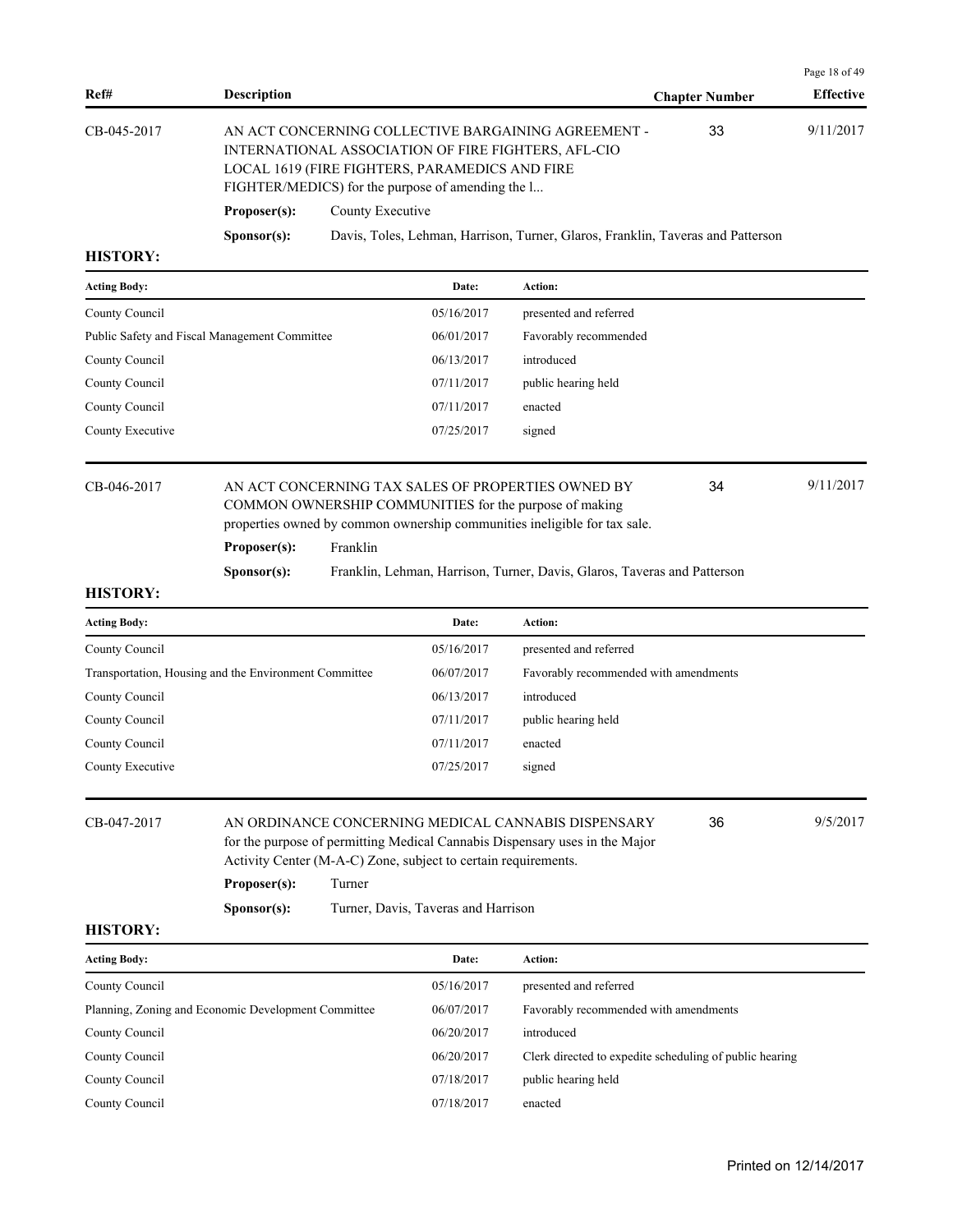|             |                      |                                                                                                                                                                                                      |                       | Page 19 of 49    |
|-------------|----------------------|------------------------------------------------------------------------------------------------------------------------------------------------------------------------------------------------------|-----------------------|------------------|
| Ref#        | Description          |                                                                                                                                                                                                      | <b>Chapter Number</b> | <b>Effective</b> |
| CB-048-2017 | improveme            | AN ACT CONCERNING FINANCE AND TAXATION - TAX CREDITS<br>FOR IMPROVEMENTS TO HISTORIC RESOURCES for the purpose of<br>amending certain requirements for tax credits on County real property taxes for | 52                    | 12/19/2017       |
|             | Proposer(s):         | <b>Taveras</b>                                                                                                                                                                                       |                       |                  |
|             | S <b>p</b> onsor(s): | Taveras, Davis, Franklin, Glaros, Harrison, Lehman, Patterson and Turner                                                                                                                             |                       |                  |
| итетору.    |                      |                                                                                                                                                                                                      |                       |                  |

| <b>Acting Body:</b>                           | Date:      | <b>Action:</b>                        |
|-----------------------------------------------|------------|---------------------------------------|
| County Council                                | 05/16/2017 | presented and referred                |
| Public Safety and Fiscal Management Committee | 06/08/2017 | Held in Committee                     |
| Public Safety and Fiscal Management Committee | 09/14/2017 | Favorably recommended with amendments |
| County Council                                | 09/26/2017 | introduced                            |
| County Council                                | 10/24/2017 | public hearing held                   |
| County Council                                | 10/24/2017 | enacted                               |
|                                               |            |                                       |

CB-049-2017 AN ORDINANCE CONCERNING NONCONFORMING USES - 60 11/14/2017 CERTIFICATION - APPROVAL REQUIREMENTS for the purpose of amending the statutory criteria set forth in the Zoning Ordinance required for certification of no...

60

| Proposer(s): | Taveras |
|--------------|---------|
|              |         |

**Sponsor(s):** Taveras

#### **HISTORY:**

| <b>Acting Body:</b>                                 | Date:      | <b>Action:</b>                                          |
|-----------------------------------------------------|------------|---------------------------------------------------------|
| County Council                                      | 05/16/2017 | presented and referred                                  |
| Planning, Zoning and Economic Development Committee | 06/07/2017 | Held in Committee                                       |
| Planning, Zoning and Economic Development Committee | 10/04/2017 | Favorably recommended with amendments                   |
| County Council                                      | 10/17/2017 | Clerk directed to expedite scheduling of public hearing |
| County Council                                      | 10/17/2017 | introduced                                              |
| County Council                                      | 11/14/2017 | public hearing held                                     |
| County Council                                      | 11/14/2017 | amended                                                 |
| County Council                                      | 11/14/2017 | rules suspended                                         |
| County Council                                      | 11/14/2017 | enacted                                                 |
|                                                     |            |                                                         |

### CB-050-2017 AN ACT CONCERNING NUISANCE ABATEMENT BOARD for the

purpose of authorizing individual petitions to the Nuisance Abatement Board; setting forth procedures for individual petitions to the Nuisance Abatem...

### **Proposer(s):** Taveras

**Sponsor(s):** Taveras

| <b>Acting Body:</b>                                   | Date:      | Action:                |
|-------------------------------------------------------|------------|------------------------|
| County Council                                        | 05/16/2017 | presented and referred |
| Transportation, Housing and the Environment Committee | 07/12/2017 | Held in Committee      |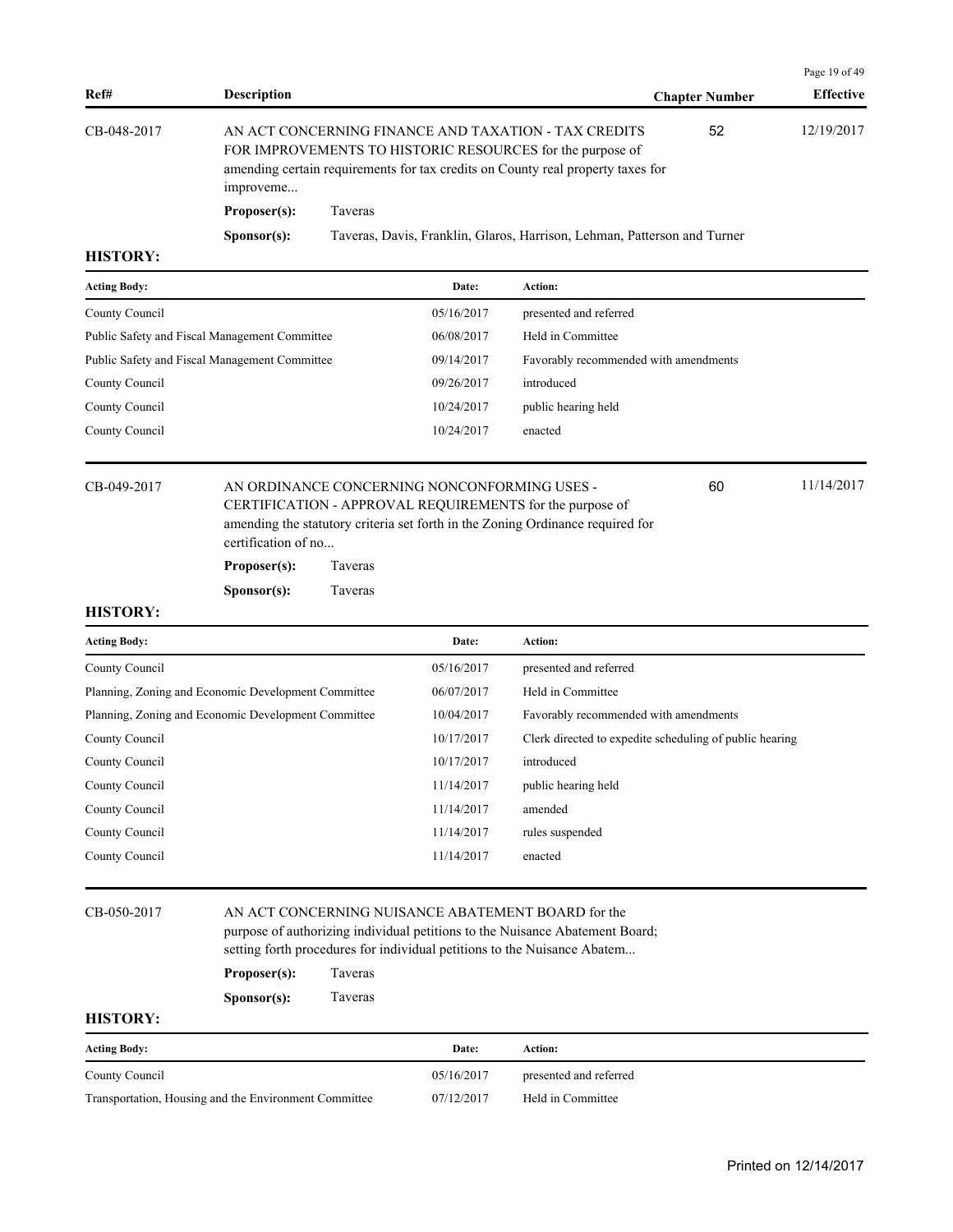|                  |                      |                                                                                                                                                                                                   |                       | Page 20 of 49    |
|------------------|----------------------|---------------------------------------------------------------------------------------------------------------------------------------------------------------------------------------------------|-----------------------|------------------|
| Ref#             | <b>Description</b>   |                                                                                                                                                                                                   | <b>Chapter Number</b> | <b>Effective</b> |
| CB-051-2017      | Hospital Sys         | AN ACT CONCERNING TRANSFER OF THE PRINCE GEORGE'S<br>COUNTY HOSPITAL SYSTEM PROPERTY for the purpose of exempting<br>the transfer of certain real property improved by the Prince George's County | 24                    | 9/11/2017        |
|                  | Proposer(s):         | County Executive                                                                                                                                                                                  |                       |                  |
|                  | S <b>p</b> onsor(s): | Davis                                                                                                                                                                                             |                       |                  |
| <b>TTTOMORTI</b> |                      |                                                                                                                                                                                                   |                       |                  |

| <b>Acting Body:</b>                   | Date:      | <b>Action:</b>         |
|---------------------------------------|------------|------------------------|
| County Council                        | 05/16/2017 | introduced             |
| Sitting as the Committee of the Whole | 05/16/2017 | Favorably recommended  |
| County Council                        | 05/16/2017 | presented and referred |
| County Council                        | 06/13/2017 | public hearing held    |
| County Council                        | 06/13/2017 | enacted                |
| County Executive                      | 06/23/2017 | signed                 |
|                                       |            |                        |

CB-052-2017 AN ACT CONCERNING THE ISSUANCE AND SALE OF GENERAL 28 8/28/2017 OBLIGATION BONDS for the purpose of authorizing and empowering Prince George's County, Maryland to issue and sell an amount not to exceed Three Hundr... **Proposer(s):** County Executive

**Sponsor(s):** Davis, Lehman, Harrison, Turner, Glaros, Franklin, Taveras and Patterson

#### **HISTORY:**

| <b>Acting Body:</b>                           | Date:      | <b>Action:</b>         |
|-----------------------------------------------|------------|------------------------|
| County Council                                | 05/16/2017 | presented and referred |
| Public Safety and Fiscal Management Committee | 06/01/2017 | Favorably recommended  |
| County Council                                | 06/13/2017 | introduced             |
| County Council                                | 07/11/2017 | public hearing held    |
| County Council                                | 07/11/2017 | enacted                |
| County Executive                              | 07/11/2017 | signed                 |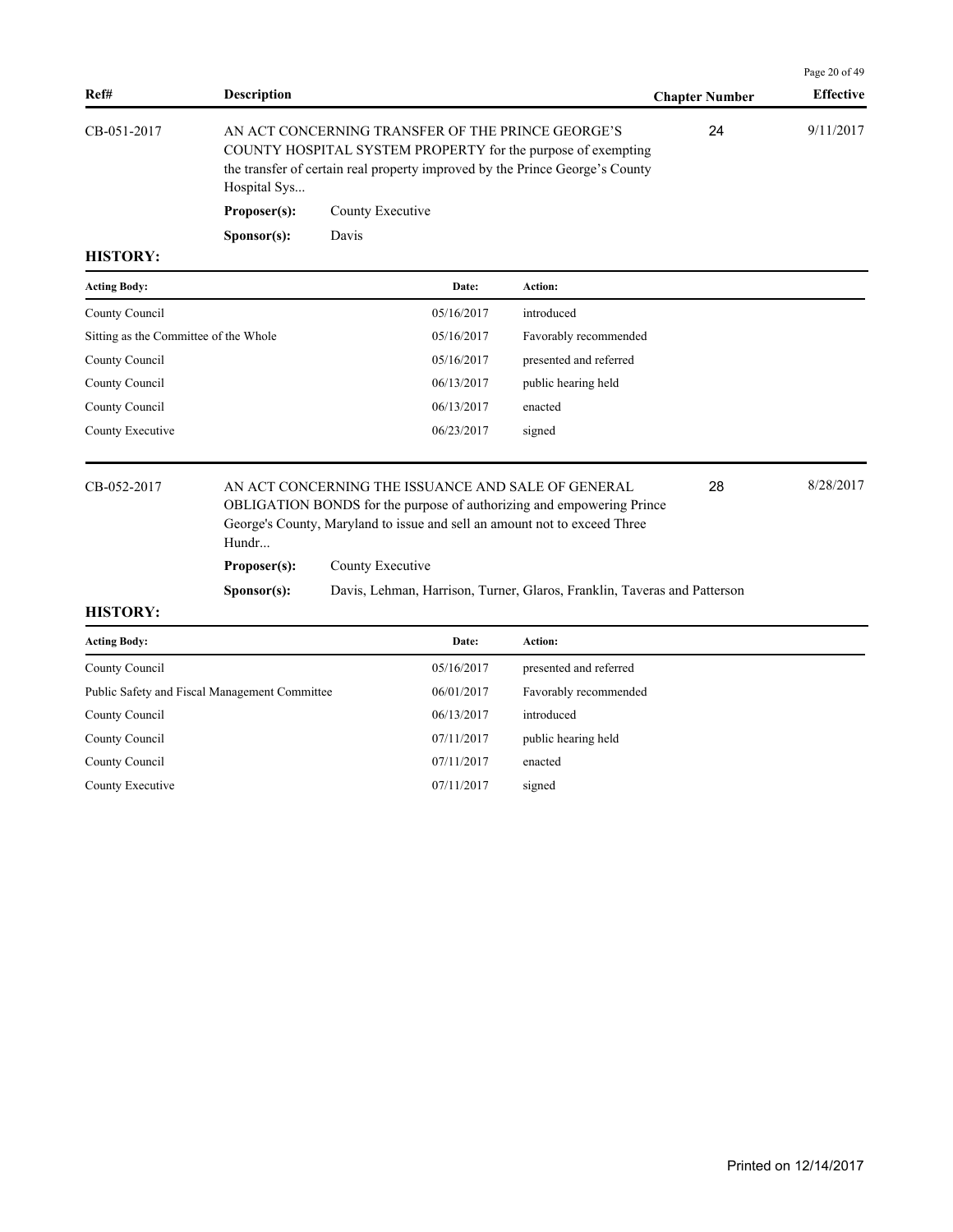| Ref#            | <b>Description</b>   |                                                                                                                                                                                                    | <b>Chapter Number</b> | <b>Effective</b> |
|-----------------|----------------------|----------------------------------------------------------------------------------------------------------------------------------------------------------------------------------------------------|-----------------------|------------------|
| CB-053-2017     | sell an amount not   | AN ACT CONCERNING THE ISSUANCE AND SALE OF GENERAL<br><b>OBLIGATION STORMWATER MANAGEMENT BONDS for the purpose</b><br>of authorizing and empowering Prince George's County, Maryland to issue and | 29                    | 8/28/2017        |
|                 | Proposer(s):         | County Executive                                                                                                                                                                                   |                       |                  |
|                 | S <b>p</b> onsor(s): | Davis, Lehman, Harrison, Turner, Glaros, Franklin, Taveras and Patterson                                                                                                                           |                       |                  |
| <b>HISTORY:</b> |                      |                                                                                                                                                                                                    |                       |                  |

| <b>Acting Body:</b>                           | Date:      | Action:                |
|-----------------------------------------------|------------|------------------------|
| County Council                                | 05/16/2017 | presented and referred |
| Public Safety and Fiscal Management Committee | 06/01/2017 | Favorably recommended  |
| County Council                                | 06/13/2017 | introduced             |
| County Council                                | 07/11/2017 | public hearing held    |
| County Council                                | 07/11/2017 | enacted                |
| County Executive                              | 07/11/2017 | signed                 |
|                                               |            |                        |

AN ACT CONCERNING MARYLAND-NATIONAL CAPITAL PARK 14 7/1/2017 AND PLANNING COMMISSION for the purpose of approving the Prince George's County portion of the Maryland-National Capital Park and Planning Commission b... 14 **Proposer(s):** Davis

**Sponsor(s):** Davis, Franklin, Glaros, Harrison, Lehman, Patterson, Taveras, Toles and Turner

### **HISTORY:**

| <b>Acting Body:</b> | Date:      | Action:    |  |
|---------------------|------------|------------|--|
| County Council      | 05/25/2017 | introduced |  |
| County Council      | 05/25/2017 | enacted    |  |
| County Executive    | 06/08/2017 | signed     |  |
|                     |            |            |  |

| CB-055-2017 |                      | AN ACT CONCERNING FISCAL YEAR 2018 APPROPRIATIONS for the<br>purpose of making appropriations for the support of the County government<br>and for the Prince George's Community College and for the schools, i | 15 | 7/1/2017 |
|-------------|----------------------|----------------------------------------------------------------------------------------------------------------------------------------------------------------------------------------------------------------|----|----------|
|             | Proposer(s):         | Davis                                                                                                                                                                                                          |    |          |
|             | S <b>p</b> onsor(s): | Davis, Franklin, Glaros, Harrison, Lehman, Patterson, Taveras, Toles and Turner                                                                                                                                |    |          |

### **HISTORY:**

| <b>Acting Body:</b> | Date:      | Action:    |
|---------------------|------------|------------|
| County Council      | 05/25/2017 | introduced |
| County Council      | 05/25/2017 | enacted    |
| County Executive    | 06/08/2017 | signed     |

Page 21 of 49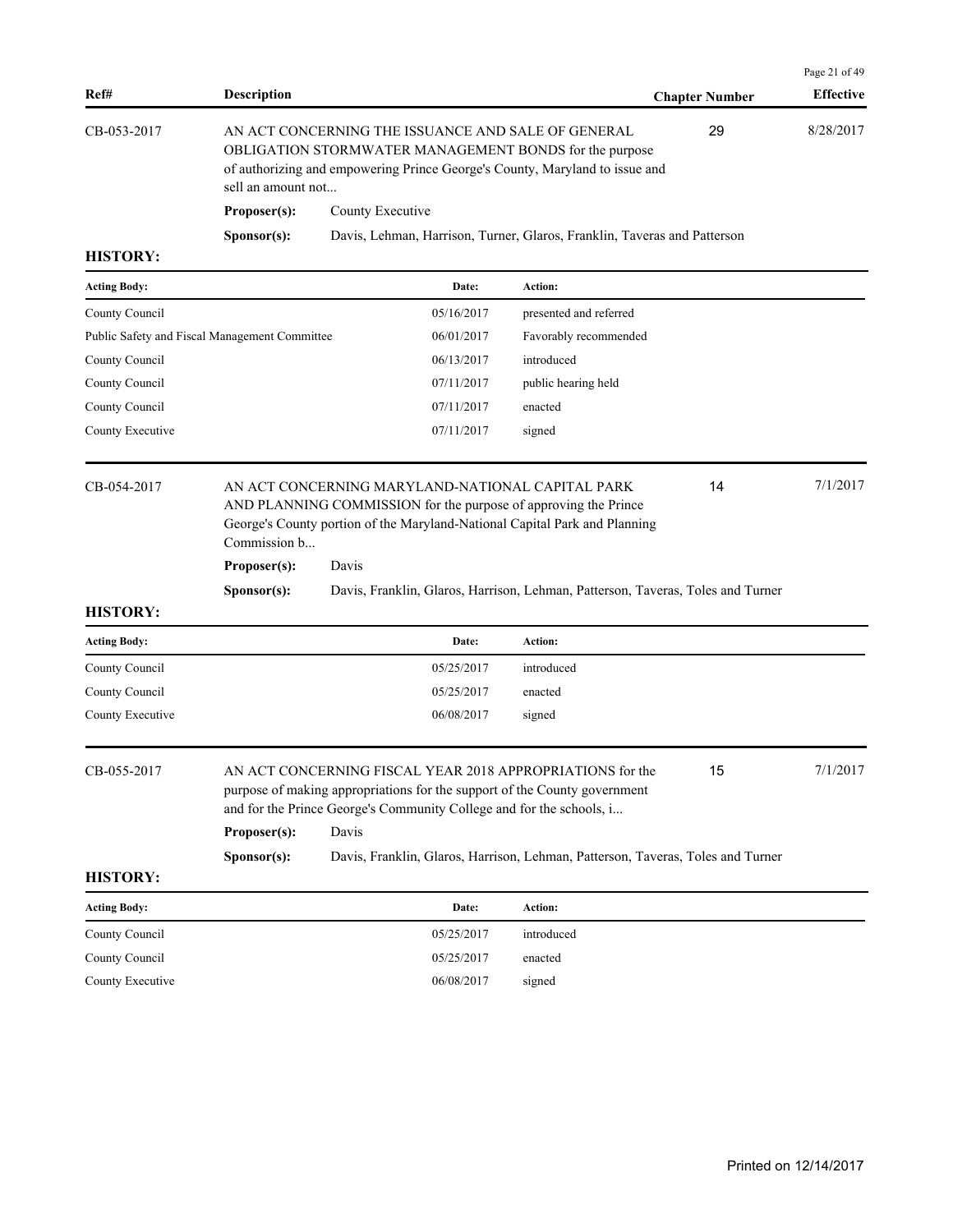| Ref#                                  | <b>Description</b>                                    |                                                                                                                                                                                                               |            |                                                                                                                                                                                              | <b>Chapter Number</b> | Page 22 of 49<br><b>Effective</b> |  |
|---------------------------------------|-------------------------------------------------------|---------------------------------------------------------------------------------------------------------------------------------------------------------------------------------------------------------------|------------|----------------------------------------------------------------------------------------------------------------------------------------------------------------------------------------------|-----------------------|-----------------------------------|--|
| CB-056-2017                           |                                                       | AN ACT CONCERNING SCHOOL FACILITIES SURCHARGE for the<br>purpose of clarifying the manner of local appropriation for funds received by<br>the County pursuant to the School Facilities surcharge imposed upon |            |                                                                                                                                                                                              |                       |                                   |  |
|                                       | Proposer(s):                                          | Franklin                                                                                                                                                                                                      |            |                                                                                                                                                                                              |                       |                                   |  |
|                                       | Sponsor(s):                                           | Franklin                                                                                                                                                                                                      |            |                                                                                                                                                                                              |                       |                                   |  |
| <b>HISTORY:</b>                       |                                                       |                                                                                                                                                                                                               |            |                                                                                                                                                                                              |                       |                                   |  |
| <b>Acting Body:</b>                   |                                                       |                                                                                                                                                                                                               | Date:      | Action:                                                                                                                                                                                      |                       |                                   |  |
| County Council                        |                                                       |                                                                                                                                                                                                               | 06/06/2017 | presented and referred                                                                                                                                                                       |                       |                                   |  |
|                                       | Planning, Zoning and Economic Development Committee   |                                                                                                                                                                                                               | 06/21/2017 | Held in Committee                                                                                                                                                                            |                       |                                   |  |
| CB-057-2017                           | the Housing Investment Trust Fund.                    |                                                                                                                                                                                                               |            | AN ACT CONCERNING HOUSING INVESTMENT TRUST FUND for the<br>purpose of amending provisions of the Prince George's County Code relating to                                                     | 42                    | 9/18/2017                         |  |
|                                       | Proposer(s):                                          | County Executive                                                                                                                                                                                              |            |                                                                                                                                                                                              |                       |                                   |  |
|                                       | Sponsor(s):                                           |                                                                                                                                                                                                               |            | Lehman, Davis, Glaros, Taveras, Harrison, Franklin and Patterson                                                                                                                             |                       |                                   |  |
| <b>HISTORY:</b>                       |                                                       |                                                                                                                                                                                                               |            |                                                                                                                                                                                              |                       |                                   |  |
| <b>Acting Body:</b>                   |                                                       |                                                                                                                                                                                                               | Date:      | Action:                                                                                                                                                                                      |                       |                                   |  |
| County Council                        |                                                       |                                                                                                                                                                                                               | 06/06/2017 | presented and referred                                                                                                                                                                       |                       |                                   |  |
|                                       | Transportation, Housing and the Environment Committee |                                                                                                                                                                                                               | 06/14/2017 | Favorably recommended                                                                                                                                                                        |                       |                                   |  |
| County Council                        |                                                       |                                                                                                                                                                                                               | 06/20/2017 | introduced                                                                                                                                                                                   |                       |                                   |  |
| County Council                        |                                                       |                                                                                                                                                                                                               | 07/18/2017 | public hearing held                                                                                                                                                                          |                       |                                   |  |
| County Council                        |                                                       |                                                                                                                                                                                                               | 07/18/2017 | enacted                                                                                                                                                                                      |                       |                                   |  |
| County Executive                      |                                                       |                                                                                                                                                                                                               | 08/02/2017 | signed                                                                                                                                                                                       |                       |                                   |  |
| CB-058-2017                           | George's County,                                      |                                                                                                                                                                                                               |            | AN ACT CONCERNING COLLECTIVE BARGAINING AGREEMENT -<br>DEPUTY SHERIFF'S ASSOCIATION OF PRINCE GEORGE'S COUNTY,<br>INC. for the purpose of amending the labor agreement by and between Prince | 35                    | 9/11/2017                         |  |
|                                       | Proposer(s):                                          | County Executive                                                                                                                                                                                              |            |                                                                                                                                                                                              |                       |                                   |  |
| <b>HISTORY:</b>                       | Sponsor(s):                                           |                                                                                                                                                                                                               |            | Turner, Lehman, Toles, Harrison, Davis, Glaros, Franklin, Taveras and Patterson                                                                                                              |                       |                                   |  |
| <b>Acting Body:</b>                   |                                                       |                                                                                                                                                                                                               | Date:      | Action:                                                                                                                                                                                      |                       |                                   |  |
| County Council                        |                                                       |                                                                                                                                                                                                               | 06/06/2017 | presented and referred                                                                                                                                                                       |                       |                                   |  |
| Sitting as the Committee of the Whole |                                                       |                                                                                                                                                                                                               | 06/13/2017 | Favorably recommended                                                                                                                                                                        |                       |                                   |  |
| County Council                        |                                                       |                                                                                                                                                                                                               | 06/13/2017 | introduced                                                                                                                                                                                   |                       |                                   |  |
| County Council                        |                                                       |                                                                                                                                                                                                               | 07/11/2017 | public hearing held                                                                                                                                                                          |                       |                                   |  |
| County Council                        |                                                       |                                                                                                                                                                                                               | 07/11/2017 | enacted                                                                                                                                                                                      |                       |                                   |  |
| County Executive                      |                                                       |                                                                                                                                                                                                               | 07/25/2017 | signed                                                                                                                                                                                       |                       |                                   |  |
|                                       |                                                       |                                                                                                                                                                                                               |            |                                                                                                                                                                                              |                       |                                   |  |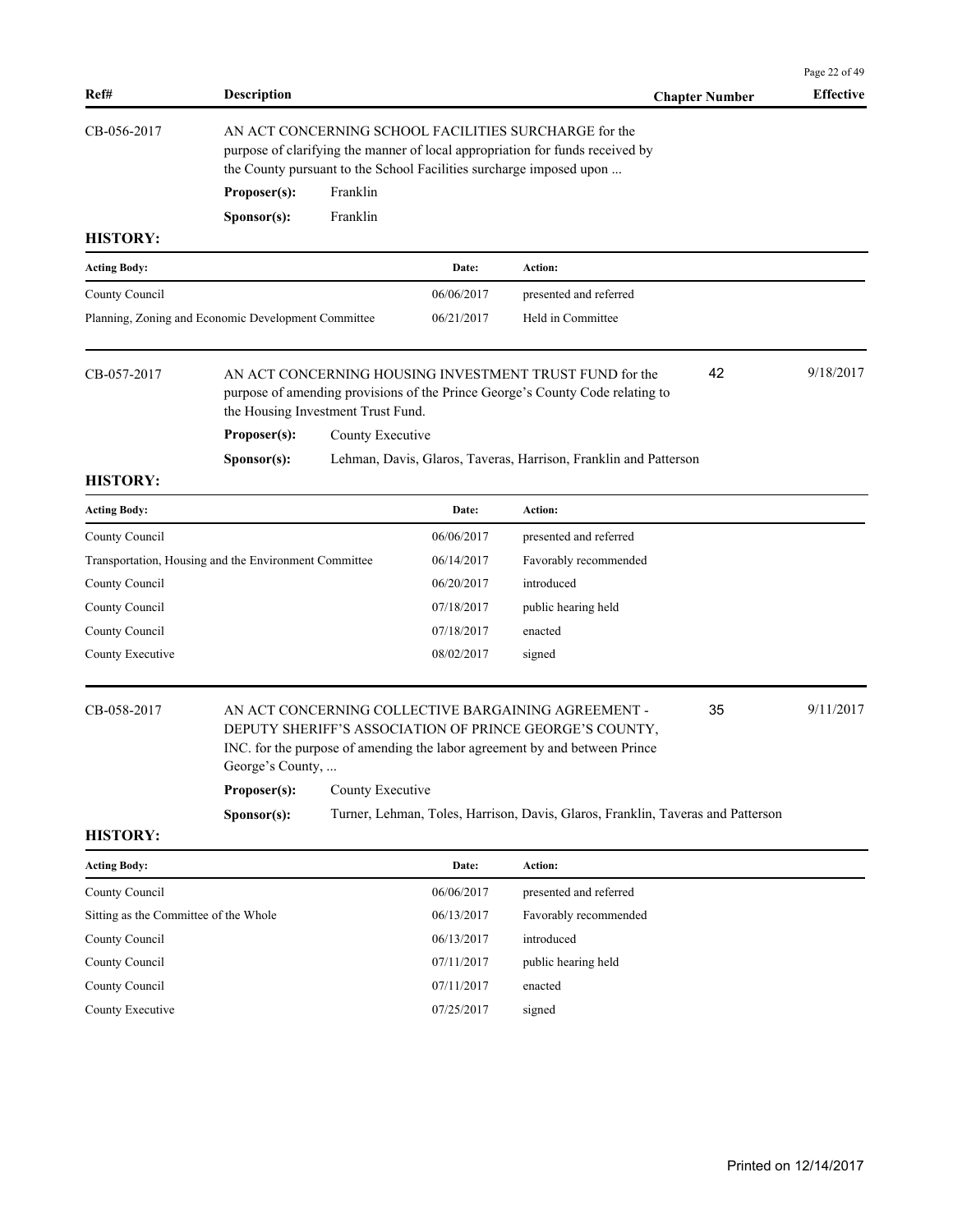|                 |                      |                                                                                                                                                                                                                |                       | Page 23 of 49    |
|-----------------|----------------------|----------------------------------------------------------------------------------------------------------------------------------------------------------------------------------------------------------------|-----------------------|------------------|
| Ref#            | <b>Description</b>   |                                                                                                                                                                                                                | <b>Chapter Number</b> | <b>Effective</b> |
| CB-059-2017     |                      | AN ORDINANCE CONCERNING I-4 ZONE for the purpose of amending<br>the requirements of the Zoning Ordinance to permit gas station, food or<br>beverage store, or vehicle lubrication or tune-up facility uses wit | 45                    | 9/12/2017        |
|                 | Proposer(s):         | Franklin                                                                                                                                                                                                       |                       |                  |
|                 | S <b>p</b> onsor(s): | Franklin, Harrison and Davis                                                                                                                                                                                   |                       |                  |
| <b>HISTORY:</b> |                      |                                                                                                                                                                                                                |                       |                  |

| <b>Acting Body:</b>                                 | Date:      | Action:                               |
|-----------------------------------------------------|------------|---------------------------------------|
| County Council                                      | 06/06/2017 | presented and referred                |
| Planning, Zoning and Economic Development Committee | 06/21/2017 | Favorably recommended with amendments |
| County Council                                      | 07/11/2017 | introduced                            |
| County Council                                      | 09/12/2017 | public hearing held                   |
| County Council                                      | 09/12/2017 | rules suspended                       |
| County Council                                      | 09/12/2017 | enacted                               |
|                                                     |            |                                       |

## CB-060-2017 AN ORDINANCE CONCERNING BUILDINGS AND STRUCTURES - 61 11/14/2017 REGULATIONS - BUILDING PERMITS - EXEMPTIONS for the purpose of providing a limited exemption from the requirements of the Zoning Ordinance and certai...

**Proposer(s):** Franklin

**Sponsor(s):** Franklin, Davis, Harrison and Toles

## **HISTORY:**

| <b>Acting Body:</b>                                 | Date:      | Action:                               |
|-----------------------------------------------------|------------|---------------------------------------|
| County Council                                      | 06/06/2017 | presented and referred                |
| Planning, Zoning and Economic Development Committee | 06/21/2017 | removed from agenda                   |
| Planning, Zoning and Economic Development Committee | 07/12/2017 | removed from agenda                   |
| Planning, Zoning and Economic Development Committee | 09/13/2017 | Favorably recommended with amendments |
| County Council                                      | 09/26/2017 | introduced                            |
| County Council                                      | 11/14/2017 | public hearing held                   |
| County Council                                      | 11/14/2017 | rules suspended                       |
| County Council                                      | 11/14/2017 | enacted                               |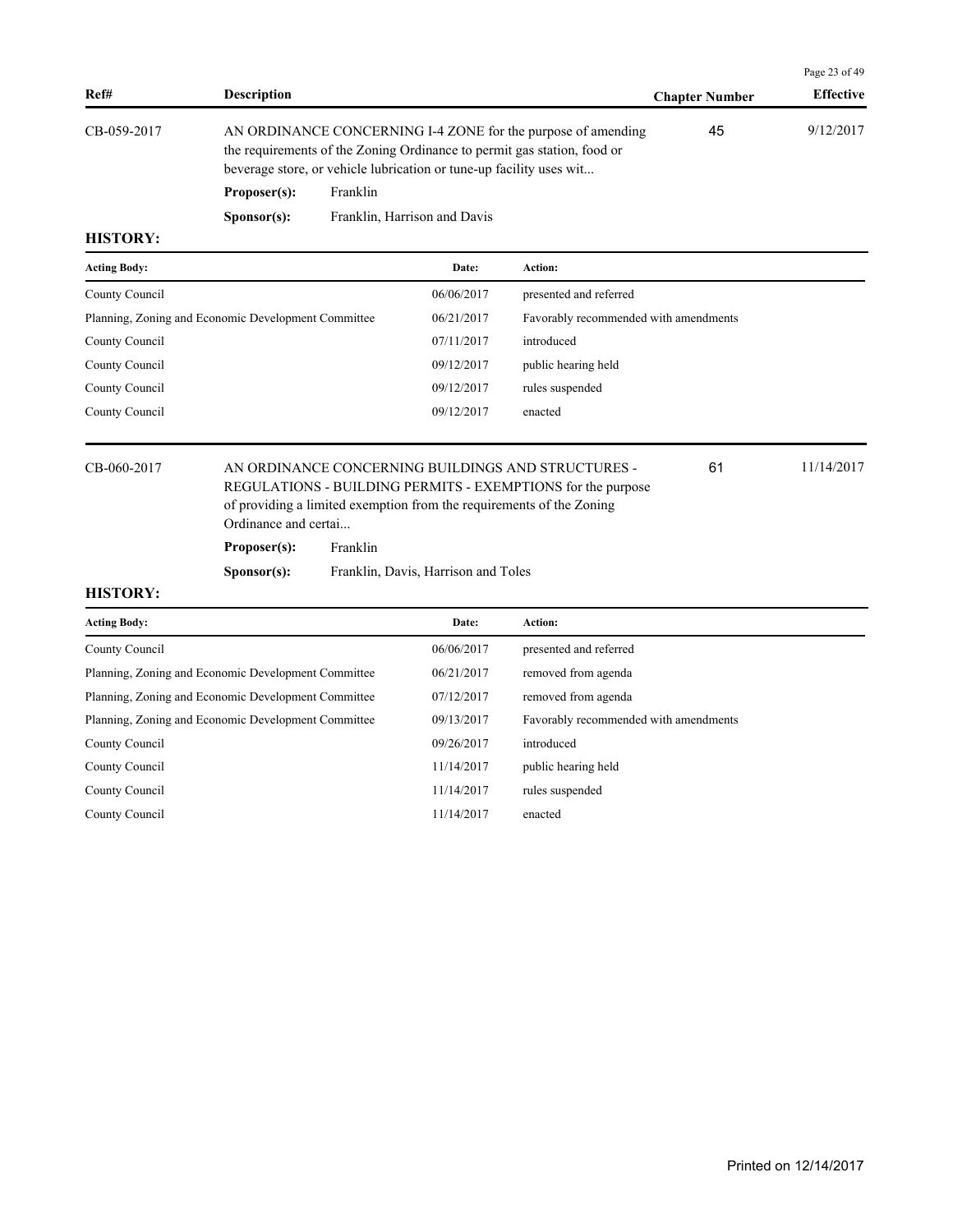|                 |                                                                                                                                                                                                                   |                                                              |                       | Page 24 of 49    |
|-----------------|-------------------------------------------------------------------------------------------------------------------------------------------------------------------------------------------------------------------|--------------------------------------------------------------|-----------------------|------------------|
| Ref#            | <b>Description</b>                                                                                                                                                                                                |                                                              | <b>Chapter Number</b> | <b>Effective</b> |
| CB-061-2017     | AN ACT CONCERNING SUPPLEMENTARY APPROPRIATIONS AND<br>INTERDEPARTMENTAL TRANSFER OF APPROPRIATIONS for the<br>purpose of declaring additional revenue and appropriating to the General Fund<br>to provide for cos |                                                              | 43                    | 9/18/2017        |
|                 | Proposer(s):                                                                                                                                                                                                      | County Executive                                             |                       |                  |
|                 | S <b>p</b> onsor(s):                                                                                                                                                                                              | Toles, Lehman, Davis, Glaros, Franklin, Harrison and Taveras |                       |                  |
| <b>HISTORY.</b> |                                                                                                                                                                                                                   |                                                              |                       |                  |

| <b>Acting Body:</b>                   | Date:      | <b>Action:</b>                                     |
|---------------------------------------|------------|----------------------------------------------------|
| County Council                        | 06/06/2017 | presented and referred                             |
| Sitting as the Committee of the Whole | 06/13/2017 | Favorably reported out with recommended amendments |
| County Council                        | 06/13/2017 | deferred                                           |
| County Council                        | 06/20/2017 | introduced                                         |
| County Council                        | 07/18/2017 | public hearing held                                |
| County Council                        | 07/18/2017 | enacted                                            |
| County Executive                      | 08/02/2017 | signed                                             |
|                                       |            |                                                    |

CB-062-2017 AN ACT CONCERNING LANGUAGE ACCESS FOR PUBLIC SERVICES 1/22/2018 for the purpose of providing enhanced language access services to the residents of Prince George's County who cannot or have limited capacity to s...

**Sponsor(s):** Taveras, Davis, Turner and Franklin

**Proposer(s):** Taveras

62

| <b>Acting Body:</b>                                   | Date:      | Action:                               |
|-------------------------------------------------------|------------|---------------------------------------|
| County Council                                        | 06/06/2017 | presented and referred                |
| County Council                                        | 06/20/2017 | discharged from Committee             |
| Transportation, Housing and the Environment Committee | 07/12/2017 | Held in Committee                     |
| Sitting as the Committee of the Whole                 | 10/17/2017 | tabled                                |
| Sitting as the Committee of the Whole                 | 10/17/2017 | Favorably recommended with amendments |
| County Council                                        | 10/17/2017 | introduced                            |
| County Council                                        | 11/14/2017 | public hearing held                   |
| County Council                                        | 11/14/2017 | amended                               |
| County Council                                        | 11/14/2017 | enacted                               |
| County Executive                                      | 12/07/2017 | signed                                |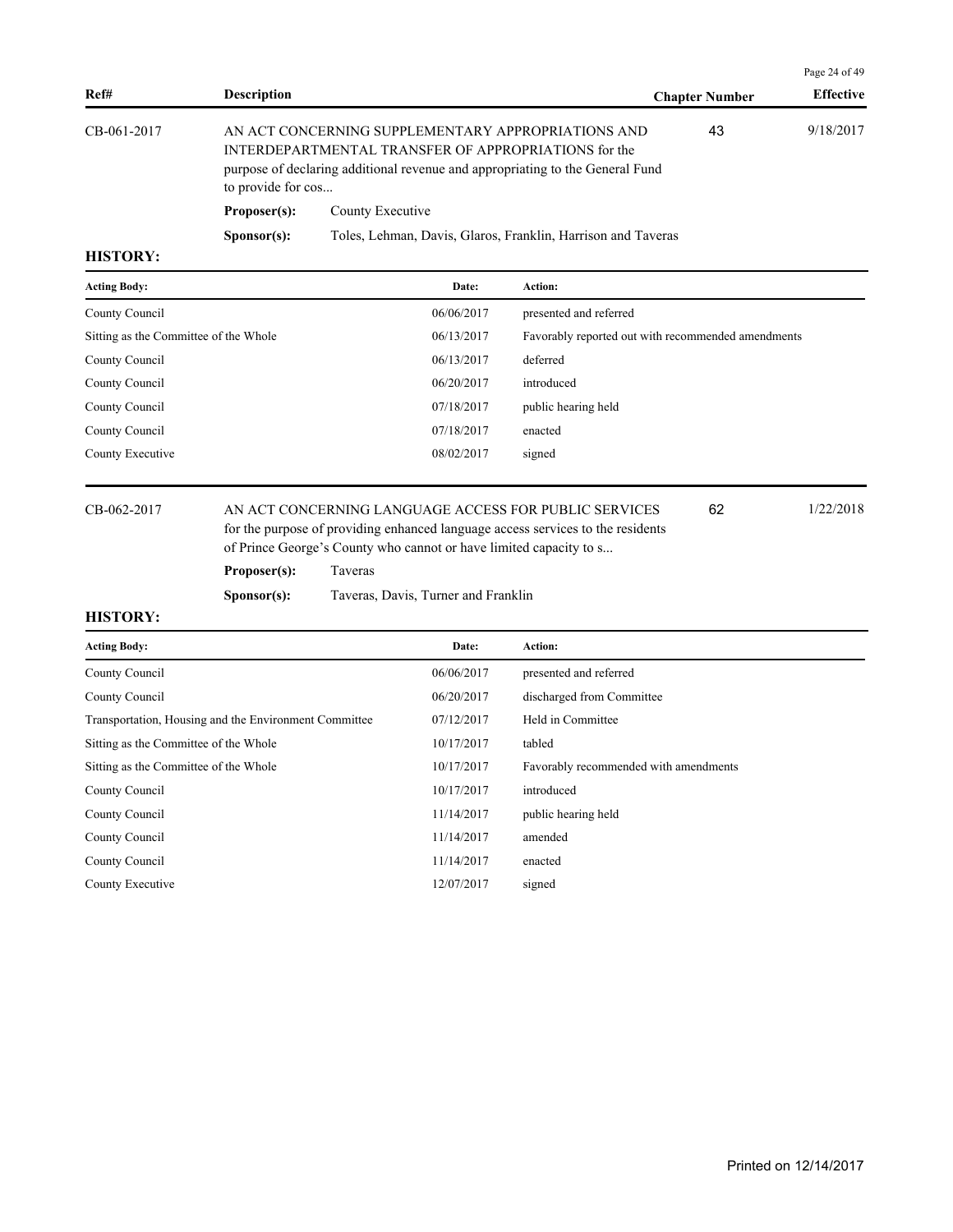|             |                      |                                                                                                                                                                                                                |                       | Page 25 of 49    |
|-------------|----------------------|----------------------------------------------------------------------------------------------------------------------------------------------------------------------------------------------------------------|-----------------------|------------------|
| Ref#        | <b>Description</b>   |                                                                                                                                                                                                                | <b>Chapter Number</b> | <b>Effective</b> |
| CB-063-2017 |                      | AN ACT CONCERNING NUISANCE ABATEMENT BOARD for the<br>purpose of amending the powers and duties of the Nuisance Abatement Board<br>by authorizing the Board to enforce civil violations, and preside over admi |                       | 1/16/2018        |
|             | Proposer(s):         | County Executive                                                                                                                                                                                               |                       |                  |
|             | S <b>p</b> onsor(s): | Davis, Lehman, Harrison, Turner, Glaros, Taveras, Patterson and Franklin                                                                                                                                       |                       |                  |

| <b>Acting Body:</b>                                   | Date:      | Action:                |
|-------------------------------------------------------|------------|------------------------|
| County Council                                        | 06/13/2017 | presented and referred |
| Transportation, Housing and the Environment Committee | 07/12/2017 | Held in Committee      |
| Transportation, Housing and the Environment Committee | 09/20/2017 | Favorably recommended  |
| County Council                                        | 10/10/2017 | introduced             |
| County Council                                        | 11/07/2017 | public hearing held    |
| County Council                                        | 11/07/2017 | enacted                |
| County Executive                                      | 11/28/2017 | signed                 |
|                                                       |            |                        |

## CB-064-2017 AN ACT CONCERNING ADMINISTRATIVE HEARINGS for the purpose 4/2/2018 of establishing the provisions for administrative hearings.

**Proposer(s):** County Executive

**Sponsor(s):** Davis, Lehman, Turner, Harrison, Glaros, Franklin, Taveras and Patterson

### **HISTORY:**

| <b>Acting Body:</b>                                   | Date:      | Action:                               |
|-------------------------------------------------------|------------|---------------------------------------|
| County Council                                        | 06/13/2017 | presented and referred                |
| Transportation, Housing and the Environment Committee | 07/12/2017 | Held in Committee                     |
| Transportation, Housing and the Environment Committee | 09/20/2017 | Favorably recommended with amendments |
| County Council                                        | 10/10/2017 | introduced                            |
| County Council                                        | 11/07/2017 | public hearing held                   |
| County Council                                        | 11/07/2017 | amended                               |
| County Council                                        | 11/07/2017 | enacted                               |
| County Executive                                      | 11/28/2017 | signed                                |

## CB-065-2017 AN ORDINANCE CONCERNING R-55, R-T AND I-3 ZONES for the purpose of implementing the land use and development policy approved for the physical development of land in a designated area of the County by ...

| Proposer(s): | Davis |
|--------------|-------|
|--------------|-------|

**Sponsor(s):** Davis

## **HISTORY:**

| <b>Acting Body:</b>                                 | Date:      | Action:                |
|-----------------------------------------------------|------------|------------------------|
| County Council                                      | 06/13/2017 | presented and referred |
| Planning, Zoning and Economic Development Committee | 07/12/2017 | removed from agenda    |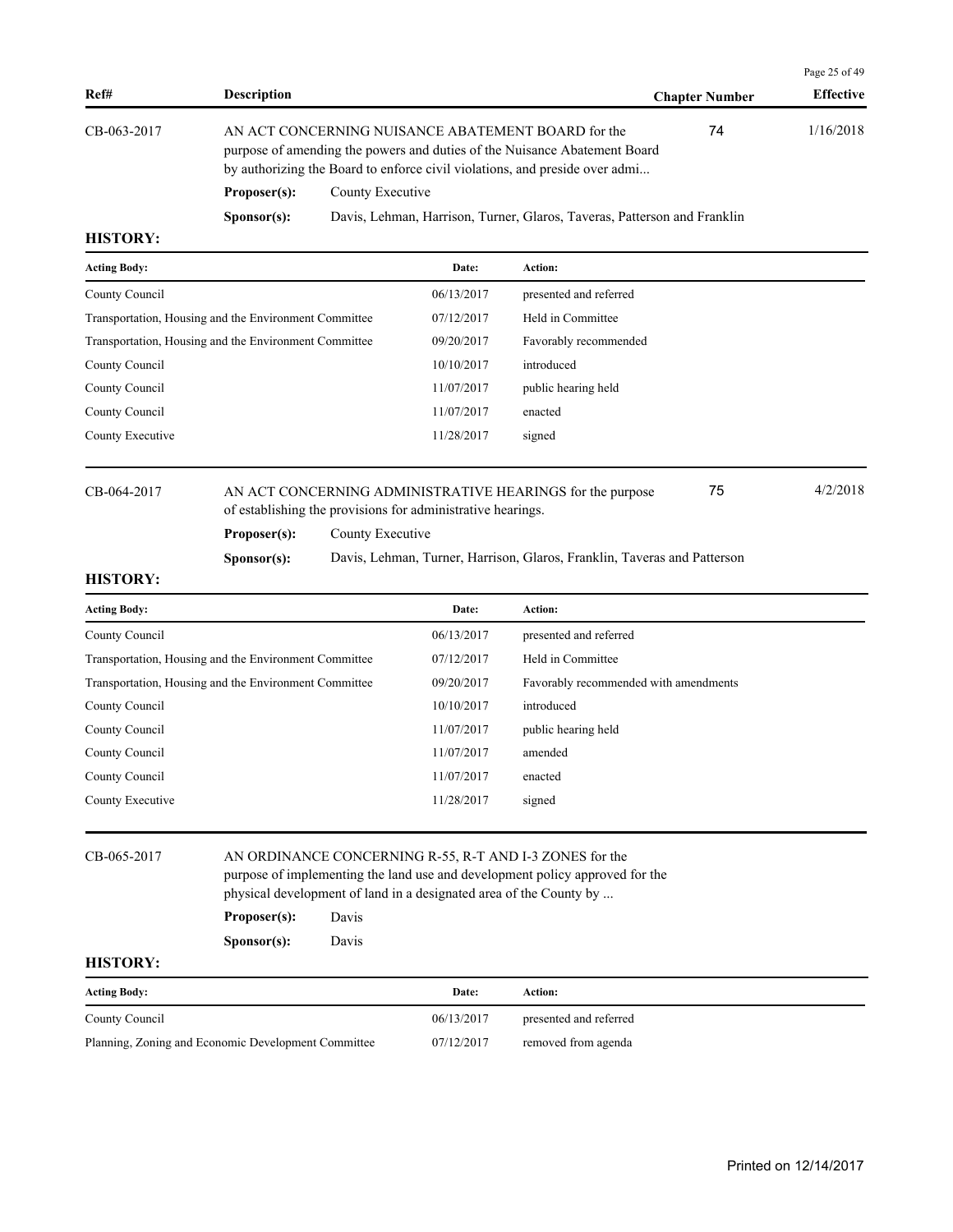|                     |                                                       |        |            |                                                                                                                                                                                                                |                       | Page 26 of 49    |
|---------------------|-------------------------------------------------------|--------|------------|----------------------------------------------------------------------------------------------------------------------------------------------------------------------------------------------------------------|-----------------------|------------------|
| Ref#                | <b>Description</b>                                    |        |            |                                                                                                                                                                                                                | <b>Chapter Number</b> | <b>Effective</b> |
| CB-066-2017         |                                                       |        |            | AN ACT CONCERNING PROMOTING CLEAN NEIGHBORHOODS for<br>the purpose of amending certain provisions regarding curbside collection and<br>on-premise collection of trash and recyclables; requiring outreach to p | 47                    | 10/30/2017       |
|                     | Proposer(s):                                          | Glaros |            |                                                                                                                                                                                                                |                       |                  |
|                     | S <b>p</b> onsor(s):                                  |        |            | Glaros, Davis, Toles, Lehman, Harrison, Taveras, Patterson and Turner                                                                                                                                          |                       |                  |
| <b>HISTORY:</b>     |                                                       |        |            |                                                                                                                                                                                                                |                       |                  |
| <b>Acting Body:</b> |                                                       |        | Date:      | Action:                                                                                                                                                                                                        |                       |                  |
| County Council      |                                                       |        | 06/13/2017 | presented and referred                                                                                                                                                                                         |                       |                  |
|                     | Transportation, Housing and the Environment Committee |        | 07/12/2017 | Favorably recommended with amendments                                                                                                                                                                          |                       |                  |
| County Council      |                                                       |        | 07/18/2017 | introduced                                                                                                                                                                                                     |                       |                  |
| County Council      |                                                       |        | 09/12/2017 | public hearing held                                                                                                                                                                                            |                       |                  |
| County Council      |                                                       |        | 09/12/2017 | enacted                                                                                                                                                                                                        |                       |                  |
| County Executive    |                                                       |        | 09/26/2017 | signed                                                                                                                                                                                                         |                       |                  |
|                     |                                                       |        |            |                                                                                                                                                                                                                |                       |                  |
| CB-067-2017         |                                                       |        |            | AN ACT CONCERNING THE ISSUANCE OF SPECIAL OBLIGATION<br>THE BLOBEL CHIP BBL LIGHTO BOURG BOB THE GIG BB OUGHT                                                                                                  | 11                    | 9/29/2017        |

| TAX INCREMENT FINANCING BONDS FOR THE CIS PROJECT  |
|----------------------------------------------------|
| WITHIN THE TOWN CENTER AT CAMP SPRINGS DEVELOPMENT |
| DISTRICT for the purpose of providing that spe     |

| <b>Proposer(s):</b><br>Davis, Franklin, Patterson, Turner, Harrison and Glaros |  |
|--------------------------------------------------------------------------------|--|
|--------------------------------------------------------------------------------|--|

| Sponsor(s): | Davis, Franklin, Patterson, Turner, Harrison and Glaros |  |  |
|-------------|---------------------------------------------------------|--|--|
|             |                                                         |  |  |

| <b>Acting Body:</b>                   | Date:      | <b>Action:</b>         |
|---------------------------------------|------------|------------------------|
| County Council                        | 06/13/2017 | presented and referred |
| Sitting as the Committee of the Whole | 06/20/2017 | Favorably recommended  |
| County Council                        | 06/20/2017 | introduced             |
| County Council                        | 07/18/2017 | public hearing held    |
| County Council                        | 07/18/2017 | enacted                |
| County Executive                      | 08/14/2017 | Unsigned               |

| CB-068-2017 |                      | AN ACT CONCERNING PUBLIC SAFETY PROPERTY TAX CREDIT for<br>the purpose of establishing a property tax credit for the domicile or primary<br>residence of a public safety officer in Prince George's County as |  |  |
|-------------|----------------------|---------------------------------------------------------------------------------------------------------------------------------------------------------------------------------------------------------------|--|--|
|             | Proposer(s):         | Franklin                                                                                                                                                                                                      |  |  |
|             | S <b>p</b> onsor(s): | <b>Franklin</b>                                                                                                                                                                                               |  |  |

| <b>Acting Body:</b>                           | Date:      | Action:                |
|-----------------------------------------------|------------|------------------------|
| County Council                                | 06/20/2017 | presented and referred |
| Public Safety and Fiscal Management Committee | 10/12/2017 | Held in Committee      |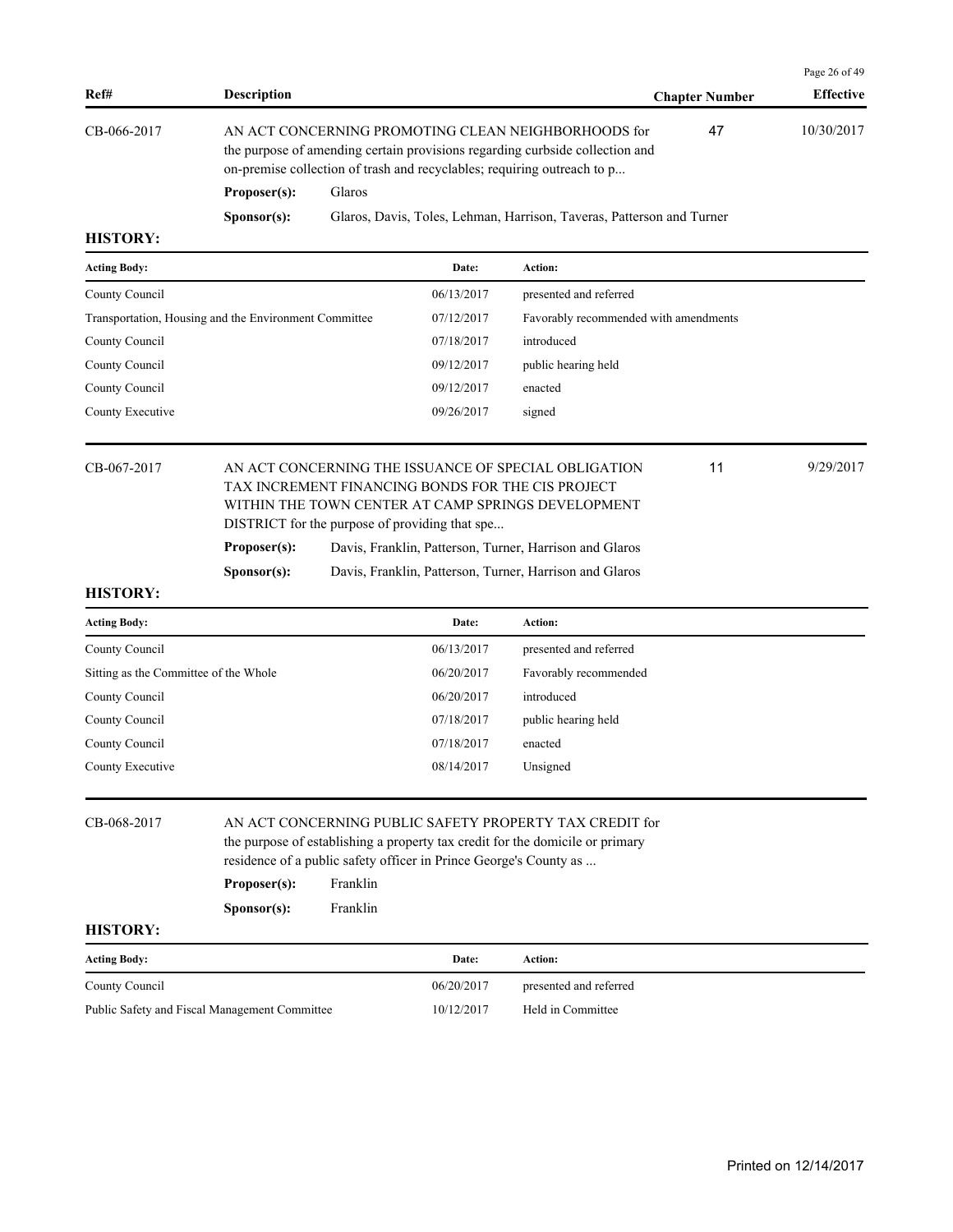| Ref#                                                | <b>Description</b>                                                                                                                                                                            |                             |                                                           |                                                                                                                                                                                                                | <b>Chapter Number</b> | Page 27 of 49<br><b>Effective</b> |
|-----------------------------------------------------|-----------------------------------------------------------------------------------------------------------------------------------------------------------------------------------------------|-----------------------------|-----------------------------------------------------------|----------------------------------------------------------------------------------------------------------------------------------------------------------------------------------------------------------------|-----------------------|-----------------------------------|
| CB-069-2017                                         | AN ORDINANCE CONCERNING C-S-C ZONE for the purpose of<br>permitting certain residential development in the C-S-C (Commercial Shopping<br>Center) Zone, under certain specified circumstances. |                             | 46                                                        | 10/30/2017                                                                                                                                                                                                     |                       |                                   |
|                                                     | Proposer(s):                                                                                                                                                                                  | Lehman                      |                                                           |                                                                                                                                                                                                                |                       |                                   |
|                                                     | Sponsor(s):                                                                                                                                                                                   |                             |                                                           | Lehman, Davis, Glaros, Harrison, Turner and Taveras                                                                                                                                                            |                       |                                   |
| <b>HISTORY:</b>                                     |                                                                                                                                                                                               |                             |                                                           |                                                                                                                                                                                                                |                       |                                   |
| <b>Acting Body:</b>                                 |                                                                                                                                                                                               |                             | Date:                                                     | Action:                                                                                                                                                                                                        |                       |                                   |
| County Council                                      |                                                                                                                                                                                               |                             | 06/20/2017                                                | presented and referred                                                                                                                                                                                         |                       |                                   |
| Planning, Zoning and Economic Development Committee |                                                                                                                                                                                               |                             | 07/12/2017                                                | Favorably recommended with amendments                                                                                                                                                                          |                       |                                   |
| County Council                                      |                                                                                                                                                                                               |                             | 07/18/2017                                                | introduced                                                                                                                                                                                                     |                       |                                   |
| County Council                                      |                                                                                                                                                                                               |                             | 09/12/2017                                                | public hearing held                                                                                                                                                                                            |                       |                                   |
| County Council                                      |                                                                                                                                                                                               |                             | 09/12/2017                                                | enacted                                                                                                                                                                                                        |                       |                                   |
| CB-070-2017                                         | Proposer(s):<br>Sponsor(s):                                                                                                                                                                   | Davis<br>Davis              |                                                           | AN ACT CONCERNING THE COMPENSATION REVIEW BOARD for<br>the purpose of establishing a Compensation Review Board to study the rate of<br>current compensation for Council Members and the County Executive and m | 44                    | 9/18/2017                         |
| <b>HISTORY:</b>                                     |                                                                                                                                                                                               |                             |                                                           |                                                                                                                                                                                                                |                       |                                   |
| <b>Acting Body:</b>                                 |                                                                                                                                                                                               |                             | Date:                                                     | Action:                                                                                                                                                                                                        |                       |                                   |
| Sitting as the Committee of the Whole               |                                                                                                                                                                                               |                             | 06/20/2017                                                | Favorably recommended                                                                                                                                                                                          |                       |                                   |
| County Council                                      |                                                                                                                                                                                               |                             | 06/20/2017                                                | presented and referred                                                                                                                                                                                         |                       |                                   |
| County Council                                      |                                                                                                                                                                                               |                             | 06/20/2017                                                | introduced                                                                                                                                                                                                     |                       |                                   |
| County Council                                      |                                                                                                                                                                                               |                             | 07/18/2017                                                | public hearing held                                                                                                                                                                                            |                       |                                   |
| County Council                                      |                                                                                                                                                                                               |                             | 07/18/2017                                                | enacted                                                                                                                                                                                                        |                       |                                   |
| County Executive                                    |                                                                                                                                                                                               |                             | 08/02/2017                                                | signed                                                                                                                                                                                                         |                       |                                   |
| CB-071-2017                                         | Proposer(s):<br>Sponsor(s):                                                                                                                                                                   | Toles<br>Toles and Harrison | Residential) Zone, under certain specified circumstances. | AN ORDINANCE CONCERNING R-55 ZONE for the purpose of permitting<br>eating or drinking establishment uses in the R-55 (One-Family Detached                                                                      | 37                    | 9/5/2017                          |
| <b>HISTORY:</b>                                     |                                                                                                                                                                                               |                             |                                                           |                                                                                                                                                                                                                |                       |                                   |
| <b>Acting Body:</b>                                 |                                                                                                                                                                                               |                             | Date:                                                     | Action:                                                                                                                                                                                                        |                       |                                   |
| County Council                                      |                                                                                                                                                                                               |                             | 06/20/2017                                                | introduced and referred                                                                                                                                                                                        |                       |                                   |
| County Council                                      |                                                                                                                                                                                               |                             | 06/20/2017                                                | Clerk directed to expedite scheduling of public hearing                                                                                                                                                        |                       |                                   |
|                                                     |                                                                                                                                                                                               |                             | 07/12/2017                                                | Favorably recommended                                                                                                                                                                                          |                       |                                   |
| Planning, Zoning and Economic Development Committee |                                                                                                                                                                                               |                             |                                                           |                                                                                                                                                                                                                |                       |                                   |
| County Council                                      |                                                                                                                                                                                               |                             | 07/18/2017                                                | public hearing held                                                                                                                                                                                            |                       |                                   |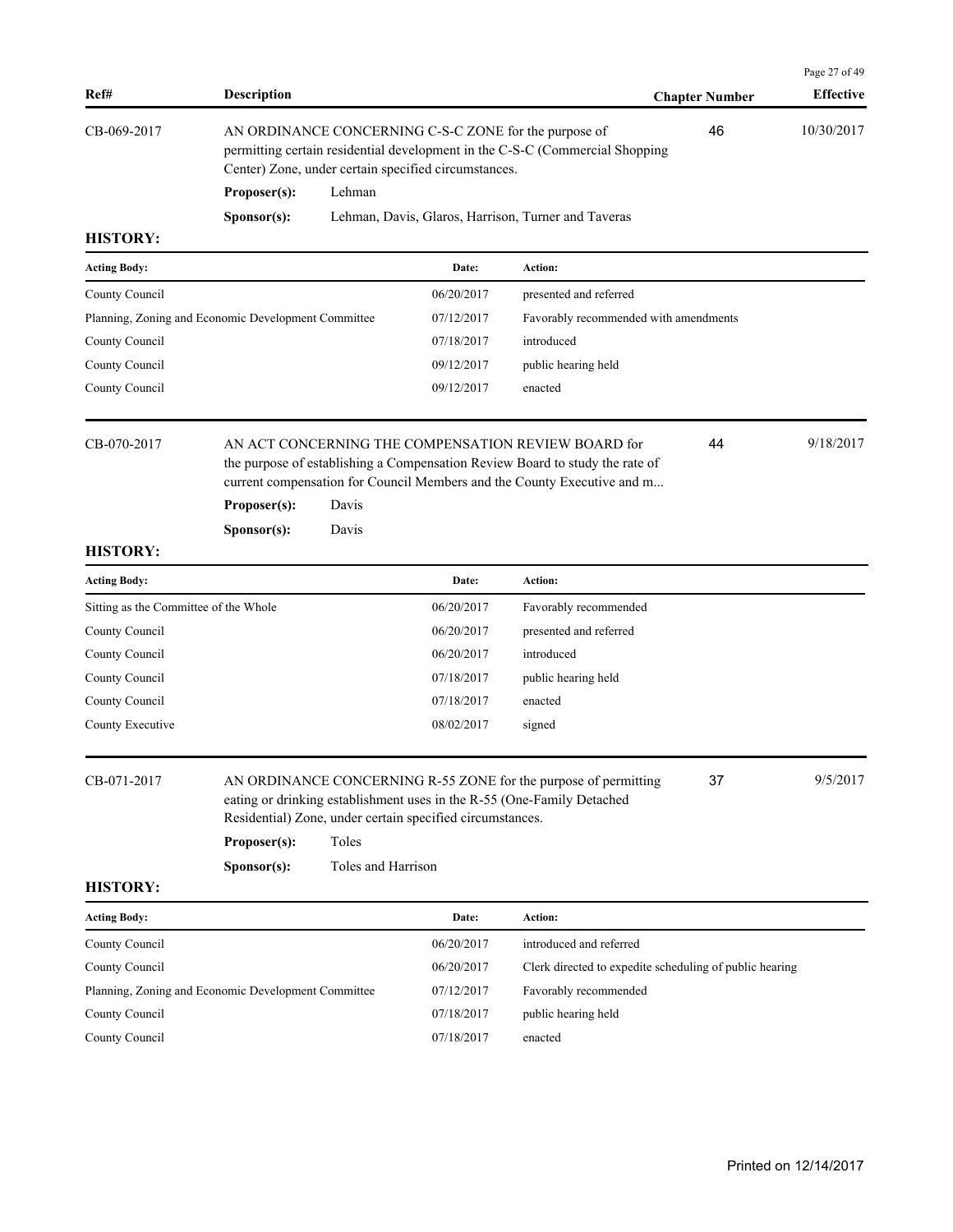|             |                    |                                                                                                                                                                                                  |                       | Page 28 of 49    |
|-------------|--------------------|--------------------------------------------------------------------------------------------------------------------------------------------------------------------------------------------------|-----------------------|------------------|
| Ref#        | <b>Description</b> |                                                                                                                                                                                                  | <b>Chapter Number</b> | <b>Effective</b> |
| CB-072-2017 |                    | AN ORDINANCE CONCERNING I-1 AND I-2 ZONES for the purpose of<br>permitting Private Limousine Service Dispatching Station uses in the I-1 (Light<br>Industrial) and I-2 (Heavy Industrial) Zones. | 38                    | 7/18/2017        |
|             | Proposer(s):       | Davis                                                                                                                                                                                            |                       |                  |

**Sponsor(s):** Davis and Harrison

### **HISTORY:**

| <b>Acting Body:</b>                                 | Date:      | <b>Action:</b>                                          |
|-----------------------------------------------------|------------|---------------------------------------------------------|
| County Council                                      | 06/20/2017 | introduced and referred                                 |
| County Council                                      | 06/20/2017 | Clerk directed to expedite scheduling of public hearing |
| Planning, Zoning and Economic Development Committee | 07/12/2017 | Favorably recommended                                   |
| County Council                                      | 07/18/2017 | public hearing held                                     |
| County Council                                      | 07/18/2017 | rules suspended                                         |
| County Council                                      | 07/18/2017 | enacted                                                 |
|                                                     |            |                                                         |

## CB-073-2017 AN ACT CONCERNING MOUNT VERNON HISTORIC VIEWSHED for 79 1/22/2018 the purpose of requiring certain disclosure of any recorded easements from the National Park Service for properties located in the Mount Vernon His...

**Proposer(s):** Franklin

**Sponsor(s):** Franklin, Lehman, Harrison, Glaros, Turner, Davis and Patterson

**HISTORY:**

| <b>Acting Body:</b>                                   | Date:      | <b>Action:</b>         |
|-------------------------------------------------------|------------|------------------------|
| County Council                                        | 07/11/2017 | presented and referred |
| Transportation, Housing and the Environment Committee | 10/11/2017 | Favorably recommended  |
| County Council                                        | 10/17/2017 | introduced             |
| County Council                                        | 11/14/2017 | public hearing held    |
| County Council                                        | 11/14/2017 | enacted                |
| County Executive                                      | 12/07/2017 | signed                 |
|                                                       |            |                        |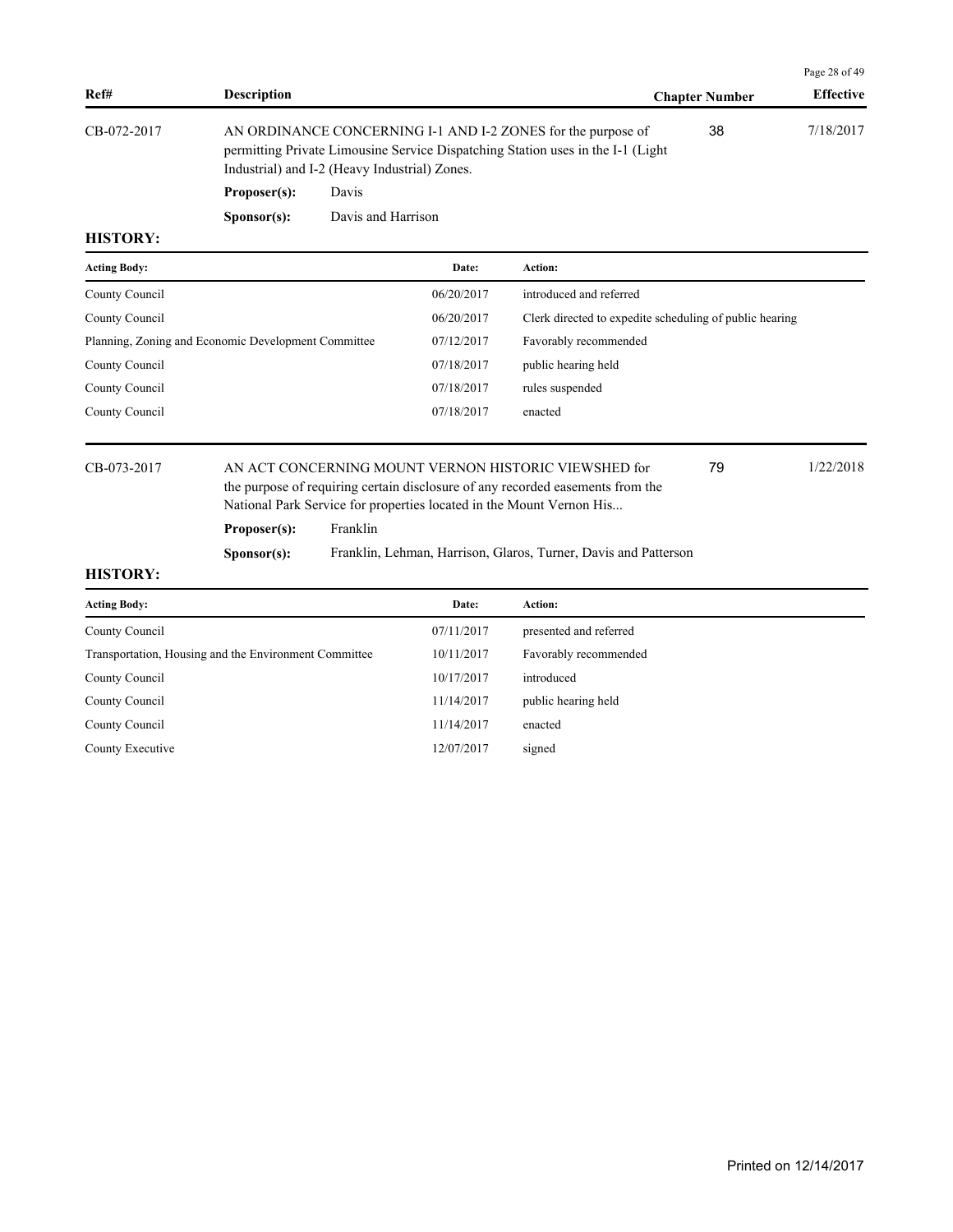|             |                      |                                                                                                                                                                                                         |                       | Page 29 of 49    |
|-------------|----------------------|---------------------------------------------------------------------------------------------------------------------------------------------------------------------------------------------------------|-----------------------|------------------|
| Ref#        | <b>Description</b>   |                                                                                                                                                                                                         | <b>Chapter Number</b> | <b>Effective</b> |
| CB-074-2017 | struct               | (SUBDIVISION BILL) - AN ACT CONCERNING SUBDIVISION<br>REGULATIONS -- EXEMPTIONS for the purpose of providing an exception<br>to the requirements of the County Subdivision Regulations to allow certain | 76                    | 11/28/2017       |
|             | Proposer(s):         | Taveras                                                                                                                                                                                                 |                       |                  |
|             | S <b>p</b> onsor(s): | Taveras, Franklin, Harrison and Lehman                                                                                                                                                                  |                       |                  |

| <b>Acting Body:</b>                                 | Date:      | Action:                               |
|-----------------------------------------------------|------------|---------------------------------------|
| County Council                                      | 07/11/2017 | presented and referred                |
| Planning, Zoning and Economic Development Committee | 09/13/2017 | Favorably recommended with amendments |
| County Council                                      | 09/26/2017 | introduced                            |
| County Council                                      | 11/07/2017 | public hearing held                   |
| County Council                                      | 11/07/2017 | enacted                               |
| County Council                                      | 11/07/2017 | reconsidered                          |
| County Council                                      | 11/07/2017 | amended                               |
| County Council                                      | 11/07/2017 | rules suspended                       |
| County Council                                      | 11/07/2017 | reenacted                             |
| County Executive                                    | 11/28/2017 | signed                                |
|                                                     |            |                                       |

CB-075-2017 AN ACT CONCERNING CARBON MONOXIDE DETECTORS for Hotels 53 12/19/2017 and Motels for the purpose of revising installation requirements for carbon monoxide detectors in hotels and motels.

**Proposer(s):** Patterson and Toles

**Sponsor(s):** Patterson, Toles and Lehman

### **HISTORY:**

| <b>Acting Body:</b>                            | Date:      | <b>Action:</b>         |
|------------------------------------------------|------------|------------------------|
| County Council                                 | 07/11/2017 | presented and referred |
| Health, Education and Human Services Committee | 09/19/2017 | Favorably recommended  |
| County Council                                 | 09/26/2017 | introduced             |
| County Council                                 | 10/24/2017 | public hearing held    |
| County Council                                 | 10/24/2017 | enacted                |
| County Executive                               | 11/03/2017 | signed                 |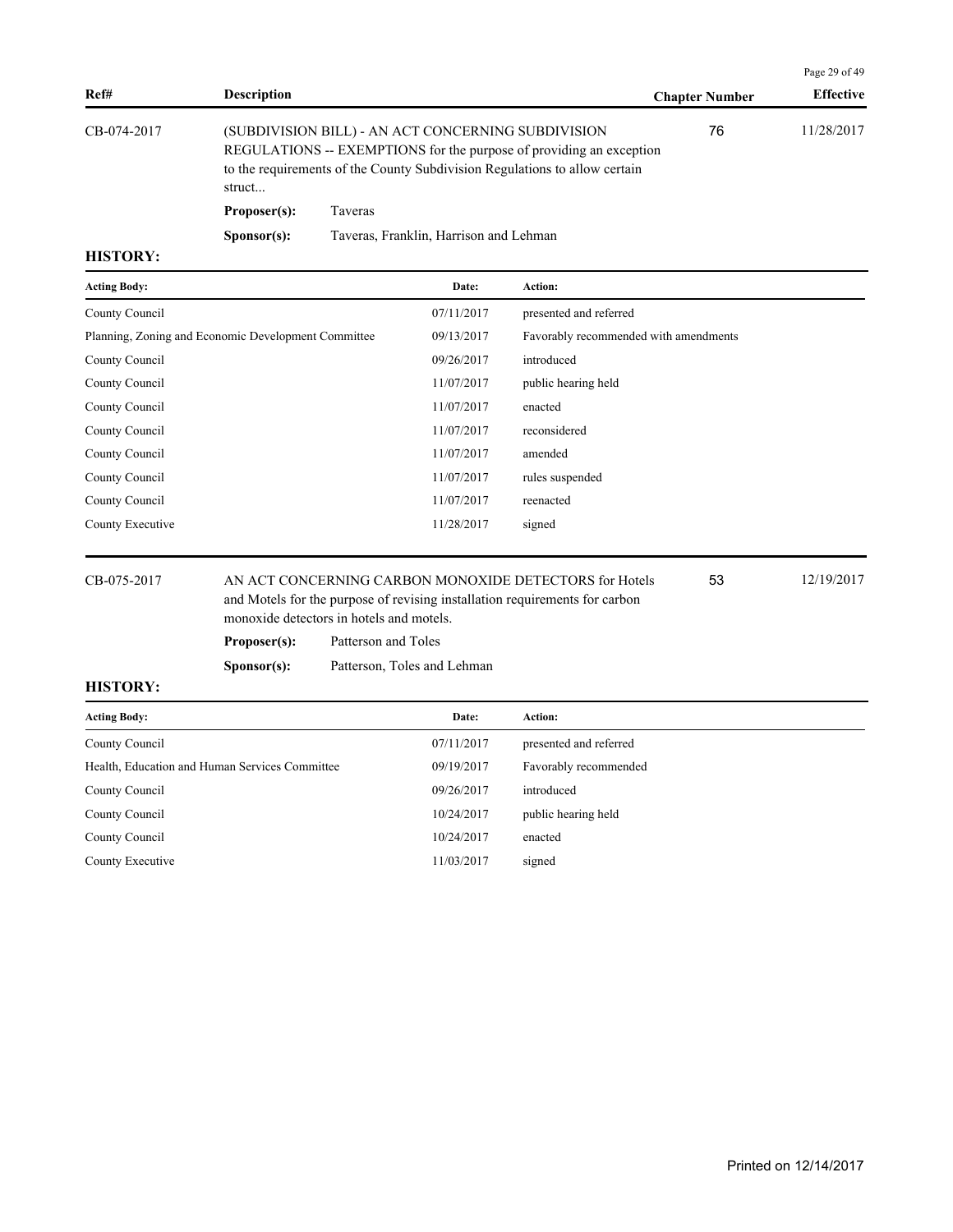Page 30 of 49 **Ref# Description Chapter Number Effective**  CB-076-2017 AN ACT CONCERNING STORMWATER MANAGEMENT - 54 12/19/2017 WASTEWATER PROTECTION AND RESTORATION PROGRAM REVENUE OBLIGATIONS - MARYLAND WATER QUALITY FINANCING ADMINISTRATION LOAN for the purpose of authorizing and em... 54 **Proposer(s):** County Executive **Sponsor(s):** Davis, Franklin, Glaros, Lehman, Taveras and Turner

#### **HISTORY:**

| Action:                |
|------------------------|
| presented and referred |
| Favorably recommended  |
| introduced             |
| public hearing held    |
| enacted                |
| signed                 |
|                        |

## CB-077-2017 AN ORDINANCE CONCERNING RESIDENTIAL ZONES for the purpose of prohibiting the development of new residential or school uses on land used

for the installation and operation of high-voltage equipment at ...

**Proposer(s):** Patterson

**Sponsor(s):** Patterson

#### **HISTORY:**

| <b>Acting Body:</b>                                 | Date:      | Action:                |
|-----------------------------------------------------|------------|------------------------|
| County Council                                      | 07/18/2017 | presented and referred |
| Planning, Zoning and Economic Development Committee | 09/13/2017 | Held in Committee      |

| CB-078-2017 |  |  |  |  |
|-------------|--|--|--|--|
|-------------|--|--|--|--|

#### AN ACT CONCERNING MULTIFAMILY RENTAL FACILITIES - 20 1/22/2018 80

RECYCLING for the purpose of requiring certain multifamily rental facilities that provide trash chutes to also provide separate trash recycling chutes...

**Proposer(s):** Glaros

**Sponsor(s):** Glaros, Turner, Davis, Franklin, Taveras and Lehman

| <b>Acting Body:</b>                                   | Date:      | Action:                               |
|-------------------------------------------------------|------------|---------------------------------------|
| County Council                                        | 07/18/2017 | presented and referred                |
| Transportation, Housing and the Environment Committee | 10/04/2017 | Favorably recommended with amendments |
| County Council                                        | 10/17/2017 | introduced                            |
| County Council                                        | 11/14/2017 | public hearing held                   |
| County Council                                        | 11/14/2017 | enacted                               |
| County Executive                                      | 12/07/2017 | signed                                |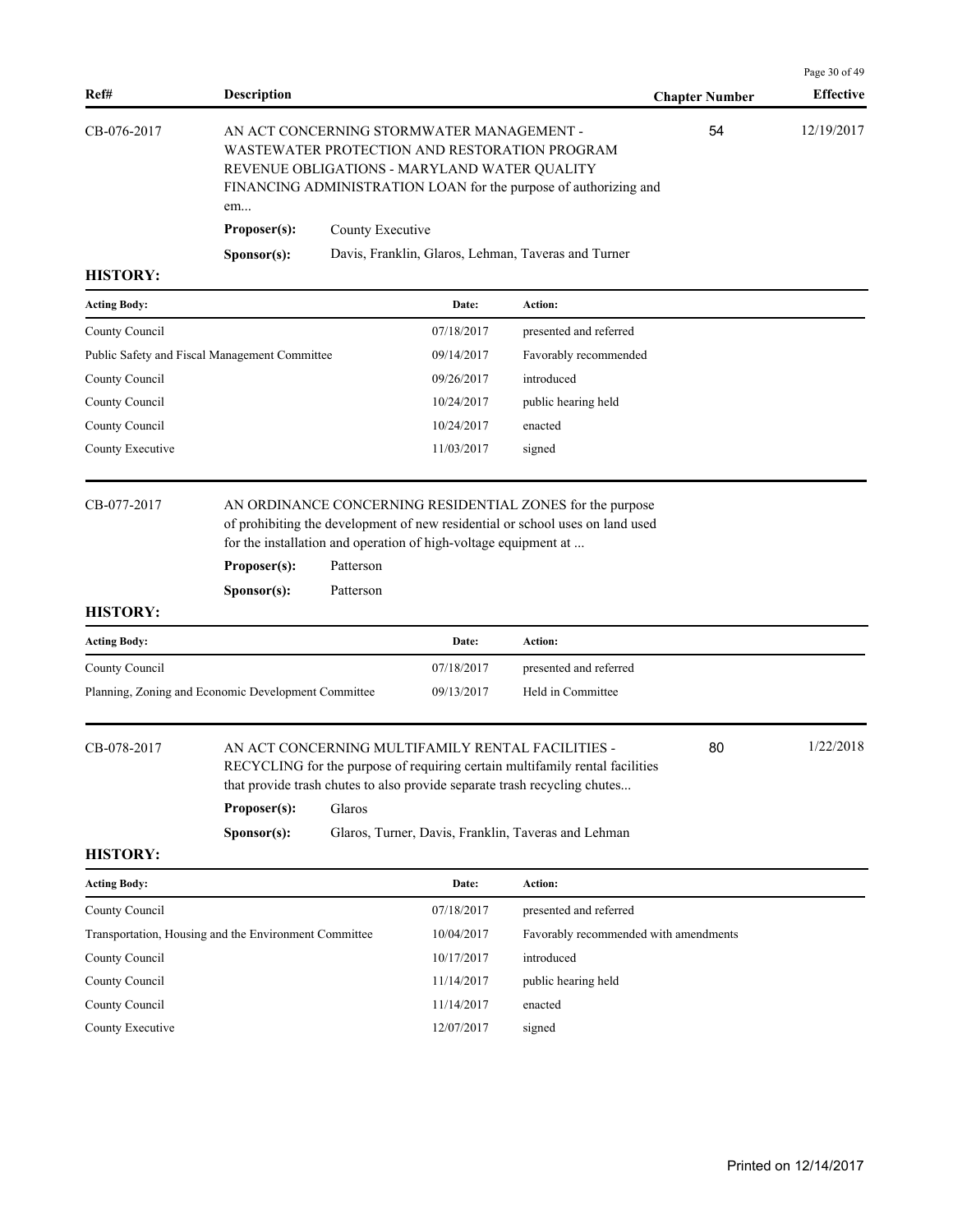| Ref#                                  | <b>Description</b>                                                                                                                                                                                                   |                                                                                                                                                                                                                     |                                              |                                                                                                                                     | <b>Chapter Number</b> | Page 31 of 49<br><b>Effective</b> |
|---------------------------------------|----------------------------------------------------------------------------------------------------------------------------------------------------------------------------------------------------------------------|---------------------------------------------------------------------------------------------------------------------------------------------------------------------------------------------------------------------|----------------------------------------------|-------------------------------------------------------------------------------------------------------------------------------------|-----------------------|-----------------------------------|
| CB-079-2017                           |                                                                                                                                                                                                                      | 56<br>AN ORDINANCE CONCERNING PERFORMANCE ARTS REHEARSAL<br>STUDIOS - I-1 ZONE for the purpose of providing a definition for a new<br>Performance Arts Rehearsal Studio use in the Zoning Ordinance; permitting the |                                              |                                                                                                                                     |                       |                                   |
|                                       | Proposer(s):                                                                                                                                                                                                         | Glaros and Davis                                                                                                                                                                                                    |                                              |                                                                                                                                     |                       |                                   |
|                                       | Sponsor(s):                                                                                                                                                                                                          |                                                                                                                                                                                                                     | Glaros, Davis, Harrison, Lehman and Franklin |                                                                                                                                     |                       |                                   |
| <b>HISTORY:</b>                       |                                                                                                                                                                                                                      |                                                                                                                                                                                                                     |                                              |                                                                                                                                     |                       |                                   |
| <b>Acting Body:</b>                   |                                                                                                                                                                                                                      |                                                                                                                                                                                                                     | Date:                                        | Action:                                                                                                                             |                       |                                   |
| County Council                        |                                                                                                                                                                                                                      |                                                                                                                                                                                                                     | 07/18/2017                                   | presented and referred                                                                                                              |                       |                                   |
|                                       | Planning, Zoning and Economic Development Committee                                                                                                                                                                  |                                                                                                                                                                                                                     | 09/13/2017                                   | removed from agenda                                                                                                                 |                       |                                   |
|                                       | Planning, Zoning and Economic Development Committee                                                                                                                                                                  |                                                                                                                                                                                                                     | 09/27/2017                                   | Favorably recommended with amendments                                                                                               |                       |                                   |
| County Council                        |                                                                                                                                                                                                                      |                                                                                                                                                                                                                     | 10/03/2017                                   | introduced                                                                                                                          |                       |                                   |
| County Council                        |                                                                                                                                                                                                                      |                                                                                                                                                                                                                     | 11/07/2017                                   | public hearing held                                                                                                                 |                       |                                   |
| County Council                        |                                                                                                                                                                                                                      |                                                                                                                                                                                                                     | 11/07/2017                                   | enacted                                                                                                                             |                       |                                   |
| CB-080-2017<br><b>HISTORY:</b>        | property tax for the taxable year beginning July 1, 2018.<br>Proposer(s):<br>S <b>p</b> onsor(s):                                                                                                                    | County Executive<br>Davis and Turner                                                                                                                                                                                |                                              | AN ACT CONCERNING HOMESTEAD PROPERTY TAX CREDIT for the<br>purpose of establishing the homestead property tax credit for the County | 48                    | 11/28/2017                        |
| <b>Acting Body:</b>                   |                                                                                                                                                                                                                      |                                                                                                                                                                                                                     | Date:                                        | Action:                                                                                                                             |                       |                                   |
| Sitting as the Committee of the Whole |                                                                                                                                                                                                                      |                                                                                                                                                                                                                     | 09/12/2017                                   | Favorably recommended                                                                                                               |                       |                                   |
| County Council                        |                                                                                                                                                                                                                      |                                                                                                                                                                                                                     | 09/12/2017                                   | presented and referred                                                                                                              |                       |                                   |
| County Council                        |                                                                                                                                                                                                                      |                                                                                                                                                                                                                     | 09/12/2017                                   | introduced                                                                                                                          |                       |                                   |
| County Council                        |                                                                                                                                                                                                                      |                                                                                                                                                                                                                     | 09/26/2017                                   | public hearing held                                                                                                                 |                       |                                   |
| County Council                        |                                                                                                                                                                                                                      |                                                                                                                                                                                                                     | 09/26/2017                                   | enacted                                                                                                                             |                       |                                   |
| County Executive                      |                                                                                                                                                                                                                      |                                                                                                                                                                                                                     | 10/13/2017                                   | signed                                                                                                                              |                       |                                   |
| CB-081-2017                           | AN ORDINANCE CONCERNING C-O ZONE for the purpose of permitting<br>consolidated storage uses in the C-O (Commercial Office) Zones of Prince<br>George's County, under certain circumstances.<br>Proposer(s):<br>Davis |                                                                                                                                                                                                                     |                                              |                                                                                                                                     |                       |                                   |
|                                       |                                                                                                                                                                                                                      |                                                                                                                                                                                                                     |                                              |                                                                                                                                     |                       |                                   |
| <b>HISTORY:</b>                       | S <b>p</b> onsor(s):                                                                                                                                                                                                 | Davis                                                                                                                                                                                                               |                                              |                                                                                                                                     |                       |                                   |
| <b>Acting Body:</b>                   |                                                                                                                                                                                                                      |                                                                                                                                                                                                                     | Date:                                        | Action:                                                                                                                             |                       |                                   |
| County Council                        |                                                                                                                                                                                                                      |                                                                                                                                                                                                                     | 09/12/2017                                   | presented and referred                                                                                                              |                       |                                   |
|                                       | Planning, Zoning and Economic Development Committee                                                                                                                                                                  |                                                                                                                                                                                                                     | 09/27/2017                                   | Held in Committee                                                                                                                   |                       |                                   |
|                                       |                                                                                                                                                                                                                      |                                                                                                                                                                                                                     |                                              |                                                                                                                                     |                       |                                   |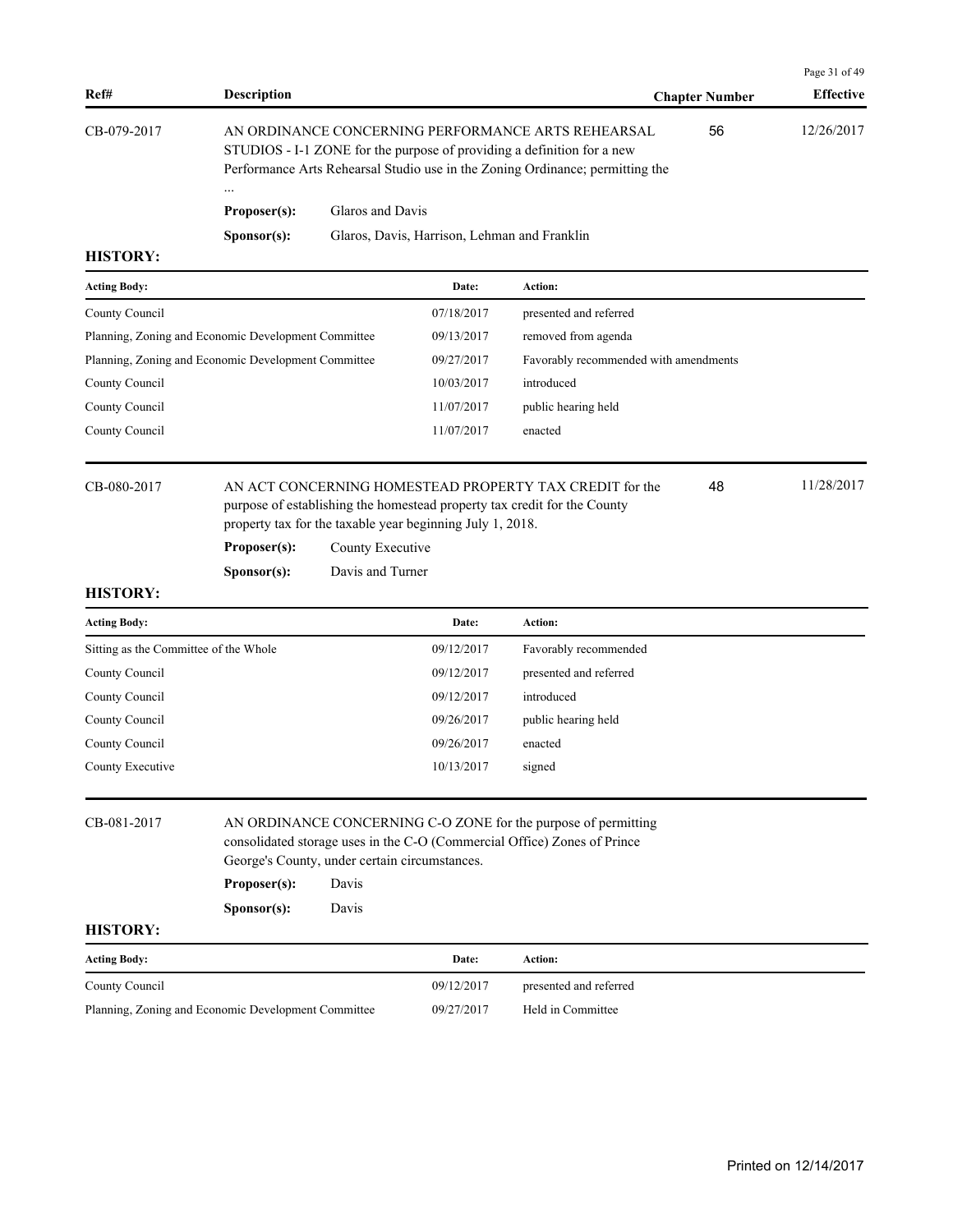| Ref#                           | <b>Description</b>                                                                                                                                                                                                                                               |                               | <b>Chapter Number</b>                 | Page 32 of 49<br><b>Effective</b> |
|--------------------------------|------------------------------------------------------------------------------------------------------------------------------------------------------------------------------------------------------------------------------------------------------------------|-------------------------------|---------------------------------------|-----------------------------------|
| CB-082-2017                    | AN ORDINANCE CONCERNING M-I-O, I-1, AND I-2 ZONES for the<br>purpose of permitting gas station and food or beverage store uses within the<br>M-I-O (Military Installation Overlay), I-1 (Light Industrial), an                                                   |                               | 62                                    | 1/2/2018                          |
|                                | Proposer(s):<br>Davis                                                                                                                                                                                                                                            |                               |                                       |                                   |
| <b>HISTORY:</b>                | Davis<br>Sponsor(s):                                                                                                                                                                                                                                             |                               |                                       |                                   |
| <b>Acting Body:</b>            |                                                                                                                                                                                                                                                                  | Date:                         | Action:                               |                                   |
| County Council                 |                                                                                                                                                                                                                                                                  | 09/12/2017                    | presented and referred                |                                   |
|                                | Planning, Zoning and Economic Development Committee                                                                                                                                                                                                              | 09/27/2017                    | Favorably recommended with amendments |                                   |
| County Council                 |                                                                                                                                                                                                                                                                  | 10/10/2017                    | introduced                            |                                   |
| County Council                 |                                                                                                                                                                                                                                                                  | 11/14/2017                    | public hearing held                   |                                   |
| County Council                 |                                                                                                                                                                                                                                                                  | 11/14/2017                    | enacted                               |                                   |
| CB-083-2017<br><b>HISTORY:</b> | AN ORDINANCE CONCERNING THE R-55 ZONE for the purpose of<br>amending the development regulations in the Zoning Ordinance for the R-55<br>(One-Family Detached Residential) Zone to provide a maximum number o<br>Glaros<br>Proposer(s):<br>Sponsor(s):<br>Glaros |                               |                                       |                                   |
| <b>Acting Body:</b>            |                                                                                                                                                                                                                                                                  | Date:                         | Action:                               |                                   |
| County Council                 |                                                                                                                                                                                                                                                                  | 09/12/2017                    | presented and referred                |                                   |
|                                | Planning, Zoning and Economic Development Committee                                                                                                                                                                                                              | 09/27/2017                    | removed from agenda                   |                                   |
| CB-084-2017                    | AN ORDINANCE CONCERNING ISSUANCE OF GRADING, BUILDING,<br>AND USE AND OCCUPANCY PERMITS for the purpose of clarifying the<br>authority of the Director of the Department of Permitting, Inspections, and<br>Enfor<br>Proposer(s):<br>Franklin<br>Sponsor(s):     | Franklin, Harrison and Turner | 63                                    | 11/14/2017                        |
| <b>HISTORY:</b>                |                                                                                                                                                                                                                                                                  |                               |                                       |                                   |
| <b>Acting Body:</b>            |                                                                                                                                                                                                                                                                  | Date:                         | Action:                               |                                   |
| County Council                 |                                                                                                                                                                                                                                                                  | 09/12/2017                    | presented and referred                |                                   |
|                                | Planning, Zoning and Economic Development Committee                                                                                                                                                                                                              | 09/27/2017                    | Favorably recommended with amendments |                                   |
| County Council                 |                                                                                                                                                                                                                                                                  | 10/10/2017                    | introduced                            |                                   |
| County Council                 |                                                                                                                                                                                                                                                                  | 11/14/2017                    | public hearing held                   |                                   |
| County Council                 |                                                                                                                                                                                                                                                                  | 11/14/2017                    | rules suspended                       |                                   |
| County Council                 |                                                                                                                                                                                                                                                                  | 11/14/2017                    | enacted                               |                                   |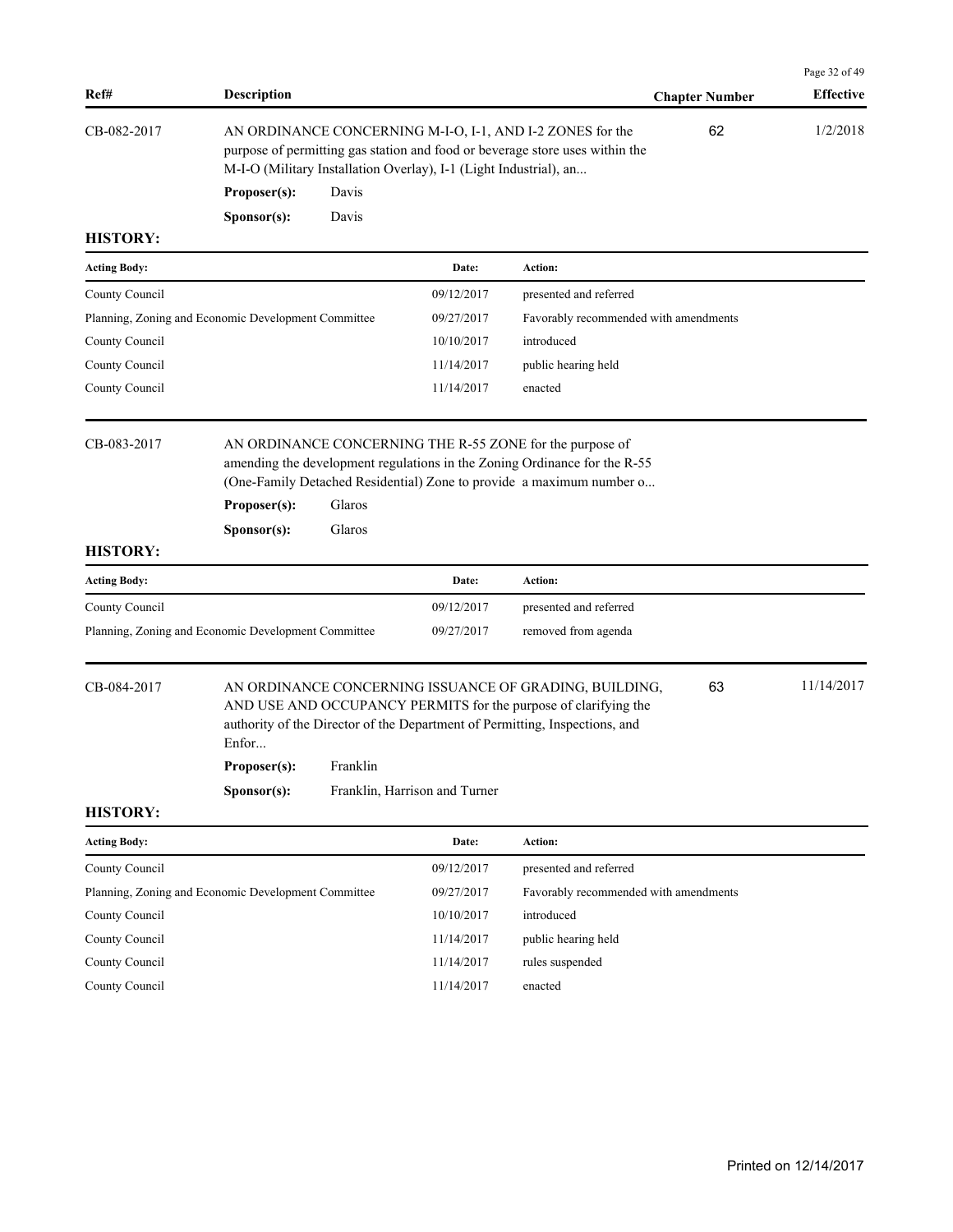| Ref#                           | <b>Description</b>                                    |                                                                                                                                                                                                             |                                                                      | <b>Chapter Number</b>                                                                                                                                                                                                                                                                                   | Page 33 of 49<br><b>Effective</b>   |  |
|--------------------------------|-------------------------------------------------------|-------------------------------------------------------------------------------------------------------------------------------------------------------------------------------------------------------------|----------------------------------------------------------------------|---------------------------------------------------------------------------------------------------------------------------------------------------------------------------------------------------------------------------------------------------------------------------------------------------------|-------------------------------------|--|
| CB-085-2017                    |                                                       | 1/22/2018<br>AN ACT CONCERNING LANDLORD TENANT - RETALIATORY<br>81<br>ACTION for the purpose of adopting a landlord-tenant anti-retaliation statute<br>and generally relating to landlord-tenant relations. |                                                                      |                                                                                                                                                                                                                                                                                                         |                                     |  |
|                                | Proposer(s):                                          | Taveras                                                                                                                                                                                                     |                                                                      |                                                                                                                                                                                                                                                                                                         |                                     |  |
|                                | Sponsor(s):                                           |                                                                                                                                                                                                             |                                                                      | Taveras, Lehman, Turner, Glaros, Franklin and Patterson                                                                                                                                                                                                                                                 |                                     |  |
| <b>HISTORY:</b>                |                                                       |                                                                                                                                                                                                             |                                                                      |                                                                                                                                                                                                                                                                                                         |                                     |  |
| <b>Acting Body:</b>            |                                                       |                                                                                                                                                                                                             | Date:                                                                | Action:                                                                                                                                                                                                                                                                                                 |                                     |  |
| County Council                 |                                                       |                                                                                                                                                                                                             | 09/12/2017                                                           | presented and referred                                                                                                                                                                                                                                                                                  |                                     |  |
|                                | Transportation, Housing and the Environment Committee |                                                                                                                                                                                                             | 10/04/2017                                                           | Favorably recommended with amendments                                                                                                                                                                                                                                                                   |                                     |  |
| County Council                 |                                                       |                                                                                                                                                                                                             | 10/17/2017                                                           | introduced                                                                                                                                                                                                                                                                                              |                                     |  |
| County Council                 |                                                       |                                                                                                                                                                                                             | 11/14/2017                                                           | public hearing held                                                                                                                                                                                                                                                                                     |                                     |  |
| County Council                 |                                                       |                                                                                                                                                                                                             | 11/14/2017                                                           | enacted                                                                                                                                                                                                                                                                                                 |                                     |  |
| County Executive               |                                                       |                                                                                                                                                                                                             | 12/07/2017                                                           | signed                                                                                                                                                                                                                                                                                                  |                                     |  |
| CB-086-2017<br><b>HISTORY:</b> | Proposer(s):<br>Sponsor(s):                           | Taveras<br>Taveras                                                                                                                                                                                          | providing relocation assistance for the demolition, redevelopment or | AN ACT CONCERNING RELOCATION ASSISTANCE for the purpose of<br>condemnation of certain rental properties under circumstances, and gener                                                                                                                                                                  |                                     |  |
| <b>Acting Body:</b>            |                                                       |                                                                                                                                                                                                             | Date:                                                                | Action:                                                                                                                                                                                                                                                                                                 |                                     |  |
| County Council                 |                                                       |                                                                                                                                                                                                             | 09/12/2017                                                           | presented and referred                                                                                                                                                                                                                                                                                  |                                     |  |
|                                | Transportation, Housing and the Environment Committee |                                                                                                                                                                                                             | 10/04/2017                                                           | Held in Committee                                                                                                                                                                                                                                                                                       |                                     |  |
| CB-087-2017<br><b>HISTORY:</b> | Proposer(s):<br>Sponsor(s):                           | Toles                                                                                                                                                                                                       |                                                                      | AN ACT CONCERNING EARNED SICK AND SAFE LEAVE for the<br>97<br>purpose of requiring certain employers in the County to provide earned sick<br>and safe leave to certain employees working in the County due to domest<br>Toles, Davis, Glaros, Franklin, Harrison, Lehman, Patterson, Taveras and Turner | to be determined<br>at a later date |  |
| <b>Acting Body:</b>            |                                                       |                                                                                                                                                                                                             | Date:                                                                | Action:                                                                                                                                                                                                                                                                                                 |                                     |  |
| County Council                 |                                                       |                                                                                                                                                                                                             | 09/12/2017                                                           | presented and referred                                                                                                                                                                                                                                                                                  |                                     |  |
|                                | Health, Education and Human Services Committee        |                                                                                                                                                                                                             | 10/12/2017                                                           | Favorably recommended with amendments                                                                                                                                                                                                                                                                   |                                     |  |
| County Council                 |                                                       |                                                                                                                                                                                                             | 10/17/2017                                                           | introduced                                                                                                                                                                                                                                                                                              |                                     |  |
| County Council                 |                                                       |                                                                                                                                                                                                             | 11/14/2017                                                           | public hearing held                                                                                                                                                                                                                                                                                     |                                     |  |
| County Council                 |                                                       |                                                                                                                                                                                                             | 11/14/2017                                                           | enacted                                                                                                                                                                                                                                                                                                 |                                     |  |
| County Executive               |                                                       |                                                                                                                                                                                                             | 12/12/2017                                                           | signed                                                                                                                                                                                                                                                                                                  |                                     |  |
|                                |                                                       |                                                                                                                                                                                                             |                                                                      |                                                                                                                                                                                                                                                                                                         |                                     |  |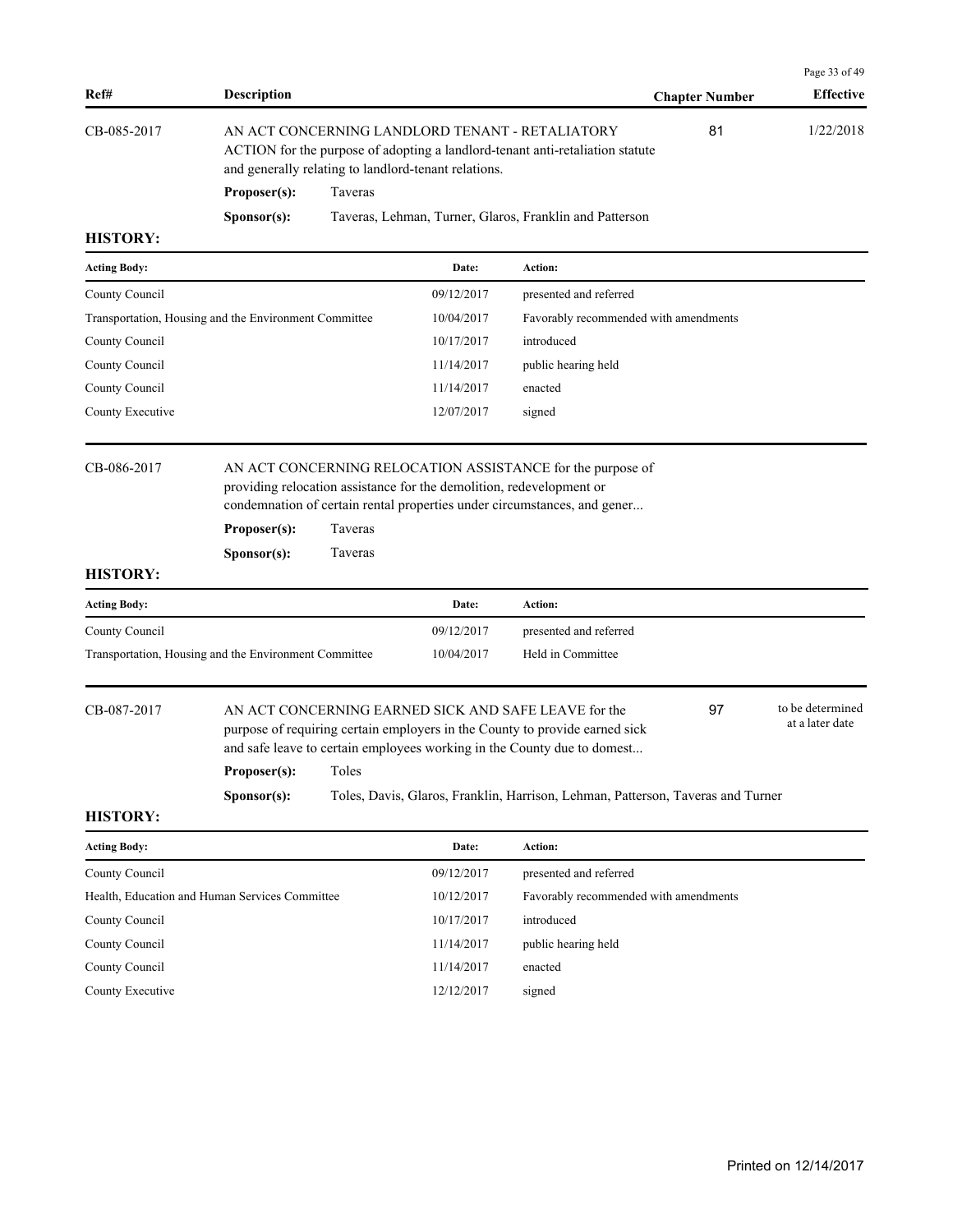|             |                      |                                                                                                                                                                                                                |                       | Page 34 of 49    |
|-------------|----------------------|----------------------------------------------------------------------------------------------------------------------------------------------------------------------------------------------------------------|-----------------------|------------------|
| Ref#        | <b>Description</b>   |                                                                                                                                                                                                                | <b>Chapter Number</b> | <b>Effective</b> |
| CB-088-2017 |                      | AN ORDINANCE CONCERNING R-R ZONE for the purpose of amending,<br>under certain specified circumstances, the local land use and development<br>requirements for health campus uses in the R-R (Rural Residentia | 49                    | 10/17/2017       |
|             | Proposer(s):         | Franklin                                                                                                                                                                                                       |                       |                  |
|             | S <b>p</b> onsor(s): | Franklin, Turner and Davis                                                                                                                                                                                     |                       |                  |

| <b>Acting Body:</b>                   | Date:      | <b>Action:</b>                                          |
|---------------------------------------|------------|---------------------------------------------------------|
| County Council                        | 09/12/2017 | presented and referred                                  |
| Sitting as the Committee of the Whole | 09/19/2017 | Favorably recommended                                   |
| County Council                        | 09/19/2017 | introduced                                              |
| County Council                        | 09/19/2017 | Clerk directed to expedite scheduling of public hearing |
| County Council                        | 10/17/2017 | public hearing held                                     |
| County Council                        | 10/17/2017 | amended $(1)$                                           |
| County Council                        | 10/17/2017 | rules suspended                                         |
| County Council                        | 10/17/2017 | enacted                                                 |
|                                       |            |                                                         |

CB-089-2017 AN ACT CONCERNING THE ISSUANCE AND SALE OF GENERAL 82 1/22/2018 OBLIGATION BONDS for the purpose of authorizing and empowering Prince George's County, Maryland to issue and sell an amount not to exceed Three Hundr... 82 **Proposer(s):** County Executive **Sponsor(s):** Davis, Lehman, Turner, Glaros, Franklin, Taveras, Patterson and Harrison

| <b>Acting Body:</b>                           | Date:      | <b>Action:</b>         |
|-----------------------------------------------|------------|------------------------|
| County Council                                | 09/19/2017 | presented and referred |
| Public Safety and Fiscal Management Committee | 10/11/2017 | Favorably recommended  |
| County Council                                | 10/17/2017 | introduced             |
| County Council                                | 11/14/2017 | public hearing held    |
| County Council                                | 11/14/2017 | enacted                |
| County Executive                              | 12/07/2017 | signed                 |

| CB-090-2017     | AN ACT CONCERNING ADDED SUGAR BEVERAGES - WARNING<br>LABELS for the purpose of requiring that certain health warnings be given by<br>certain advertisers and purveyors of added sugar beverages; defining rele |                    |  |  |  |
|-----------------|----------------------------------------------------------------------------------------------------------------------------------------------------------------------------------------------------------------|--------------------|--|--|--|
|                 | Lehman and Taveras<br>Proposer(s):                                                                                                                                                                             |                    |  |  |  |
|                 | S <b>p</b> onsor(s):                                                                                                                                                                                           | Lehman and Taveras |  |  |  |
| <b>HISTORY:</b> |                                                                                                                                                                                                                |                    |  |  |  |
|                 |                                                                                                                                                                                                                |                    |  |  |  |

| <b>Acting Body:</b>                            | Date:      | Action:                |
|------------------------------------------------|------------|------------------------|
| County Council                                 | 09/19/2017 | presented and referred |
| Health. Education and Human Services Committee | 10/12/2017 | Held in Committee      |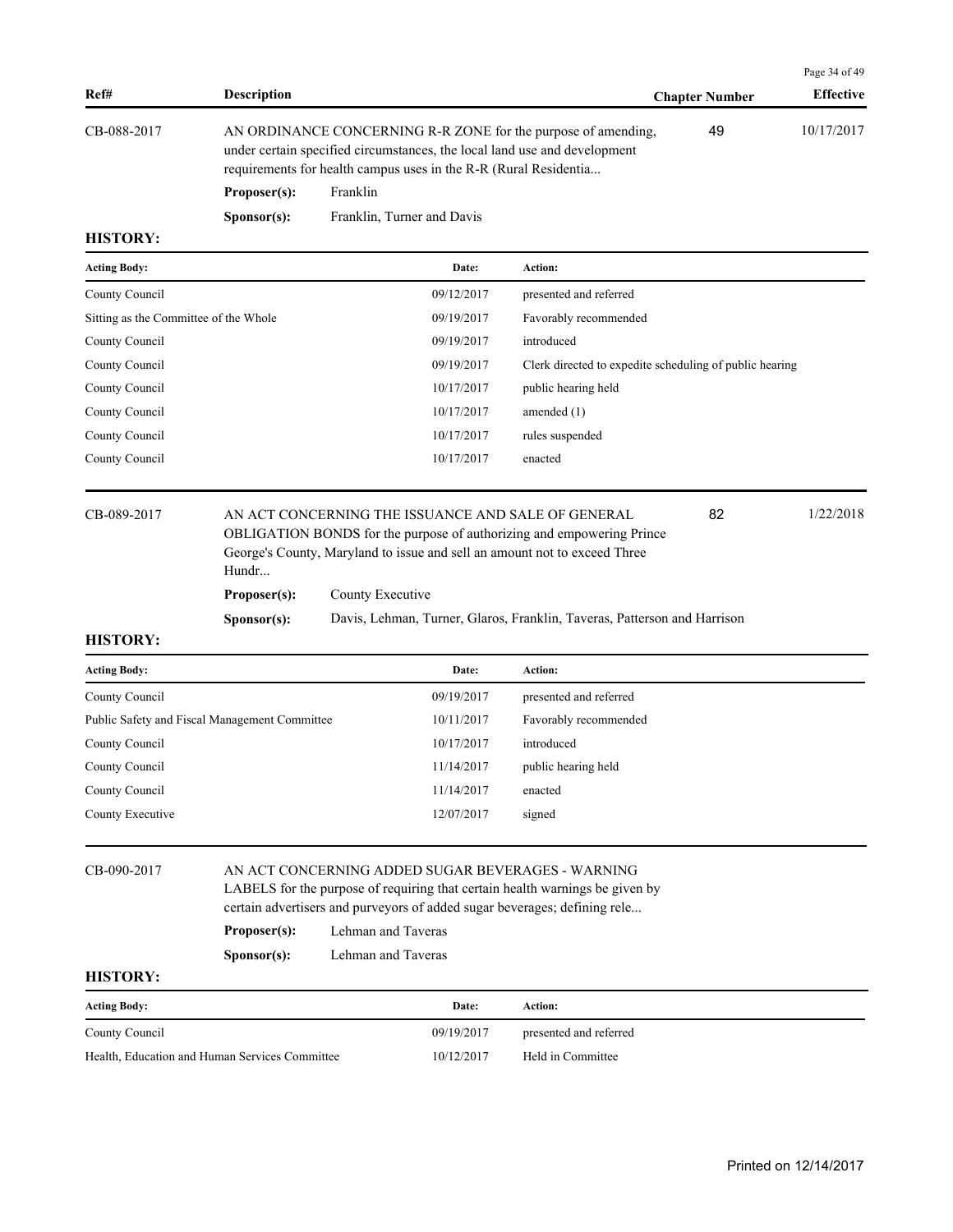| Ref#                                                                  | <b>Description</b>                            |                           |                          |                                                                                                                                                                                                                | <b>Chapter Number</b> | Page 35 of 49<br><b>Effective</b> |
|-----------------------------------------------------------------------|-----------------------------------------------|---------------------------|--------------------------|----------------------------------------------------------------------------------------------------------------------------------------------------------------------------------------------------------------|-----------------------|-----------------------------------|
| CB-091-2017                                                           |                                               |                           |                          | AN ACT CONCERNING MULTIFAMILY RENTAL FACILITIES - CIVIL<br>FINES for the purpose of providing for the imposition of civil fines and<br>penalties for violations of the Housing Code; and generally regarding m | 83                    | 1/22/2018                         |
|                                                                       | Proposer(s):                                  | Taveras                   |                          |                                                                                                                                                                                                                |                       |                                   |
|                                                                       | Sponsor(s):                                   | Taveras and Lehman        |                          |                                                                                                                                                                                                                |                       |                                   |
| <b>HISTORY:</b>                                                       |                                               |                           |                          |                                                                                                                                                                                                                |                       |                                   |
| <b>Acting Body:</b>                                                   |                                               |                           | Date:                    | Action:                                                                                                                                                                                                        |                       |                                   |
| County Council                                                        |                                               |                           | 09/19/2017               | presented and referred                                                                                                                                                                                         |                       |                                   |
| Transportation, Housing and the Environment Committee                 |                                               |                           | 10/04/2017               | Favorably recommended with amendments                                                                                                                                                                          |                       |                                   |
| County Council                                                        |                                               |                           | 10/17/2017               | introduced                                                                                                                                                                                                     |                       |                                   |
| County Council                                                        |                                               |                           | 11/14/2017               | public hearing held                                                                                                                                                                                            |                       |                                   |
| County Council                                                        |                                               |                           | 11/14/2017               | enacted                                                                                                                                                                                                        |                       |                                   |
| County Executive                                                      |                                               |                           | 12/07/2017               | signed                                                                                                                                                                                                         |                       |                                   |
| CB-092-2017                                                           | ame<br>Proposer(s):                           | Toles                     |                          | AN ORDINANCE CONCERNING M-U-TC ZONE for the purpose of<br>amending the permissible requirements for approval of a M-U-TC (Mixed-Use<br>Town Center) Zone, Mixed Use Town Center Development Plans, primary     | 64                    | 1/2/2018                          |
| <b>HISTORY:</b>                                                       | Sponsor(s):                                   | Toles                     |                          |                                                                                                                                                                                                                |                       |                                   |
|                                                                       |                                               |                           | Date:                    | Action:                                                                                                                                                                                                        |                       |                                   |
| <b>Acting Body:</b>                                                   |                                               |                           |                          |                                                                                                                                                                                                                |                       |                                   |
| County Council<br>Planning, Zoning and Economic Development Committee |                                               |                           | 09/19/2017<br>09/27/2017 | presented and referred<br>Favorably recommended with amendments                                                                                                                                                |                       |                                   |
| County Council                                                        |                                               |                           | 10/10/2017               | introduced                                                                                                                                                                                                     |                       |                                   |
| County Council                                                        |                                               |                           | 11/14/2017               | public hearing held                                                                                                                                                                                            |                       |                                   |
| County Council                                                        |                                               |                           | 11/14/2017               | enacted                                                                                                                                                                                                        |                       |                                   |
| CB-093-2017<br><b>HISTORY:</b>                                        | circumstances.<br>Proposer(s):<br>Sponsor(s): | Davis<br>Davis and Turner |                          | AN ORDINANCE CONCERNING R-R (RURAL RESIDENTIAL) ZONE<br>for the purpose of permitting townhouses in the R-R Zone, under certain                                                                                | 65                    | 1/2/2018                          |
| <b>Acting Body:</b>                                                   |                                               |                           | Date:                    | Action:                                                                                                                                                                                                        |                       |                                   |
| County Council                                                        |                                               |                           | 09/19/2017               | presented and referred                                                                                                                                                                                         |                       |                                   |
| Planning, Zoning and Economic Development Committee                   |                                               |                           | 09/27/2017               | Favorably recommended with amendments                                                                                                                                                                          |                       |                                   |
| County Council                                                        |                                               |                           | 10/10/2017               | introduced                                                                                                                                                                                                     |                       |                                   |
| County Council                                                        |                                               |                           | 11/14/2017               | public hearing held                                                                                                                                                                                            |                       |                                   |
| County Council                                                        |                                               |                           | 11/14/2017               | enacted                                                                                                                                                                                                        |                       |                                   |
|                                                                       |                                               |                           |                          |                                                                                                                                                                                                                |                       |                                   |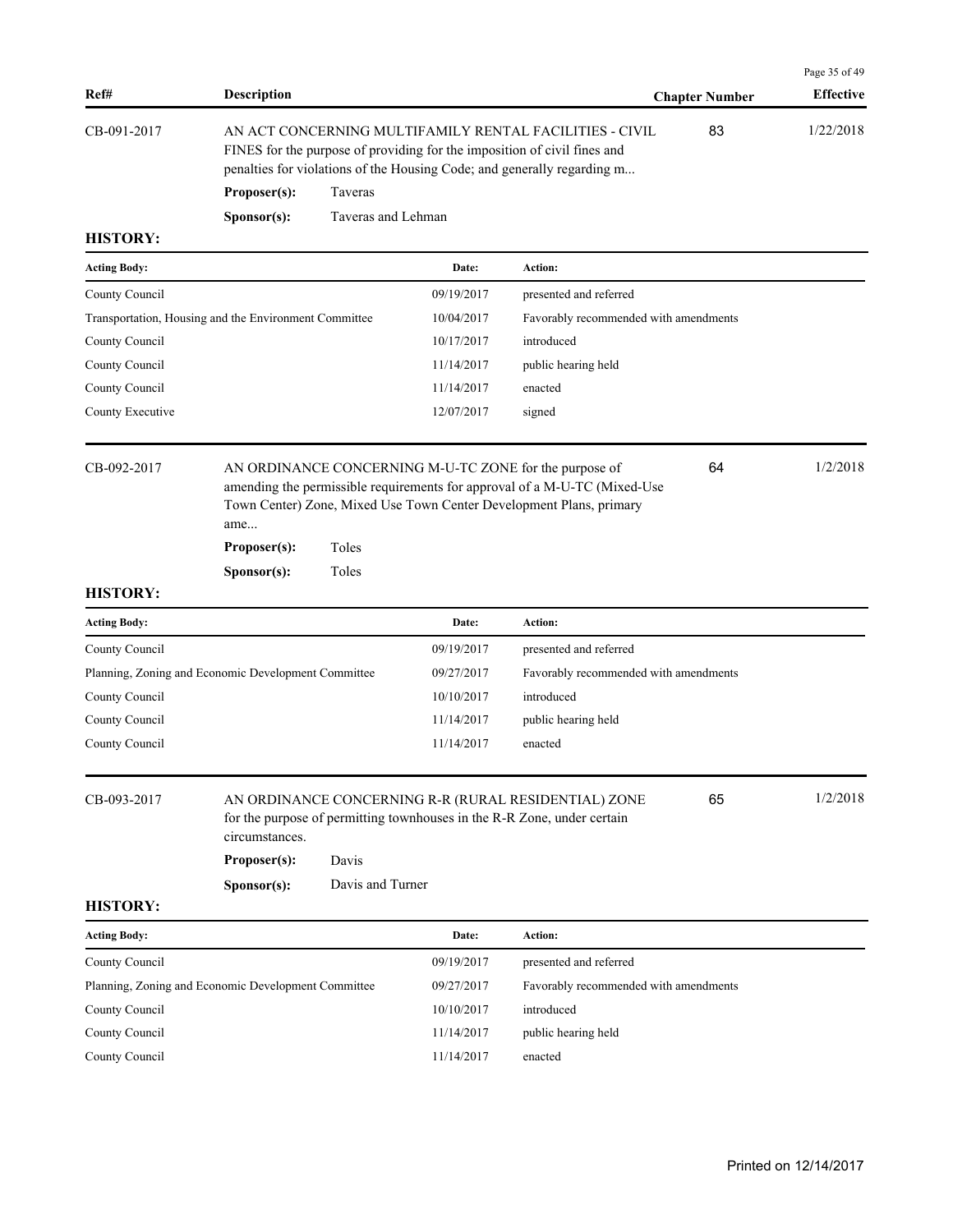| Ref#                | <b>Description</b>                                      |                      |                                                             |                                                                                                                                                     | <b>Chapter Number</b> | Page 36 of 49<br><b>Effective</b> |
|---------------------|---------------------------------------------------------|----------------------|-------------------------------------------------------------|-----------------------------------------------------------------------------------------------------------------------------------------------------|-----------------------|-----------------------------------|
| CB-094-2017         | requirement for certain applications a                  |                      | AN ORDINANCE CONCERNING ZONING PROCEDURES-                  | -NOTIFICATION REQUIREMENTS -- ADMINISTRATIVE REVIEW OF<br>APPLICATIONS for the purpose of imposing a new electronic notice                          | 66                    | 1/2/2018                          |
|                     | Proposer(s):                                            | Glaros               |                                                             |                                                                                                                                                     |                       |                                   |
|                     | Sponsor(s):                                             |                      | Glaros, Lehman and Turner                                   |                                                                                                                                                     |                       |                                   |
| <b>HISTORY:</b>     |                                                         |                      |                                                             |                                                                                                                                                     |                       |                                   |
| Acting Body:        |                                                         |                      | Date:                                                       | Action:                                                                                                                                             |                       |                                   |
| County Council      |                                                         |                      | 09/19/2017                                                  | presented and referred                                                                                                                              |                       |                                   |
|                     | Planning, Zoning and Economic Development Committee     |                      | 09/27/2017                                                  | Favorably recommended with amendments                                                                                                               |                       |                                   |
| County Council      |                                                         |                      | 10/10/2017                                                  | introduced                                                                                                                                          |                       |                                   |
| County Council      |                                                         |                      | 11/14/2017                                                  | public hearing held                                                                                                                                 |                       |                                   |
| County Council      |                                                         |                      | 11/14/2017                                                  | enacted                                                                                                                                             |                       |                                   |
| CB-095-2017         |                                                         |                      | Transportation Oriented) Zone, under certain circumstances. | AN ORDINANCE CONCERNING M-X-T ZONE for the purpose of<br>permitting vehicle or camping trailer rental uses in the M-X-T (Mixed Use -                | 67                    | 1/2/2018                          |
|                     | Proposer(s):                                            | Davis                |                                                             |                                                                                                                                                     |                       |                                   |
| <b>HISTORY:</b>     | Sponsor(s):                                             | Davis                |                                                             |                                                                                                                                                     |                       |                                   |
| <b>Acting Body:</b> |                                                         |                      | Date:                                                       | Action:                                                                                                                                             |                       |                                   |
| County Council      |                                                         |                      | 09/19/2017                                                  | presented and referred                                                                                                                              |                       |                                   |
|                     | Planning, Zoning and Economic Development Committee     |                      | 09/27/2017                                                  | Favorably recommended with amendments                                                                                                               |                       |                                   |
| County Council      |                                                         |                      | 10/10/2017                                                  | introduced                                                                                                                                          |                       |                                   |
| County Council      |                                                         |                      | 11/14/2017                                                  | public hearing held                                                                                                                                 |                       |                                   |
| County Council      |                                                         |                      | 11/14/2017                                                  | enacted                                                                                                                                             |                       |                                   |
| CB-096-2017         | specified circumstances.<br>Proposer(s):<br>Sponsor(s): | Harrison<br>Harrison |                                                             | AN ORDINANCE CONCERNING I-1 ZONE for the purpose of permitting<br>certain residential development in the I-1 (Light Industrial) Zone, under certain | 68                    | 1/2/2018                          |
| <b>HISTORY:</b>     |                                                         |                      |                                                             |                                                                                                                                                     |                       |                                   |
| <b>Acting Body:</b> |                                                         |                      | Date:                                                       | Action:                                                                                                                                             |                       |                                   |
| County Council      |                                                         |                      | 09/19/2017                                                  | presented and referred                                                                                                                              |                       |                                   |
|                     | Planning, Zoning and Economic Development Committee     |                      | 09/27/2017                                                  | Favorably recommended with amendments                                                                                                               |                       |                                   |
| County Council      |                                                         |                      | 10/10/2017                                                  | introduced                                                                                                                                          |                       |                                   |
|                     |                                                         |                      |                                                             |                                                                                                                                                     |                       |                                   |
| County Council      |                                                         |                      | 11/14/2017                                                  | public hearing held                                                                                                                                 |                       |                                   |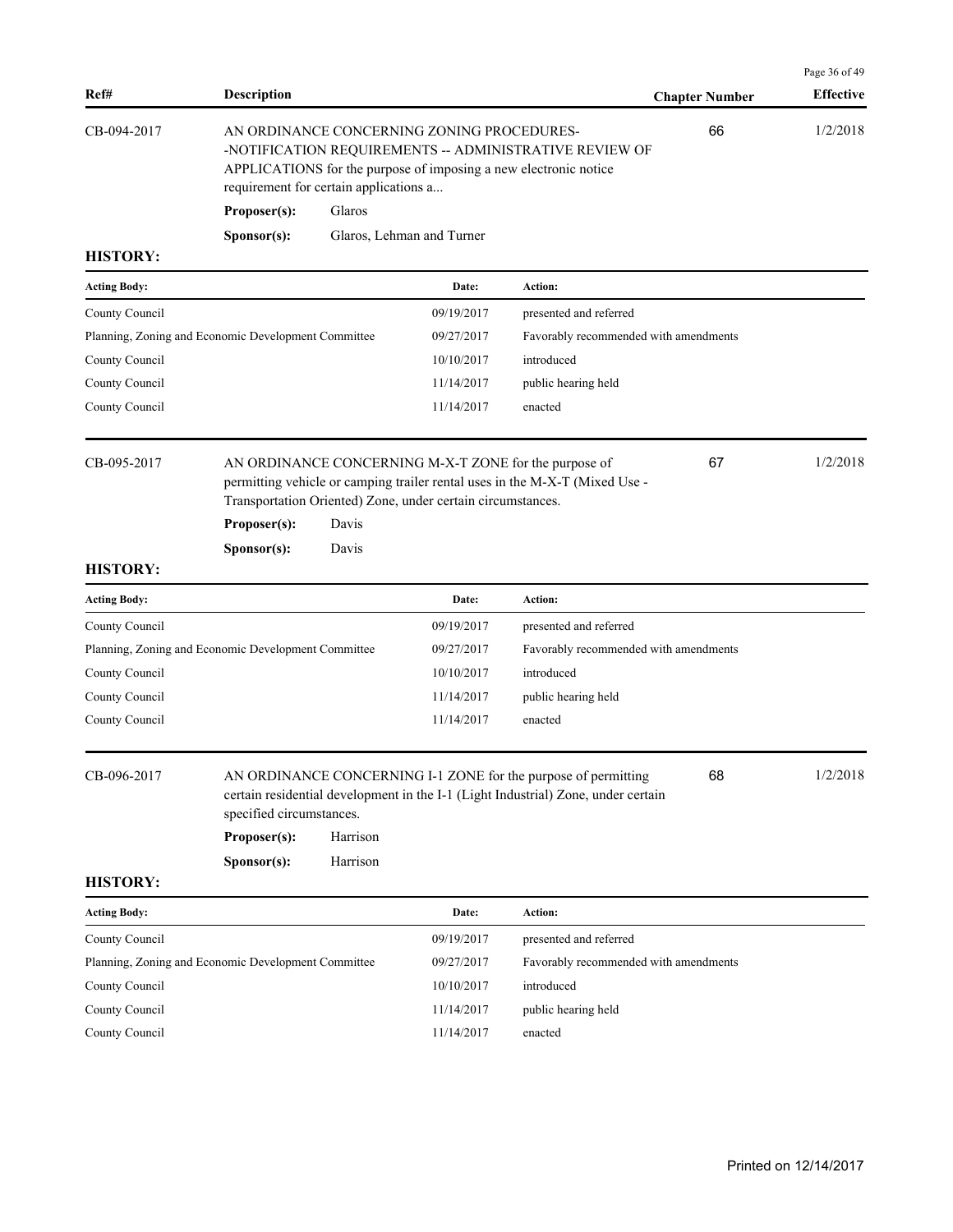|                     |                      |                                                                                                                                                                                                               |                       | Page 37 of 49    |
|---------------------|----------------------|---------------------------------------------------------------------------------------------------------------------------------------------------------------------------------------------------------------|-----------------------|------------------|
| Ref#                | <b>Description</b>   |                                                                                                                                                                                                               | <b>Chapter Number</b> | <b>Effective</b> |
| CB-097-2017         |                      | AN ORDINANCE CONCERNING VALIDITY PERIODS for Detailed Site<br>Plans and Specific Design Plans for the purpose of temporarily extending the<br>validity periods of all approved applications for Detailed Site | 57                    | 11/7/2017        |
|                     | Proposer(s):         | Harrison and Davis                                                                                                                                                                                            |                       |                  |
|                     | S <b>p</b> onsor(s): | Harrison, Davis, Turner and Franklin                                                                                                                                                                          |                       |                  |
| <b>HISTORY:</b>     |                      |                                                                                                                                                                                                               |                       |                  |
| <b>Acting Body:</b> |                      | <b>Action:</b><br>Date:                                                                                                                                                                                       |                       |                  |

|                |                                                                                                                                                                                                               | .          | .                      |    |           |
|----------------|---------------------------------------------------------------------------------------------------------------------------------------------------------------------------------------------------------------|------------|------------------------|----|-----------|
| County Council |                                                                                                                                                                                                               | 09/19/2017 | presented and referred |    |           |
|                | Planning, Zoning and Economic Development Committee                                                                                                                                                           | 09/27/2017 | Favorably recommended  |    |           |
| County Council |                                                                                                                                                                                                               | 10/03/2017 | introduced             |    |           |
| County Council |                                                                                                                                                                                                               | 11/07/2017 | public hearing held    |    |           |
| County Council |                                                                                                                                                                                                               | 11/07/2017 | rules suspended        |    |           |
| County Council |                                                                                                                                                                                                               | 11/07/2017 | enacted                |    |           |
|                |                                                                                                                                                                                                               |            |                        |    |           |
| CB-098-2017    | (SUBDIVISION BILL) - AN ACT CONCERNING VALIDITY PERIODS<br>FOR PRELIMINARY PLANS of Subdivision for the purpose of temporarily<br>extending the validity periods of all approved applications for Preliminary |            |                        | 81 | 12/7/2017 |
|                |                                                                                                                                                                                                               |            |                        |    |           |

Proposer(s): Harrison and Davis

**Sponsor(s):** Harrison, Davis, Turner and Franklin

| <b>Acting Body:</b>                                 | Date:      | Action:                |
|-----------------------------------------------------|------------|------------------------|
| County Council                                      | 09/19/2017 | presented and referred |
| Planning, Zoning and Economic Development Committee | 09/27/2017 | Favorably recommended  |
| County Council                                      | 10/03/2017 | introduced             |
| County Council                                      | 11/14/2017 | public hearing held    |
| County Council                                      | 11/14/2017 | rules suspended        |
| County Council                                      | 11/14/2017 | enacted                |
| County Executive                                    | 12/07/2017 | signed                 |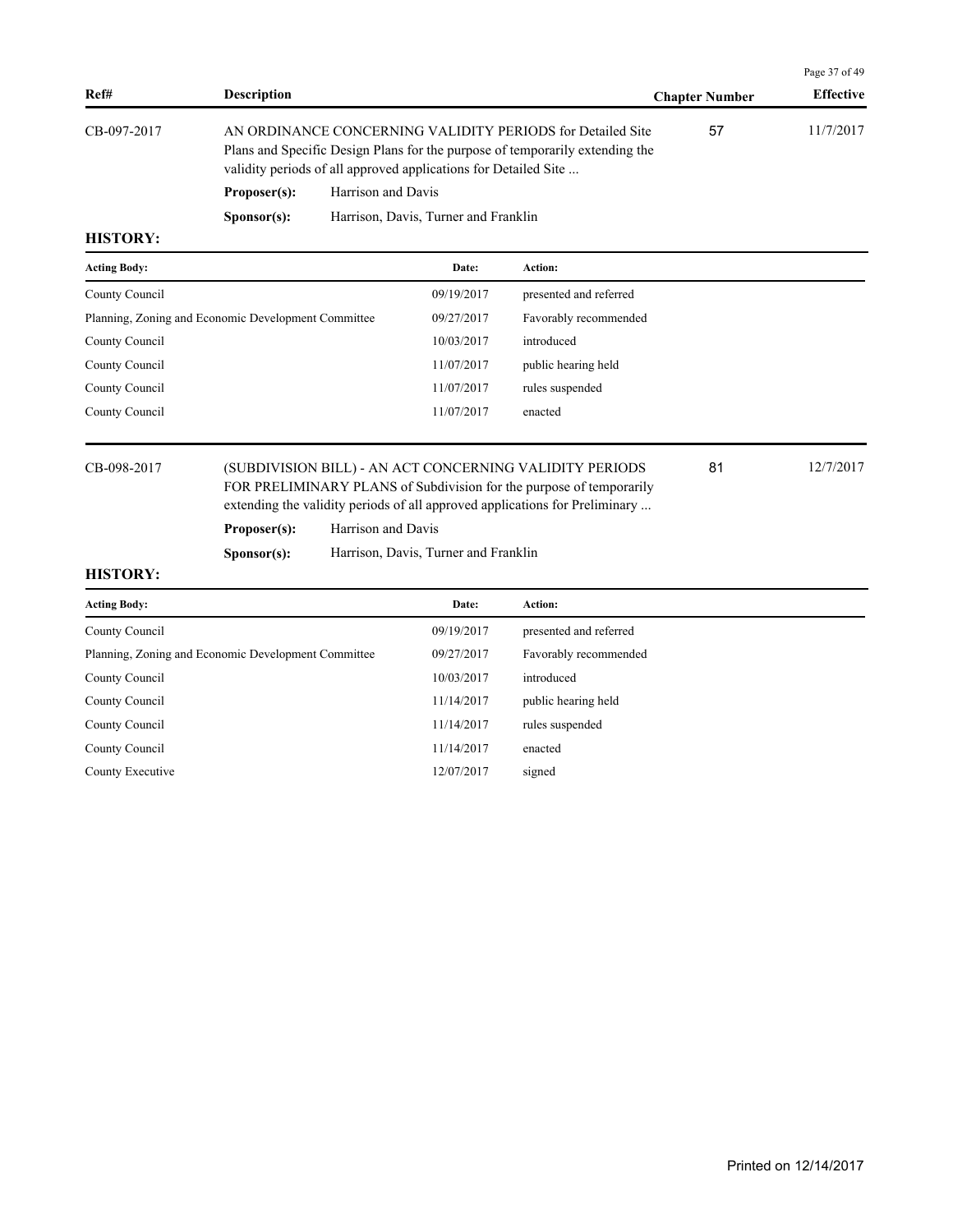|             |                      |                                                                                                                                                                                                                |                       | Page 38 of 49    |
|-------------|----------------------|----------------------------------------------------------------------------------------------------------------------------------------------------------------------------------------------------------------|-----------------------|------------------|
| Ref#        | <b>Description</b>   |                                                                                                                                                                                                                | <b>Chapter Number</b> | <b>Effective</b> |
| CB-099-2017 |                      | AN ORDINANCE CONCERNING RURAL-RESIDENTIAL (R-R) ZONE<br>for the purpose of allowing single-family detached dwellings in the R-R Zone to<br>be developed pursuant to the R-55 Zone (One-Family Detached Residen | 69                    | 11/14/2017       |
|             | Proposer(s):         | Turner                                                                                                                                                                                                         |                       |                  |
|             | S <b>p</b> onsor(s): | Turner and Davis                                                                                                                                                                                               |                       |                  |

| <b>Acting Body:</b>                                 | Date:      | <b>Action:</b>                                          |
|-----------------------------------------------------|------------|---------------------------------------------------------|
| County Council                                      | 09/19/2017 | presented and referred                                  |
| Planning, Zoning and Economic Development Committee | 10/04/2017 | Favorably recommended with amendments                   |
| County Council                                      | 10/17/2017 | introduced                                              |
| County Council                                      | 10/17/2017 | Clerk directed to expedite scheduling of public hearing |
| County Council                                      | 11/14/2017 | public hearing held                                     |
| County Council                                      | 11/14/2017 | rules suspended                                         |
| County Council                                      | 11/14/2017 | enacted                                                 |
|                                                     |            |                                                         |

CB-100-2017 AN ORDINANCE CONCERNING C-S-C ZONE for the purpose of amending 50 10/17/2017 the C-S-C (Commercial Shopping Center) Zone to allow certain signage within an integrated shopping center, under certain circumstances.

**Proposer(s):** Franklin

**Sponsor(s):** Franklin

### **HISTORY:**

| <b>Acting Body:</b>                                 | Date:      | <b>Action:</b>                                          |
|-----------------------------------------------------|------------|---------------------------------------------------------|
| County Council                                      | 09/19/2017 | introduced and referred                                 |
| County Council                                      | 09/19/2017 | Clerk directed to expedite scheduling of public hearing |
| Planning, Zoning and Economic Development Committee | 10/04/2017 | Favorably recommended                                   |
| County Council                                      | 10/17/2017 | public hearing held                                     |
| County Council                                      | 10/17/2017 | amended $(1)$                                           |
| County Council                                      | 10/17/2017 | rules suspended                                         |
| County Council                                      | 10/17/2017 | enacted                                                 |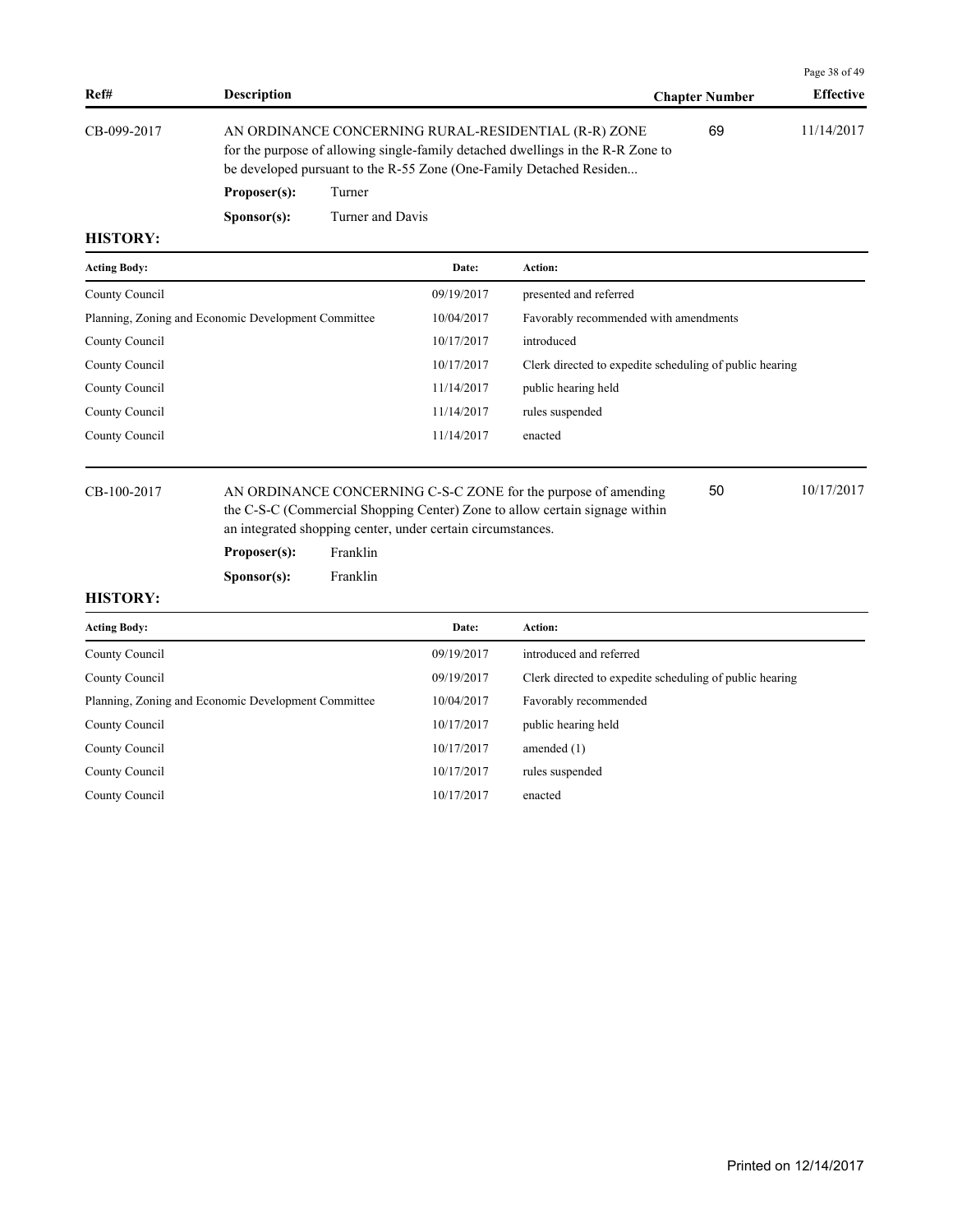|             |                    |                                                                                                                                                                                                 |                       | Page 39 of 49    |
|-------------|--------------------|-------------------------------------------------------------------------------------------------------------------------------------------------------------------------------------------------|-----------------------|------------------|
| Ref#        | <b>Description</b> |                                                                                                                                                                                                 | <b>Chapter Number</b> | <b>Effective</b> |
| CB-101-2017 |                    | AN ORDINANCE CONCERNING RESIDENTIAL-AGRICULTURAL<br>(R-A) ZONE for the purpose of permitting the recycling plant use in the<br>Residential-Agricultural (R-A) Zone under certain circumstances. | 70                    | 11/14/2017       |
|             | Proposer(s):       | Franklin                                                                                                                                                                                        |                       |                  |

**Sponsor(s):** Franklin

## **HISTORY:**

| <b>Acting Body:</b>                                 | Date:      | <b>Action:</b>                                          |
|-----------------------------------------------------|------------|---------------------------------------------------------|
| County Council                                      | 09/19/2017 | presented and referred                                  |
| Planning, Zoning and Economic Development Committee | 10/04/2017 | Favorably recommended with amendments                   |
| County Council                                      | 10/17/2017 | introduced                                              |
| County Council                                      | 10/17/2017 | Clerk directed to expedite scheduling of public hearing |
| County Council                                      | 11/14/2017 | public hearing held                                     |
| County Council                                      | 11/14/2017 | rules suspended                                         |
| County Council                                      | 11/14/2017 | enacted                                                 |
|                                                     |            |                                                         |

## CB-102-2017 AN ORDINANCE CONCERNING COMMERCIAL-MISCELLANEOUS 71 1/2/2018

(C-M) ZONE for the purpose of permitting townhouses and two-family attached dwellings in the C-M Zone under certain circumstances.

**Proposer(s):** Lehman

**Sponsor(s):** Lehman, Harrison, Davis and Toles

### **HISTORY:**

| <b>Acting Body:</b>                                 | Date:      | <b>Action:</b>                                          |
|-----------------------------------------------------|------------|---------------------------------------------------------|
| County Council                                      | 09/19/2017 | presented and referred                                  |
| Planning, Zoning and Economic Development Committee | 10/04/2017 | Favorably recommended with amendments                   |
| County Council                                      | 10/17/2017 | introduced                                              |
| County Council                                      | 10/17/2017 | Clerk directed to expedite scheduling of public hearing |
| County Council                                      | 11/14/2017 | public hearing held                                     |
| County Council                                      | 11/14/2017 | amended                                                 |
| County Council                                      | 11/14/2017 | enacted                                                 |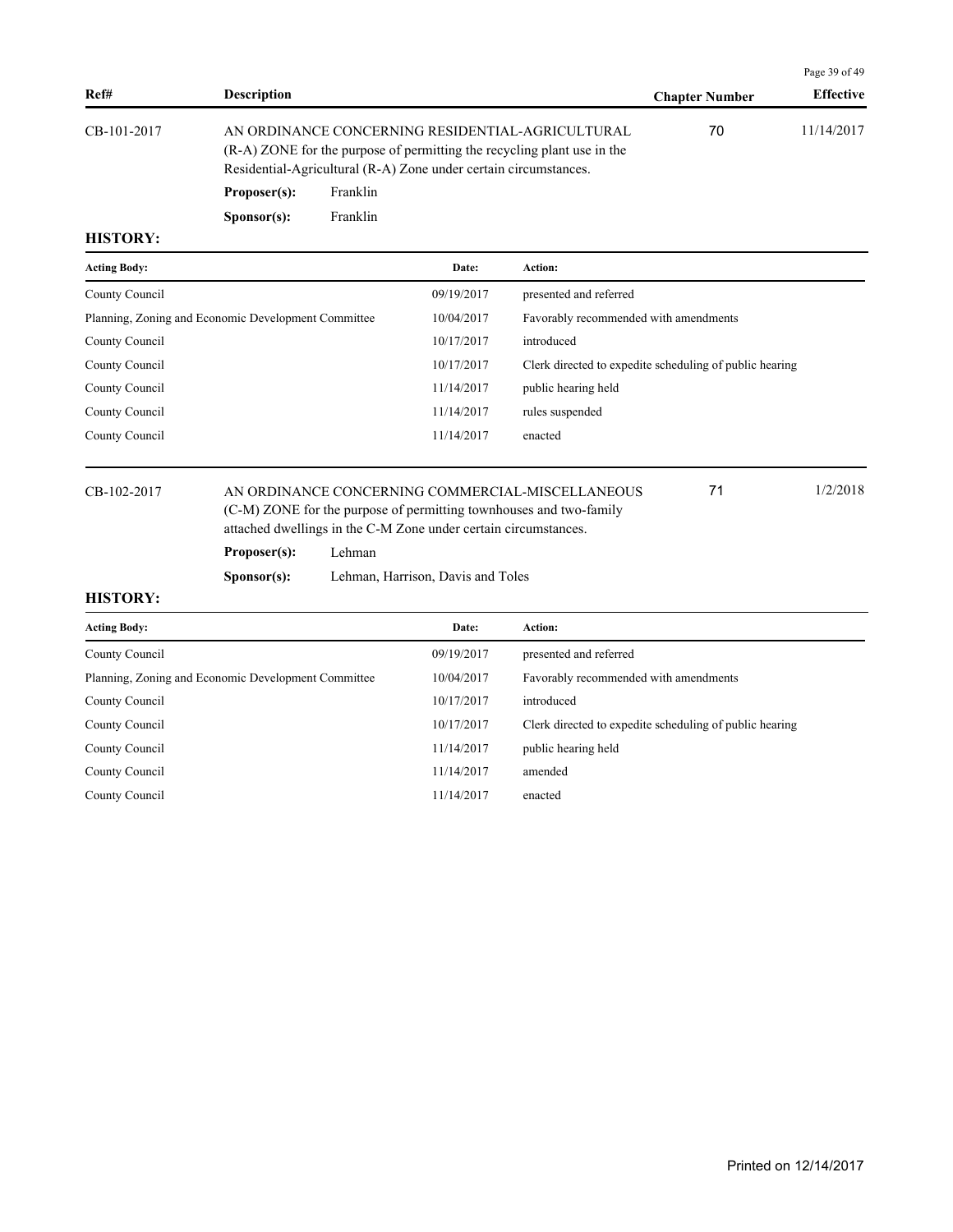|             |                      |                                                                                                                                                                                              |                       | Page 40 of 49    |
|-------------|----------------------|----------------------------------------------------------------------------------------------------------------------------------------------------------------------------------------------|-----------------------|------------------|
| Ref#        | <b>Description</b>   |                                                                                                                                                                                              | <b>Chapter Number</b> | <b>Effective</b> |
| CB-103-2017 | dispensary shall     | AN ORDINANCE CONCERNING MEDICAL CANNABIS<br>USES-DISPENSARY for the purpose of amending the minimum distance from<br>certain areas which the boundary of property used as a medical cannabis | 72                    | 11/14/2017       |
|             | Proposer(s):         | Taveras                                                                                                                                                                                      |                       |                  |
|             | S <b>p</b> onsor(s): | Taveras and Davis                                                                                                                                                                            |                       |                  |

| <b>Acting Body:</b>                                 | Date:      | Action:                                                 |
|-----------------------------------------------------|------------|---------------------------------------------------------|
| County Council                                      | 09/19/2017 | presented and referred                                  |
| Planning, Zoning and Economic Development Committee | 10/04/2017 | Reported out with no recommendation                     |
| County Council                                      | 10/17/2017 | recommitted                                             |
| Sitting as the Committee of the Whole               | 10/17/2017 | amended $(1)$                                           |
| Sitting as the Committee of the Whole               | 10/17/2017 | amended $(2)$                                           |
| Sitting as the Committee of the Whole               | 10/17/2017 | Favorably recommended with amendments                   |
| County Council                                      | 10/17/2017 | amended $(3)$                                           |
| County Council                                      | 10/17/2017 | introduced                                              |
| County Council                                      | 10/17/2017 | Clerk directed to expedite scheduling of public hearing |
| County Council                                      | 11/14/2017 | public hearing held                                     |
| County Council                                      | 11/14/2017 | amended                                                 |
| County Council                                      | 11/14/2017 | rules suspended                                         |
| County Council                                      | 11/14/2017 | enacted                                                 |

| CB-104-2017 | 1/29/2018<br>AN ACT CONCERNING BUSINESSES AND LICENSES - PUBLIC<br>98<br>DANCES - BANOUET HALLS AND CATERING ESTABLISHMENTS for |                                                                   |  |  |
|-------------|---------------------------------------------------------------------------------------------------------------------------------|-------------------------------------------------------------------|--|--|
|             | requirements applicable to b                                                                                                    | the purpose of amending the County Code regulations and licensing |  |  |
|             | Proposer(s):                                                                                                                    | Turner and Davis                                                  |  |  |

**Sponsor(s):** Turner, Davis, Lehman, Harrison and Taveras

| <b>Acting Body:</b>                           | Date:      | <b>Action:</b>                        |
|-----------------------------------------------|------------|---------------------------------------|
| County Council                                | 09/19/2017 | removed from Consent Agenda           |
| County Council                                | 09/19/2017 | amended $(1)$                         |
| County Council                                | 09/19/2017 | presented and referred                |
| Public Safety and Fiscal Management Committee | 10/05/2017 | Favorably recommended with amendments |
| County Council                                | 10/17/2017 | introduced                            |
| County Council                                | 11/14/2017 | public hearing held                   |
| County Council                                | 11/14/2017 | enacted                               |
| County Executive                              | 12/12/2017 | signed                                |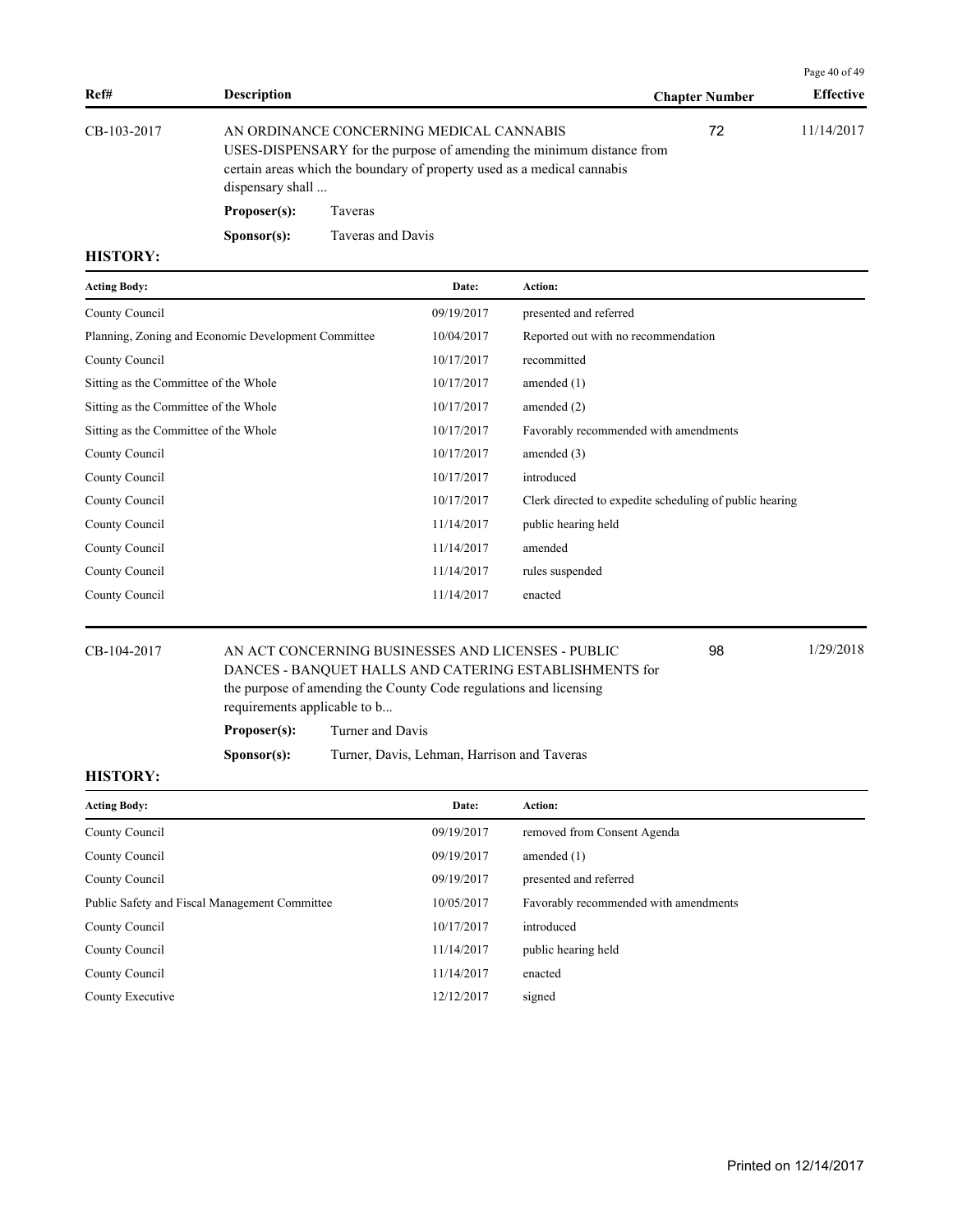| Ref#            | <b>Description</b>   |                                                                                                                                                                                             | <b>Chapter Number</b> | <b>Effective</b> |
|-----------------|----------------------|---------------------------------------------------------------------------------------------------------------------------------------------------------------------------------------------|-----------------------|------------------|
| CB-105-2017     | sell an amount not   | AN ACT CONCERNING THE ISSUANCE AND SALE OF GENERAL<br>OBLIGATION STORMWATER MANAGEMENT BONDS for the purpose<br>of authorizing and empowering Prince George's County, Maryland to issue and | 85                    | 1/22/2018        |
|                 | Proposer(s):         | County Executive                                                                                                                                                                            |                       |                  |
|                 | S <b>p</b> onsor(s): | Davis, Lehman, Turner, Glaros, Franklin and Taveras                                                                                                                                         |                       |                  |
| <b>HISTORY:</b> |                      |                                                                                                                                                                                             |                       |                  |

| <b>Acting Body:</b>                           | Date:      | Action:                |
|-----------------------------------------------|------------|------------------------|
| County Council                                | 09/26/2017 | presented and referred |
| Public Safety and Fiscal Management Committee | 10/11/2017 | Favorably recommended  |
| County Council                                | 10/17/2017 | introduced             |
| County Council                                | 11/14/2017 | public hearing held    |
| County Council                                | 11/14/2017 | enacted                |
| County Executive                              | 12/07/2017 | signed                 |
|                                               |            |                        |

## CB-106-2017 AN ACT CONCERNING COLLECTIVE BARGAINING AGREEMENT - 86 1/22/2018 PRINCE GEORGE'S COUNTY POLICE CIVILIAN EMPLOYEES ASSOCIATION for the purpose of approving the labor agreement by and

between Prince George's County,...

Proposer(s): County Executive

**Sponsor(s):** Davis, Lehman, Harrison, Turner, Glaros, Franklin, Taveras, Patterson and Toles

#### **HISTORY:**

| <b>Acting Body:</b>                           | Date:      | Action:                               |
|-----------------------------------------------|------------|---------------------------------------|
| County Council                                | 09/26/2017 | presented and referred                |
| Public Safety and Fiscal Management Committee | 10/05/2017 | Favorably recommended with amendments |
| County Council                                | 10/17/2017 | introduced                            |
| County Council                                | 11/14/2017 | public hearing held                   |
| County Council                                | 11/14/2017 | enacted                               |
| County Executive                              | 12/07/2017 | signed                                |
|                                               |            |                                       |

Page 41 of 49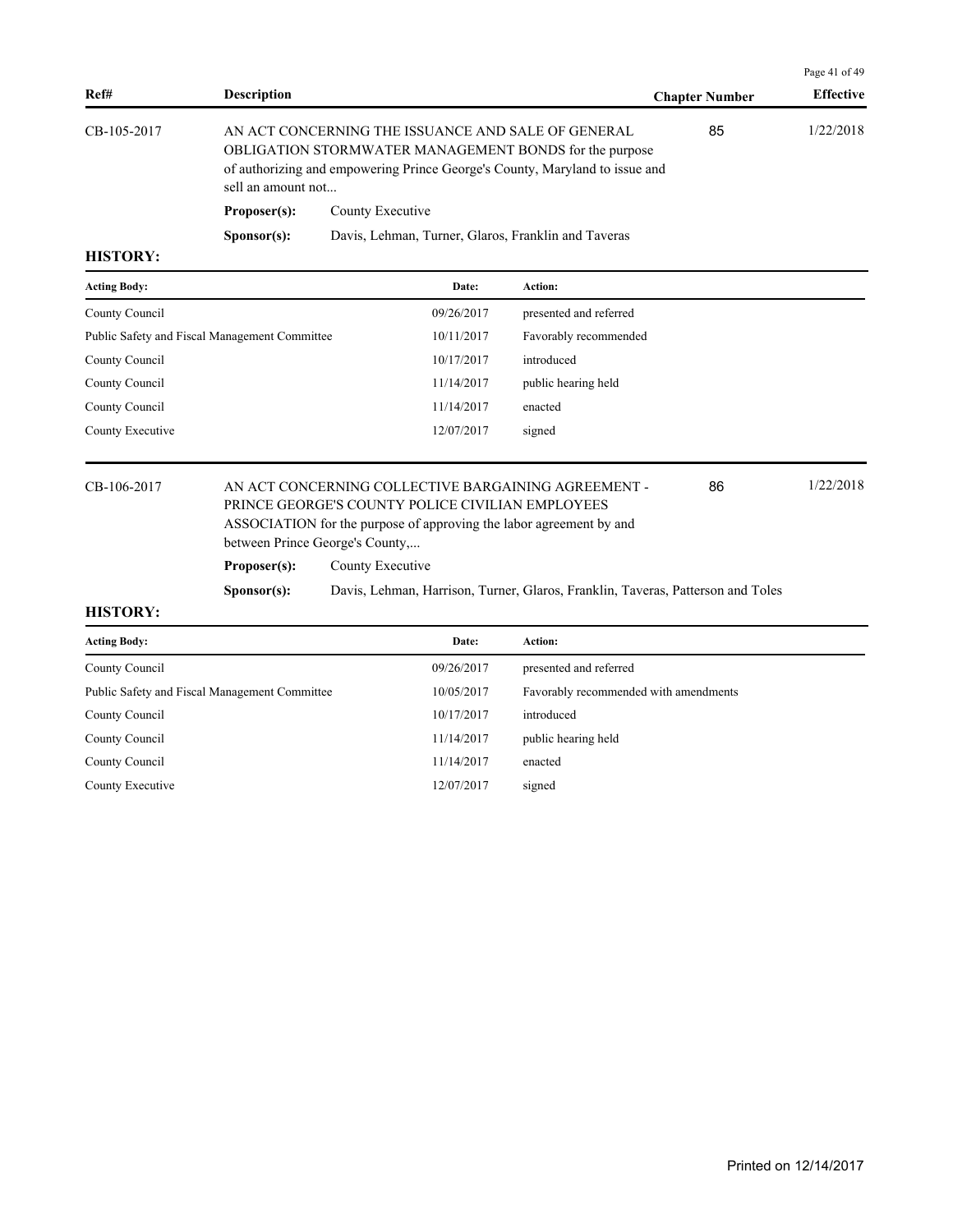|             |                                                                                                                                                                                                                   |                                                                                 |                       | Page $42$ of $49$ |
|-------------|-------------------------------------------------------------------------------------------------------------------------------------------------------------------------------------------------------------------|---------------------------------------------------------------------------------|-----------------------|-------------------|
| Ref#        | <b>Description</b>                                                                                                                                                                                                |                                                                                 | <b>Chapter Number</b> | <b>Effective</b>  |
| CB-107-2017 | AN ACT CONCERNING COLLECTIVE BARGAINING AGREEMENT -<br>PRINCE GEORGE'S CORRECTIONAL OFFICERS' ASSOCIATION, INC.<br>(PGCOA) (CIVILIAN UNIT) for the purpose of approving the labor<br>agreement by and between Pri |                                                                                 | 87                    | 1/22/2018         |
|             | Proposer(s):                                                                                                                                                                                                      | County Executive                                                                |                       |                   |
|             | S <b>p</b> onsor(s):                                                                                                                                                                                              | Davis, Glaros, Franklin, Harrison, Lehman, Patterson, Taveras, Toles and Turner |                       |                   |
| TTITQITQINT |                                                                                                                                                                                                                   |                                                                                 |                       |                   |

| <b>Acting Body:</b>                           | Date:      | Action:                |
|-----------------------------------------------|------------|------------------------|
| County Council                                | 09/26/2017 | presented and referred |
| Public Safety and Fiscal Management Committee | 10/05/2017 | Favorably recommended  |
| County Council                                | 10/17/2017 | introduced             |
| County Council                                | 11/14/2017 | public hearing held    |
| County Council                                | 11/14/2017 | enacted                |
| County Executive                              | 12/07/2017 | signed                 |

## CB-108-2017 AN ACT CONCERNING THE ISSUANCE AND SALE OF SPECIAL 88 1/22/2018 OBLIGATION BONDS FOR THE WESTPHALIA TOWN CENTER DEVELOPMENT DISTRICT AND WESTPHALIA TOWN CENTER SPECIAL TAXING DISTRICT for the purpose of providing ...

Proposer(s): County Executive

**Sponsor(s):** Harrison, Turner, Davis and Franklin

#### **HISTORY:**

| <b>Acting Body:</b>                           | Date:      | <b>Action:</b>         |
|-----------------------------------------------|------------|------------------------|
| County Council                                | 09/26/2017 | presented and referred |
| Public Safety and Fiscal Management Committee | 10/05/2017 | Favorably recommended  |
| County Council                                | 10/17/2017 | introduced             |
| County Council                                | 11/14/2017 | public hearing held    |
| County Council                                | 11/14/2017 | enacted                |
| County Executive                              | 12/07/2017 | signed                 |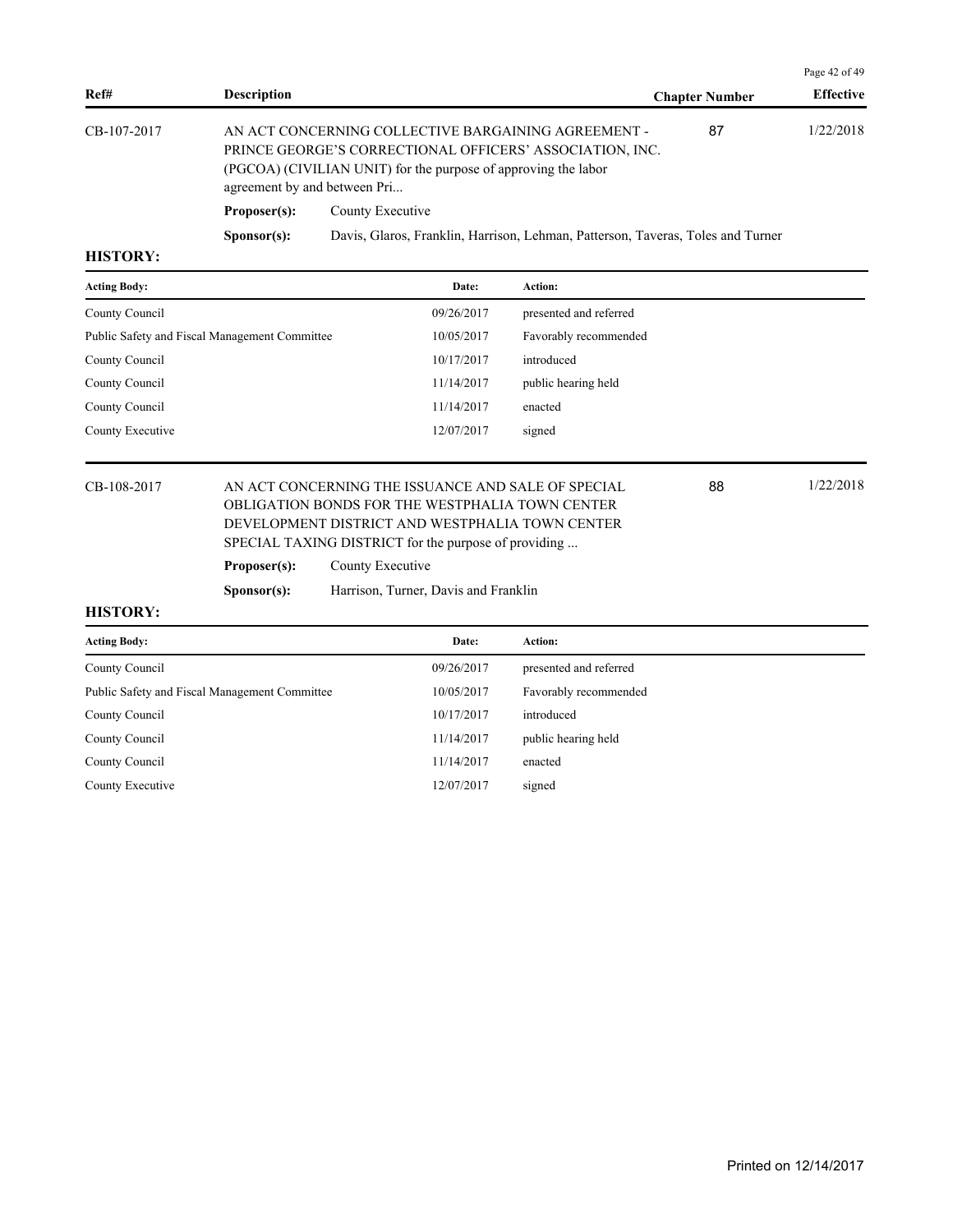| AN ACT CONCERNING THE ISSUANCE AND SALE OF SPECIAL<br>OBLIGATION BONDS FOR THE KINGDOM SQUARE DEVELOPMENT<br>DISTRICT AND KINGDOM SQUARE SPECIAL TAXING DISTRICT for<br>the purpose of amending and restating in<br>County Executive<br>Davis, Glaros, Franklin, Harrison, Patterson, Taveras and Turner<br>Date:<br>09/26/2017<br>10/05/2017<br>10/17/2017<br>11/14/2017<br>11/14/2017<br>12/07/2017 | Action:<br>presented and referred<br>Favorably recommended<br>introduced<br>public hearing held<br>enacted<br>signed<br>AN ORDINANCE CONCERNING COUNTYWIDE MAP AMENDMENTS | 89 | 1/22/2018             |
|-------------------------------------------------------------------------------------------------------------------------------------------------------------------------------------------------------------------------------------------------------------------------------------------------------------------------------------------------------------------------------------------------------|---------------------------------------------------------------------------------------------------------------------------------------------------------------------------|----|-----------------------|
|                                                                                                                                                                                                                                                                                                                                                                                                       |                                                                                                                                                                           |    |                       |
|                                                                                                                                                                                                                                                                                                                                                                                                       |                                                                                                                                                                           |    |                       |
|                                                                                                                                                                                                                                                                                                                                                                                                       |                                                                                                                                                                           |    |                       |
|                                                                                                                                                                                                                                                                                                                                                                                                       |                                                                                                                                                                           |    |                       |
|                                                                                                                                                                                                                                                                                                                                                                                                       |                                                                                                                                                                           |    |                       |
|                                                                                                                                                                                                                                                                                                                                                                                                       |                                                                                                                                                                           |    |                       |
|                                                                                                                                                                                                                                                                                                                                                                                                       |                                                                                                                                                                           |    |                       |
|                                                                                                                                                                                                                                                                                                                                                                                                       |                                                                                                                                                                           |    |                       |
|                                                                                                                                                                                                                                                                                                                                                                                                       |                                                                                                                                                                           |    |                       |
|                                                                                                                                                                                                                                                                                                                                                                                                       |                                                                                                                                                                           |    |                       |
| for the purpose of establishing procedures to reclassify all real property in the<br>Planning Areas of Prince George's County, Maryland through the compr<br>M-NCPPC                                                                                                                                                                                                                                  |                                                                                                                                                                           |    |                       |
| Date:                                                                                                                                                                                                                                                                                                                                                                                                 | Action:                                                                                                                                                                   |    |                       |
| 09/26/2017                                                                                                                                                                                                                                                                                                                                                                                            | presented and referred                                                                                                                                                    |    |                       |
| AN ACT CONCERNING COLLECTIVE BARGAINING AGREEMENT -<br>PRINCE GEORGE'S CORRECTIONAL OFFICERS' ASSOCIATION, INC.<br>(PGCOA) (CORRECTIONAL OFFICERS) for the purpose of approving the<br>labor agreement by and bet<br><b>Proposer(s):</b> County Executive<br>Davis, Glaros, Franklin, Harrison, Lehman, Patterson, Taveras, Toles and Turner                                                          |                                                                                                                                                                           | 90 | 1/22/2018             |
|                                                                                                                                                                                                                                                                                                                                                                                                       |                                                                                                                                                                           |    |                       |
|                                                                                                                                                                                                                                                                                                                                                                                                       | Action:                                                                                                                                                                   |    |                       |
|                                                                                                                                                                                                                                                                                                                                                                                                       | presented and referred                                                                                                                                                    |    |                       |
| 09/26/2017                                                                                                                                                                                                                                                                                                                                                                                            |                                                                                                                                                                           |    |                       |
| 10/05/2017                                                                                                                                                                                                                                                                                                                                                                                            | introduced                                                                                                                                                                |    |                       |
| 10/17/2017                                                                                                                                                                                                                                                                                                                                                                                            |                                                                                                                                                                           |    |                       |
| 11/14/2017                                                                                                                                                                                                                                                                                                                                                                                            | public hearing held                                                                                                                                                       |    |                       |
| 11/14/2017                                                                                                                                                                                                                                                                                                                                                                                            | enacted                                                                                                                                                                   |    |                       |
|                                                                                                                                                                                                                                                                                                                                                                                                       | Date:                                                                                                                                                                     |    | Favorably recommended |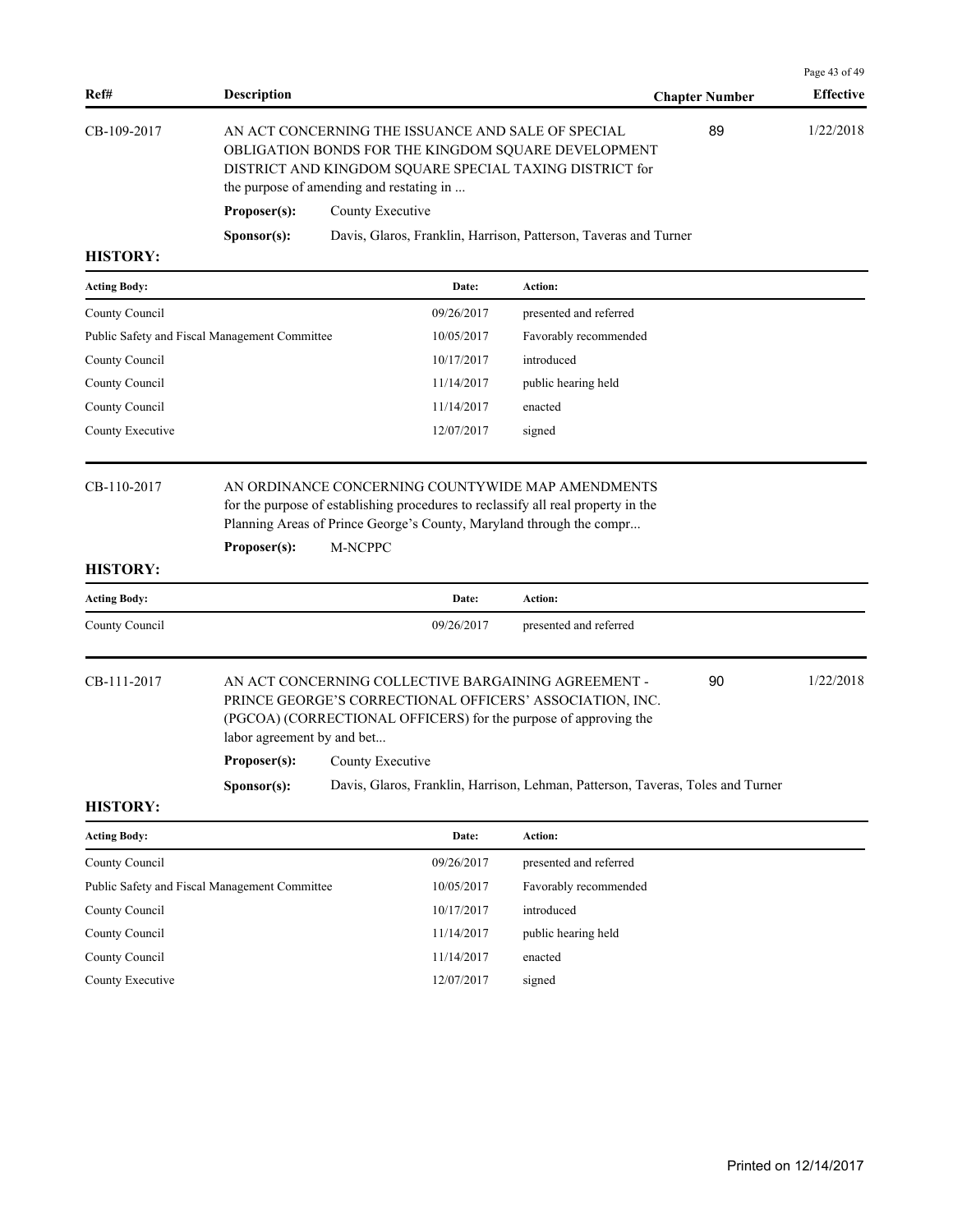|             |                         |                                                                                                                                                                                        |                       | Page 44 of 49    |
|-------------|-------------------------|----------------------------------------------------------------------------------------------------------------------------------------------------------------------------------------|-----------------------|------------------|
| Ref#        | <b>Description</b>      |                                                                                                                                                                                        | <b>Chapter Number</b> | <b>Effective</b> |
| CB-112-2017 | by and between Prince G | AN ACT CONCERNING COLLECTIVE BARGAINING AGREEMENT -<br>INTERNATIONAL ASSOCIATION OF FIRE FIGHTERS, AFL-CIO,<br>LOCAL 1619 (CIVILIANS) for the purpose of approving the labor agreement | 91                    | 1/22/2018        |
|             | Proposer(s):            | County Executive                                                                                                                                                                       |                       |                  |
|             | S <b>p</b> onsor(s):    | Davis, Franklin, Glaros, Harrison, Patterson, Taveras, Toles and Turner                                                                                                                |                       |                  |
| итетору.    |                         |                                                                                                                                                                                        |                       |                  |

| <b>Acting Body:</b>                           | Date:      | Action:                |
|-----------------------------------------------|------------|------------------------|
| County Council                                | 09/26/2017 | presented and referred |
| Public Safety and Fiscal Management Committee | 10/05/2017 | Favorably recommended  |
| County Council                                | 10/17/2017 | introduced             |
| County Council                                | 11/14/2017 | public hearing held    |
| County Council                                | 11/14/2017 | enacted                |
| County Executive                              | 12/07/2017 | signed                 |

## CB-113-2017 AN ACT CONCERNING COLLECTIVE BARGAINING AGREEMENT - 92 1/22/2018 THE DEPUTY SHERIFFS ASSOCIATION OF PRINCE GEORGE'S COUNTY, INC. (CIVILIAN UNITS) for the purpose of approving the labor agreement by and between Pri...

**Proposer(s):** County Executive

**Sponsor(s):** Davis, Franklin, Glaros, Harrison, Lehman, Patterson, Taveras, Toles and Turner

#### **HISTORY:**

| Date:      | Action:                |
|------------|------------------------|
| 09/26/2017 | presented and referred |
| 10/05/2017 | Favorably recommended  |
| 10/17/2017 | introduced             |
| 11/14/2017 | public hearing held    |
| 11/14/2017 | enacted                |
| 12/07/2017 | signed                 |
|            |                        |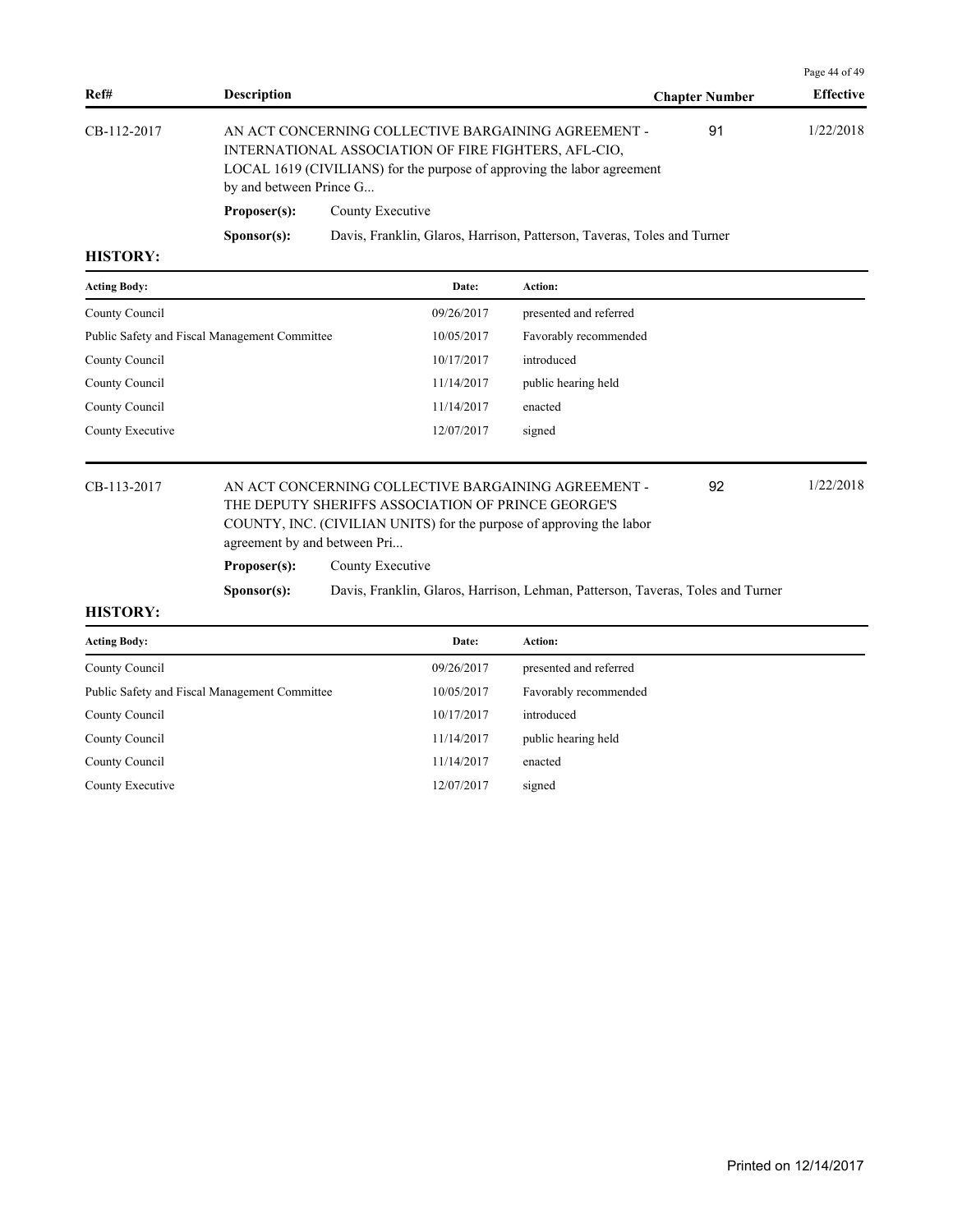|                 |                                                                                                                                                  |                                     |                       | Page 45 of 49    |
|-----------------|--------------------------------------------------------------------------------------------------------------------------------------------------|-------------------------------------|-----------------------|------------------|
| Ref#            | <b>Description</b>                                                                                                                               |                                     | <b>Chapter Number</b> | <b>Effective</b> |
| CB-114-2017     | AN ACT CONCERNING THE CLASSIFICATION PLAN for Prince<br>George's County for the purpose of upgrading and abolishing existing classes of<br>work. |                                     | 93                    | 1/22/2018        |
|                 | Proposer(s):                                                                                                                                     | County Executive                    |                       |                  |
|                 | S <b>p</b> onsor(s):                                                                                                                             | Turner, Davis, Taveras and Franklin |                       |                  |
| <b>HISTORY:</b> |                                                                                                                                                  |                                     |                       |                  |

# **Acting Body: Date: Action:**  County Council 09/26/2017 presented and referred Public Safety and Fiscal Management Committee 10/11/2017 Favorably recommended County Council 20/17/2017 introduced County Council 11/14/2017 public hearing held County Council 11/14/2017 enacted County Executive 12/07/2017 signed

CB-115-2017 AN ACT CONCERNING PROCUREMENTS for the purpose of amending 94 1/22/2018 provisions of Subtitle 10A regarding administrative procedures, award of contracts, special provisions and economic development; generally re... 94 Proposer(s): County Executive

**Sponsor(s):** Turner, Harrison, Davis, Glaros, Franklin, Taveras, Patterson and Toles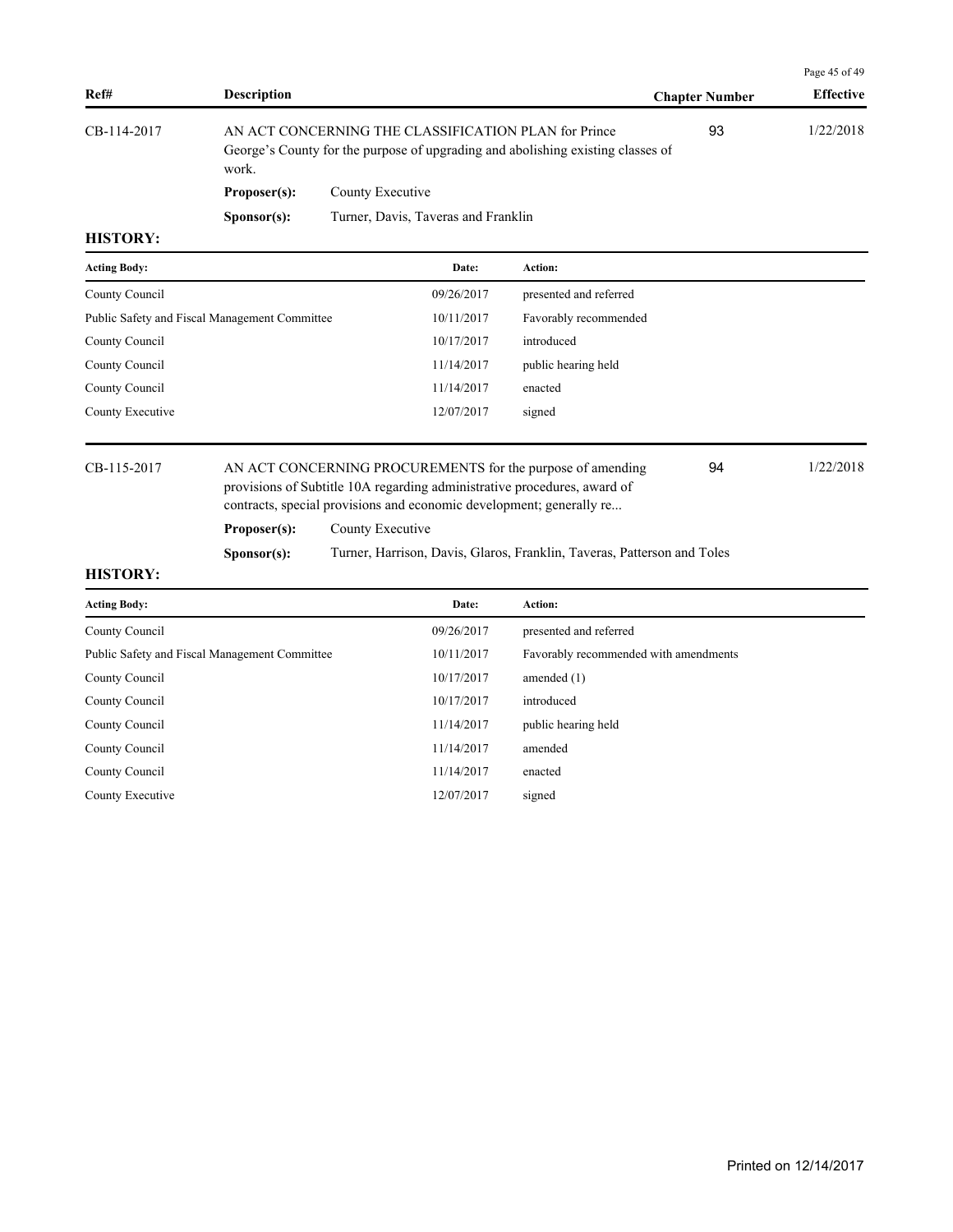|                     |                      |                                                                                                                                                                                                              |                       | Page 46 of 49    |
|---------------------|----------------------|--------------------------------------------------------------------------------------------------------------------------------------------------------------------------------------------------------------|-----------------------|------------------|
| Ref#                | <b>Description</b>   |                                                                                                                                                                                                              | <b>Chapter Number</b> | <b>Effective</b> |
| CB-116-2017         | to the $\dots$       | 95<br>AN ACT CONCERNING PRINCE GEORGE'S COUNTY DEPUTY<br>SHERIFF'S PENSION PLAN for the purpose of approving by legislative act<br>an amendment to the Deputy Sheriff's Pension Plan regarding the amendment |                       | 1/22/2018        |
|                     | Proposer(s):         | County Executive                                                                                                                                                                                             |                       |                  |
|                     | S <b>p</b> onsor(s): | Davis, Franklin, Glaros, Harrison, Lehman, Patterson, Taveras, Toles and Turner                                                                                                                              |                       |                  |
| <b>HISTORY:</b>     |                      |                                                                                                                                                                                                              |                       |                  |
| <b>Acting Body:</b> |                      | Date:<br>Action:                                                                                                                                                                                             |                       |                  |

| County Council                                | 09/26/2017 | presented and referred |
|-----------------------------------------------|------------|------------------------|
| Public Safety and Fiscal Management Committee | 10/05/2017 | Favorably recommended  |
| County Council                                | 10/17/2017 | introduced             |
| County Council                                | 11/14/2017 | public hearing held    |
| County Council                                | 11/14/2017 | enacted                |
| County Executive                              | 12/07/2017 | signed                 |
|                                               |            |                        |

## CB-117-2017 AN ACT CONCERNING UTILITIES - CONSTRUCTION WITHIN THE ROADWAY for the purpose of requiring valid road construction permits; providing requirements for road construction permits; regarding the submitta...

| Proposer(s): | Lehman |
|--------------|--------|
|--------------|--------|

**Sponsor(s):** Lehman

## **HISTORY:**

| <b>Acting Body:</b>                                   | Date:      | <b>Action:</b>         |
|-------------------------------------------------------|------------|------------------------|
| County Council                                        | 09/26/2017 | presented and referred |
| Transportation, Housing and the Environment Committee | 10/11/2017 | Held in Committee      |

CB-118-2017 AN ORDINANCE CONCERNING R-55, R-T AND I-3 ZONES for the 73 1/2/2018 purpose of permitting, under specified circumstances, certain residential development in the R-55, R-T and I-3 Zones of Prince George's County.

73

**Proposer(s):** Davis

**Sponsor(s):** Davis and Harrison

| <b>Acting Body:</b>                                 | Date:      | Action:                                                 |
|-----------------------------------------------------|------------|---------------------------------------------------------|
| County Council                                      | 09/26/2017 | presented and referred                                  |
| Planning, Zoning and Economic Development Committee | 10/04/2017 | Favorably recommended                                   |
| County Council                                      | 10/17/2017 | introduced                                              |
| County Council                                      | 10/17/2017 | Clerk directed to expedite scheduling of public hearing |
| County Council                                      | 11/14/2017 | public hearing held                                     |
| County Council                                      | 11/14/2017 | enacted                                                 |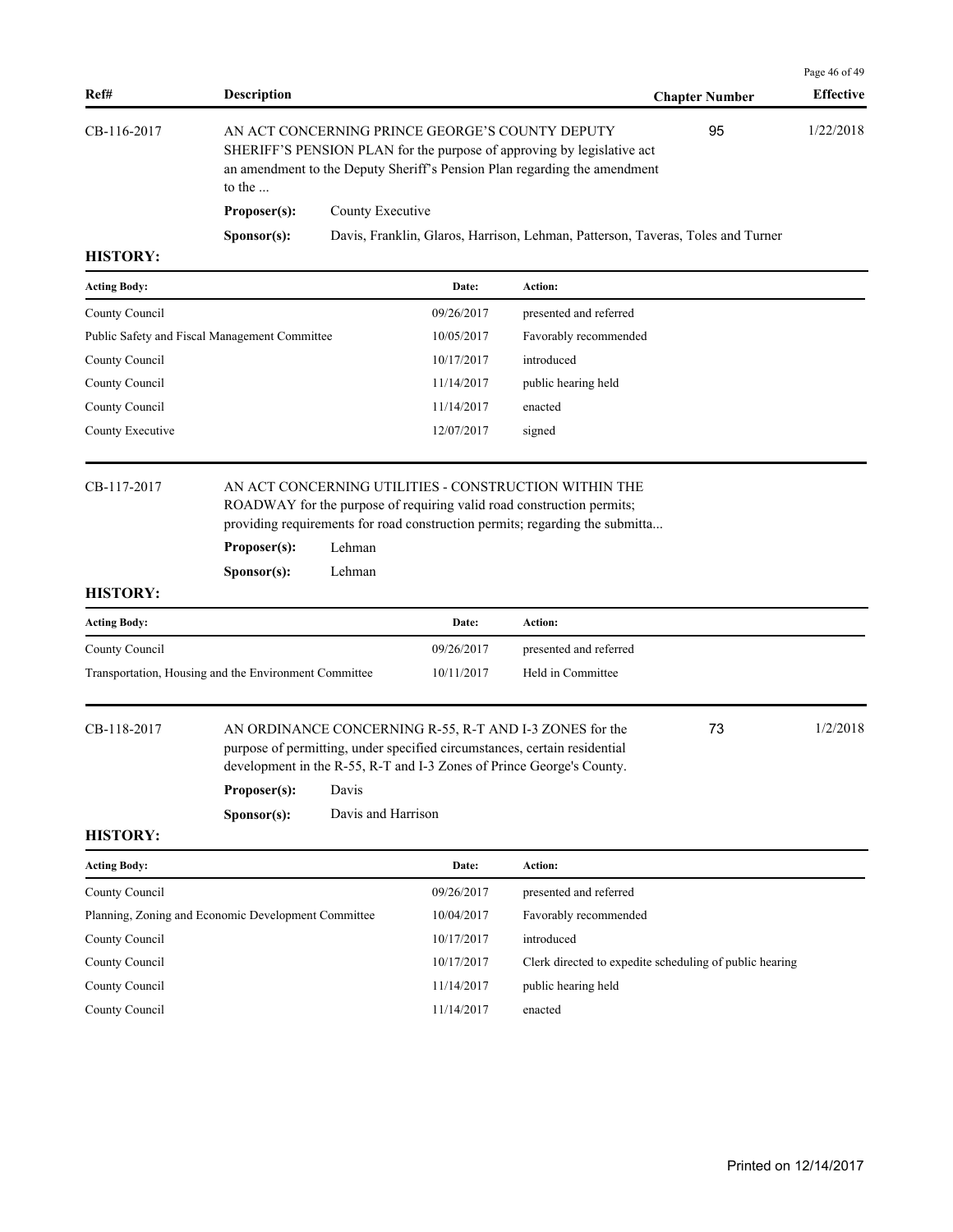| Ref#                                  | <b>Description</b>                                                                                                                                                                                     |                                                                        |            |                                                                 | <b>Chapter Number</b> | Page 47 of 49<br><b>Effective</b> |
|---------------------------------------|--------------------------------------------------------------------------------------------------------------------------------------------------------------------------------------------------------|------------------------------------------------------------------------|------------|-----------------------------------------------------------------|-----------------------|-----------------------------------|
| CB-119-2017                           | AN ORDINANCE CONCERNING R-R ZONE for the purpose of refining the<br>requirements for the development of industrial uses on land within the R-R<br>(Rural Residential) Zones of Prince George's County. |                                                                        |            |                                                                 | 51                    | 10/24/2017                        |
|                                       | Proposer(s):                                                                                                                                                                                           | Turner                                                                 |            |                                                                 |                       |                                   |
| <b>HISTORY:</b>                       | Sponsor(s):                                                                                                                                                                                            | Turner, Davis, Franklin and Harrison                                   |            |                                                                 |                       |                                   |
| <b>Acting Body:</b>                   |                                                                                                                                                                                                        |                                                                        | Date:      | Action:                                                         |                       |                                   |
|                                       |                                                                                                                                                                                                        |                                                                        | 09/26/2017 |                                                                 |                       |                                   |
| Sitting as the Committee of the Whole |                                                                                                                                                                                                        |                                                                        | 09/26/2017 | Favorably recommended                                           |                       |                                   |
| County Council                        |                                                                                                                                                                                                        |                                                                        | 09/26/2017 | presented and referred<br>introduced                            |                       |                                   |
| County Council                        |                                                                                                                                                                                                        |                                                                        | 09/26/2017 |                                                                 |                       |                                   |
| County Council                        |                                                                                                                                                                                                        |                                                                        | 10/24/2017 | Clerk directed to expedite scheduling of public hearing         |                       |                                   |
| County Council                        |                                                                                                                                                                                                        |                                                                        | 10/24/2017 | public hearing held                                             |                       |                                   |
| County Council<br>County Council      |                                                                                                                                                                                                        |                                                                        | 10/24/2017 | rules suspended<br>enacted                                      |                       |                                   |
| CB-120-2017                           | 1/29/2018<br>99<br>AN ACT CONCERNING BUILDING PERMIT EXEMPTIONS for the<br>purpose of allowing certain limited renovations to establishments originally                                                |                                                                        |            |                                                                 |                       |                                   |
|                                       |                                                                                                                                                                                                        | constructed prior to November 29, 1949, without a building permit, und |            |                                                                 |                       |                                   |
|                                       | Proposer(s):                                                                                                                                                                                           | Franklin                                                               |            |                                                                 |                       |                                   |
| <b>HISTORY:</b>                       | Sponsor(s):                                                                                                                                                                                            | Franklin, Toles and Davis                                              |            |                                                                 |                       |                                   |
| <b>Acting Body:</b>                   |                                                                                                                                                                                                        |                                                                        | Date:      | Action:                                                         |                       |                                   |
| County Council                        |                                                                                                                                                                                                        |                                                                        | 09/26/2017 |                                                                 |                       |                                   |
| Sitting as the Committee of the Whole |                                                                                                                                                                                                        |                                                                        | 09/26/2017 | presented and referred<br>Favorably recommended with amendments |                       |                                   |
| County Council                        |                                                                                                                                                                                                        |                                                                        | 09/26/2017 | introduced                                                      |                       |                                   |
| County Council                        |                                                                                                                                                                                                        |                                                                        | 11/14/2017 | public hearing held                                             |                       |                                   |
| County Council                        |                                                                                                                                                                                                        |                                                                        | 11/14/2017 | enacted                                                         |                       |                                   |
| County Executive                      |                                                                                                                                                                                                        |                                                                        | 12/13/2017 | Unsigned                                                        |                       |                                   |
|                                       |                                                                                                                                                                                                        |                                                                        |            |                                                                 |                       |                                   |
| CB-121-2017                           | AN ACT CONCERNING PROPERTY TAX CREDIT FOR ELDERLY<br>INDIVIDUALS AND VETERANS for the purpose of establishing a property<br>tax credit for certain elderly individuals and veterans.                   |                                                                        |            |                                                                 |                       |                                   |
|                                       | Proposer(s):                                                                                                                                                                                           | Lehman, Taveras, Franklin and Toles                                    |            |                                                                 |                       |                                   |
|                                       | Sponsor(s):                                                                                                                                                                                            | Lehman, Taveras, Franklin and Toles                                    |            |                                                                 |                       |                                   |
| $\mathbf{H}$                          |                                                                                                                                                                                                        |                                                                        |            |                                                                 |                       |                                   |

| <b>Acting Body:</b>                           | Date:      | Action:                |
|-----------------------------------------------|------------|------------------------|
| County Council                                | 09/26/2017 | presented and referred |
| Public Safety and Fiscal Management Committee | 10/12/2017 | Held in Committee      |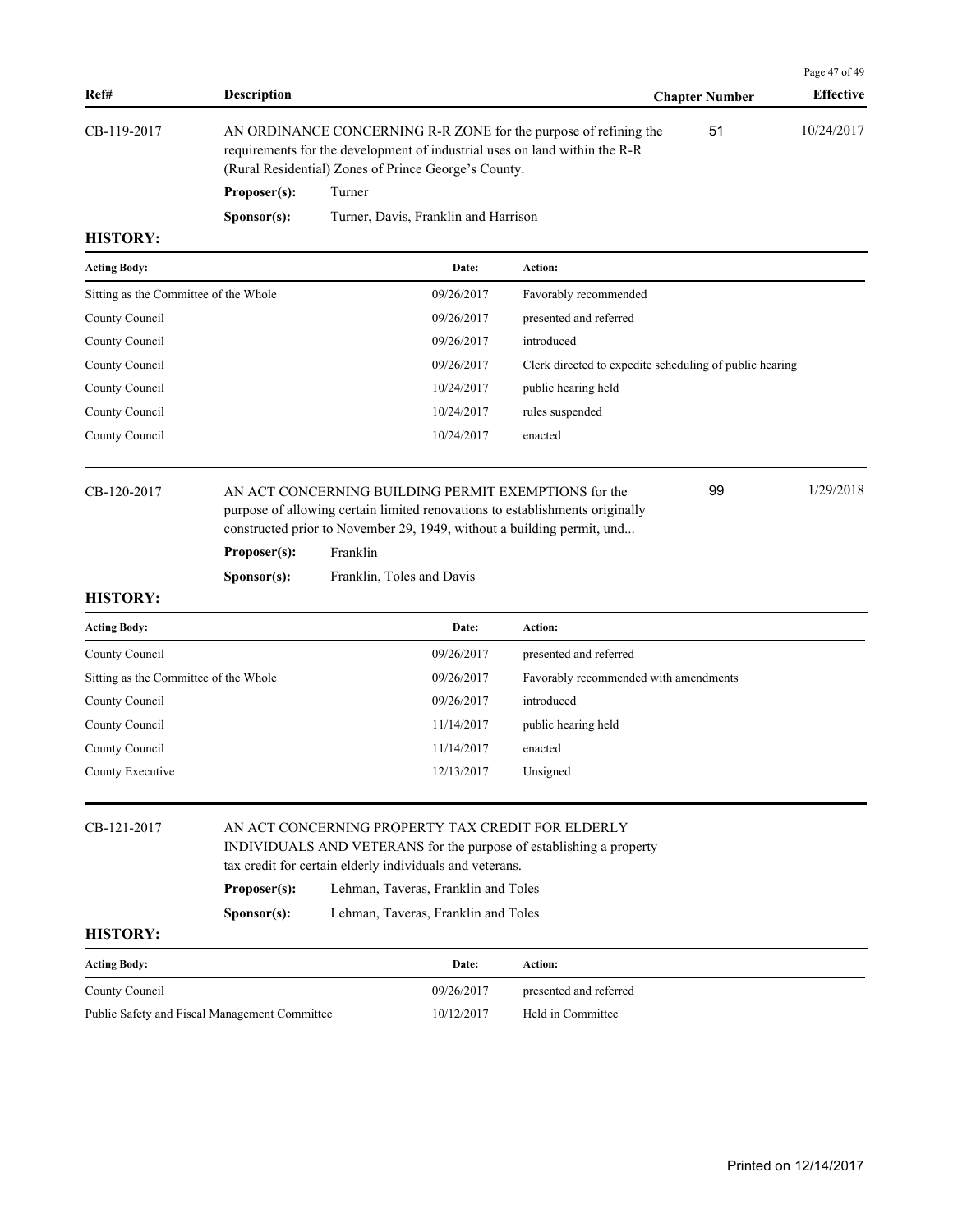| Ref#                                                  | <b>Description</b>                                                                                                                                                                                     |                      |                                                              |                                                                                                                                                                                             | <b>Chapter Number</b>                              | Page 48 of 49<br><b>Effective</b> |
|-------------------------------------------------------|--------------------------------------------------------------------------------------------------------------------------------------------------------------------------------------------------------|----------------------|--------------------------------------------------------------|---------------------------------------------------------------------------------------------------------------------------------------------------------------------------------------------|----------------------------------------------------|-----------------------------------|
| CB-122-2017                                           | AN ORDINANCE CONCERNING R-R (RURAL-RESIDENTIAL) AND<br>C-S-C (COMMERCIAL-SHOPPING-CENTER) ZONES for the purpose of<br>permitting townhouses in the R-R and C-S-C Zones under certain<br>circumstances. |                      |                                                              |                                                                                                                                                                                             | 58                                                 | 11/7/2017                         |
|                                                       | Proposer(s):                                                                                                                                                                                           | Franklin             |                                                              |                                                                                                                                                                                             |                                                    |                                   |
|                                                       | Sponsor(s):                                                                                                                                                                                            | Franklin             |                                                              |                                                                                                                                                                                             |                                                    |                                   |
| <b>HISTORY:</b>                                       |                                                                                                                                                                                                        |                      |                                                              |                                                                                                                                                                                             |                                                    |                                   |
| <b>Acting Body:</b>                                   |                                                                                                                                                                                                        |                      | Date:                                                        | Action:                                                                                                                                                                                     |                                                    |                                   |
| County Council                                        |                                                                                                                                                                                                        |                      | 10/03/2017                                                   | introduced and referred                                                                                                                                                                     |                                                    |                                   |
| Planning, Zoning and Economic Development Committee   |                                                                                                                                                                                                        |                      | 10/18/2017                                                   |                                                                                                                                                                                             | Favorably reported out with recommended amendments |                                   |
| County Council                                        |                                                                                                                                                                                                        |                      | 11/07/2017                                                   | public hearing held                                                                                                                                                                         |                                                    |                                   |
| County Council                                        |                                                                                                                                                                                                        |                      | 11/07/2017                                                   | amended                                                                                                                                                                                     |                                                    |                                   |
| County Council                                        |                                                                                                                                                                                                        |                      | 11/07/2017                                                   | rules suspended                                                                                                                                                                             |                                                    |                                   |
| County Council                                        |                                                                                                                                                                                                        |                      | 11/07/2017                                                   | enacted                                                                                                                                                                                     |                                                    |                                   |
| CB-123-2017                                           | Proposer(s):<br>Sponsor(s):                                                                                                                                                                            | Franklin<br>Franklin | the development of property within the M-X-T (Mixed Use - Tr | AN ORDINANCE CONCERNING M-X-T ZONE for the purpose of making<br>clarifying amendments to the regulations in the Zoning Ordinance applicable to                                              |                                                    |                                   |
| <b>HISTORY:</b>                                       |                                                                                                                                                                                                        |                      |                                                              |                                                                                                                                                                                             |                                                    |                                   |
| <b>Acting Body:</b>                                   |                                                                                                                                                                                                        |                      | Date:                                                        | Action:                                                                                                                                                                                     |                                                    |                                   |
| County Council                                        |                                                                                                                                                                                                        |                      | 10/03/2017                                                   | introduced                                                                                                                                                                                  |                                                    |                                   |
| County Council                                        |                                                                                                                                                                                                        |                      | 11/07/2017                                                   | public hearing held                                                                                                                                                                         |                                                    |                                   |
| CB-124-2017                                           | Code for One- and<br>Proposer(s):                                                                                                                                                                      | Glaros               |                                                              | AN ACT CONCERNING THE INTERNATIONAL RESIDENTIAL<br>BUILDING CODE FOR ONE- AND TWO-FAMILY DWELLINGS for the<br>purpose of making a local amendment to the International Residential Building | 96                                                 | 1/22/2018                         |
| <b>HISTORY:</b>                                       | Sponsor(s):                                                                                                                                                                                            |                      |                                                              | Glaros, Toles, Lehman, Harrison, Davis and Taveras                                                                                                                                          |                                                    |                                   |
| <b>Acting Body:</b>                                   |                                                                                                                                                                                                        |                      | Date:                                                        | Action:                                                                                                                                                                                     |                                                    |                                   |
| County Council                                        |                                                                                                                                                                                                        |                      | 10/03/2017                                                   | deferred                                                                                                                                                                                    |                                                    |                                   |
| County Council                                        |                                                                                                                                                                                                        |                      | 10/10/2017                                                   | presented and referred                                                                                                                                                                      |                                                    |                                   |
| Transportation, Housing and the Environment Committee |                                                                                                                                                                                                        |                      | 10/11/2017                                                   | Favorably recommended                                                                                                                                                                       |                                                    |                                   |
| County Council                                        |                                                                                                                                                                                                        |                      | 10/17/2017                                                   | introduced                                                                                                                                                                                  |                                                    |                                   |
| County Council                                        |                                                                                                                                                                                                        |                      | 11/14/2017                                                   | public hearing held                                                                                                                                                                         |                                                    |                                   |
| County Council                                        |                                                                                                                                                                                                        |                      | 11/14/2017                                                   | enacted                                                                                                                                                                                     |                                                    |                                   |
| County Executive                                      |                                                                                                                                                                                                        |                      | 12/07/2017                                                   | signed                                                                                                                                                                                      |                                                    |                                   |